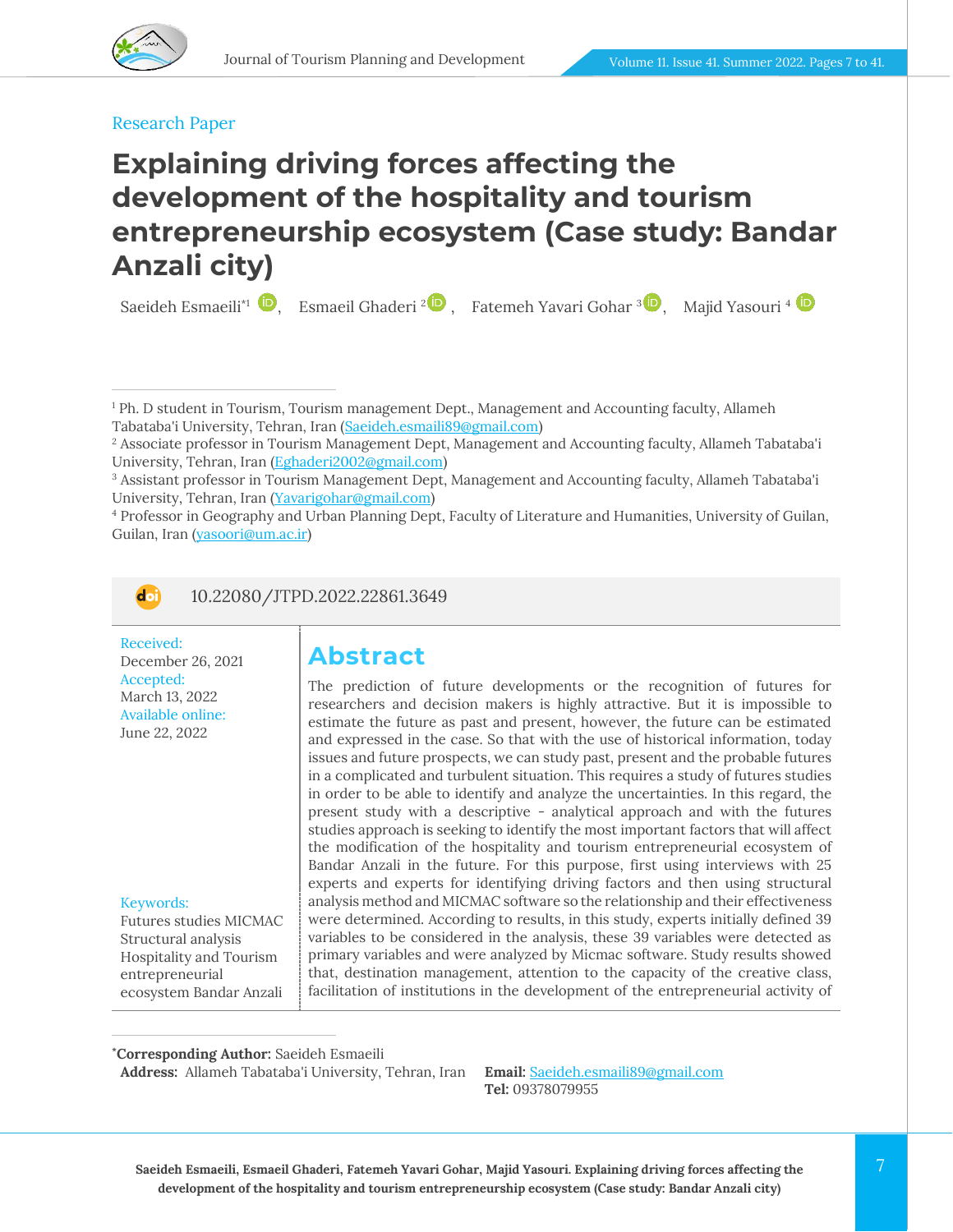

hospitality and tourism entrepreneurship, and attention to the three sides of tourism, ports and maritime fisheries at the same time, have the most effective ranks in driving factors and also alignment with demand, brand management based on Anzali tourism capacities, the mental modification of people and managers around the tourism axis and respect to the sense of place and the broken window theory are dependent or output in the future development of the hospitality and tourism Entrepreneurial Ecosystem of Bandar Anzali.

## **Extended Abstract**

### **1. Introduction**

Today, the need for Futures Studies has been necessary to present new images, measures and strategies for development of entrepreneurial businesses. Planning for future seeks to select, integrate, and communicate information to provide organized and effective solutions for strategy building and achievement in various fields such as entrepreneurship, marketing and management. Recent studies in the field of hospitality entrepreneurship emphasize the role of different actors in the environment that affect the entrepreneurial process in Entrepreneurship .Therefore, each geographic region has its own ecosystem, which is different from other regions (Kantis & Federico, 2020; Steyaert & Katz, 2004). Entrepreneurial ecosystem is a subset of the entrepreneurial actors, organizations, institutions, and processes of interdependent entrepreneurial processes that are formally integrated in to a dynamic and systemic entrepreneurial environment to manage entrepreneurship (Stam & Ven, 2021; Alvedalen & Boschma, 2017; Motoyama & knowlton, 2017; Spigel, 2017).Therefore, to identify the key factors that affect the future as well as how they affect each other, this study used the Futures studies approach to identify the most important and influential components in the prediction and design of policies for future development. Bandar

Anzali County has a high capacity in the development of hospitality, and as one of the most important destinations in the north of the country, and the existence of many capacities that attract many tourists every year, it has not been able to benefit from the economic and socio - cultural benefits from tourists in the destination. According to what has been mentioned, the present study aimed at the development of hospitality and tourism entrepreneurship for Bandar Anzali to respond to the following questions:

- What are the key variables for developing of hospitality and tourism entrepreneurship in Bandar Anzali?

- Which of them will have the highest impact in the development of future sustainable entrepreneurship of the hospitality and tourism industry?

### **2. Research Methodology**

The purpose of the present study is applied according to aim and it is descriptive- analytical according to nature. Statistical society includes elite experts in Bandar Anzali and they were selected by snowball model with 25 persons as samples. Also, this study used Structural Alanysis in framework of MICMAC software. The MICMAC (crossimpact matrix multiplication applied to classification) is a method for structural analysis and a well-known variant of CIA method proposed by Godet (2002). This method is aimed at determining the most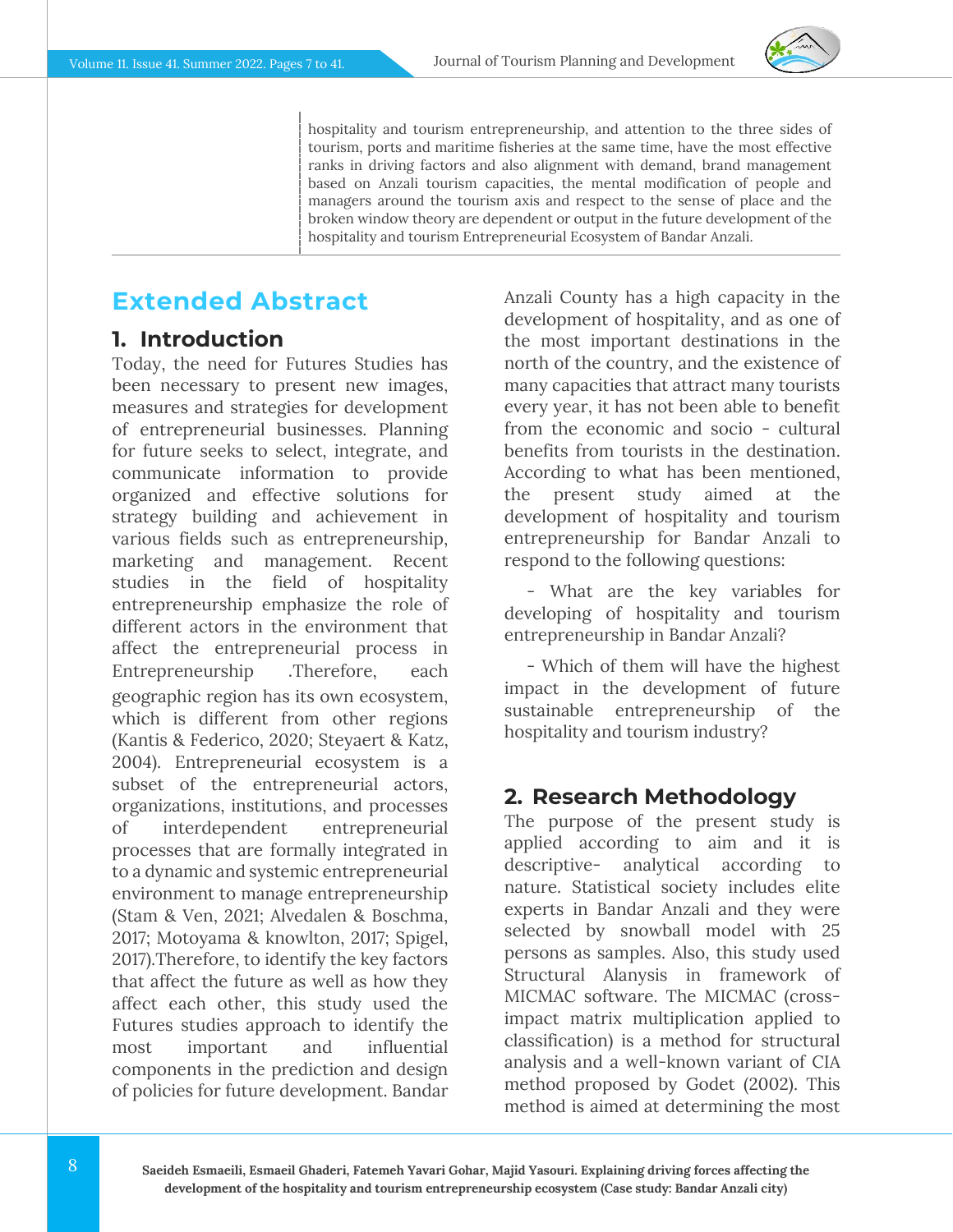

important variables within a system among a set of variables, initially specified by an expert committee, and it analyzes the importance of a given set of variables through a matrix. In other words, the experts define the key variables of the system to establish their role in the system. The MICMAC method consists of the following three phases: 1. gathering the inventory of variables; 2. describing of the relationships between variables; and 3. the identification of key variables.

## **3. Research Findings**

According to the results, experts initially defined 39 variables to be considered in the analysis, these 39 variables were detected as primary variables and were analyzed by Micmac software. Study results showed that, destination management, attention to the capacity of the creative class, facilitation of institutions in the development of the entrepreneurial activity of hospitality and tourism entrepreneurship, and attention to the three sides of tourism, ports and maritime fisheries at the same time, have the most effective ranks in driving factors and also alignment with demand, brand management based on Anzali tourism capacities, the mental modification of people and managers around the tourism axis and respect to the sense of place and the broken window theory are dependent or output in the future development of the hospitality and tourism Entrepreneurial Ecosystem of Bandar Anzali.

## **4. Conclusion**

In this study, the structural analysis has been used. The purpose of structural analysis is to explore the key variables of a

system and identify their influence or dependency, thereby playing role in reducing system complexity, and subsequently, it can be helpful to consider the future of evaluating strategic decisions. The cross-impact is the bestknown method used to analyze interrelationship between the Variables which impact on future of hospitality and tourism entrepreneurial ecosystem. This help to select the highly important driving forces to develop Anzali. Therefore, among 39 selected variables, destination management is the most influential variable that have influence on other variables. In this regard, to respond to different kinds of tourists demand, the design of affordable tours can be designed along with luxury tours. In this case, all tourism sectors including restaurants, resorts, attractions (beach, fishing, local food, free trade zone, historical and cultural attractions) will be active in the planning of tours and compete with each other to provide quality services.

### **Funding**

There is no funding support.

### **uthors' Contribution**

Authors contributed equally to the conceptualization and writing of the article. All of the authors approved the content of the manuscript and agreed on all aspects of the work

### **Conflict of Interest**

Authors declared no conflict of interest.

### **Acknowledgments**

We are grateful to all the persons for scientific consulting in this paper.

## **References**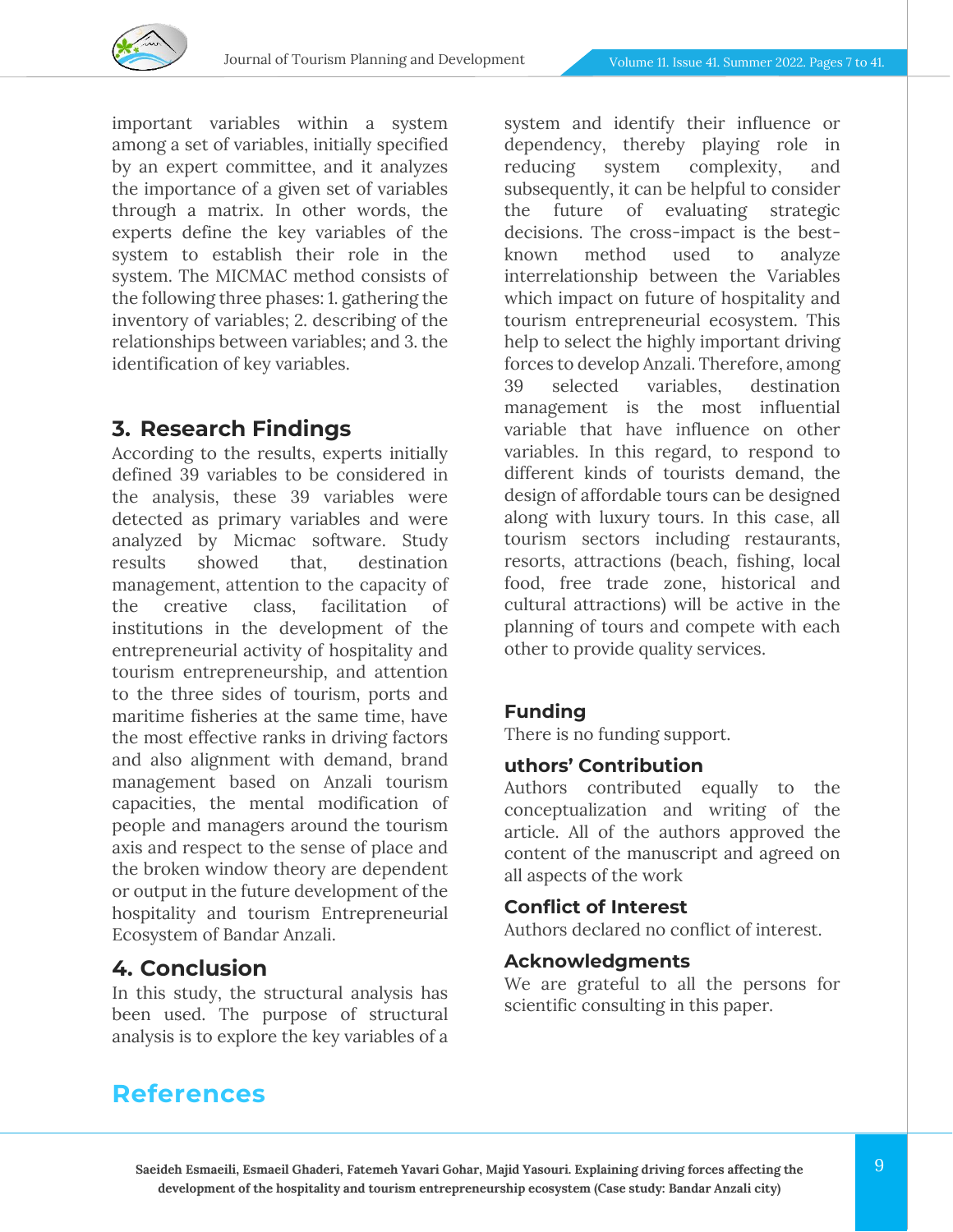

- Godet, M. (2002). Unconventional wisdom for the future. Technological Forecasting & Social Change: 559-563.
- Kantis, Hugo & Federico, Juan. (2011hye). A dynamic model of entrepreneurial ecosystems evolution. Journal of Evolutionary Studies in Business. 5. 10.1344/jesb2020.1.j072.
- Steyaert, C., & Katz, J. (2004). Reclaiming the space of entrepreneurship in society: geographical, discursive and social dimensions. Entrepreneurship and Regional Development,16(3), 179–196.
- Motoyama, Y,. & Knowlton, K. (2017). Examining the connections within the startup ecosystem: a case study of St Louis. Entrepreneurship Research Journal, 7(1), 3-23.
- Spigel, B. (2017). The relational organization of entrepreneurial ecosystems. Entrepreneurship Theory and Practice, 41(1), 49- 72.
- Stam, E., & Ven, A. (2021). Entrepreneurial Ecosystems Elements. Small Business Economics, Springer. 56(2), 809-832.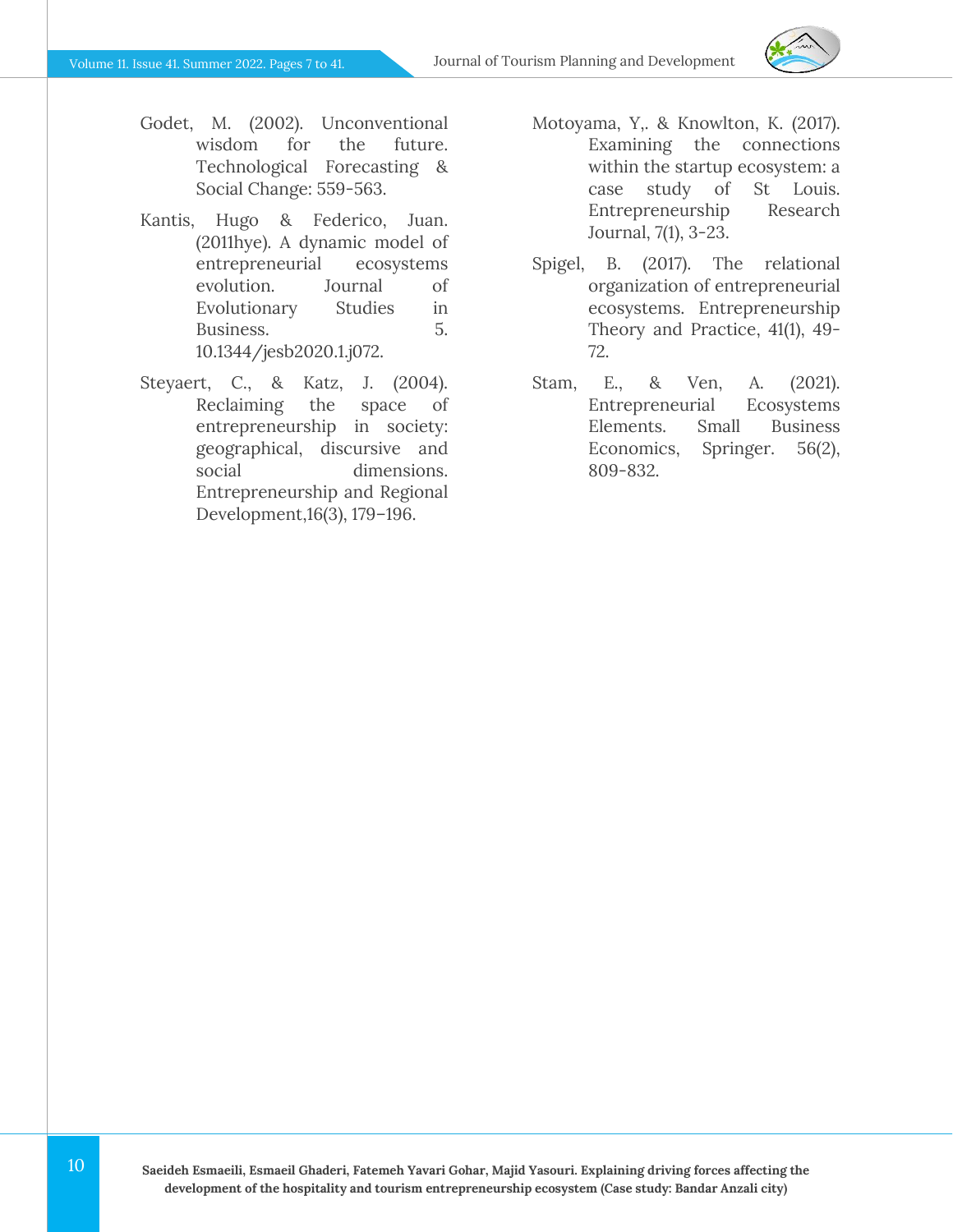

**d**oi

### علمی پژوهشی

**تبیین پیشرانهای تحول اکوسیستم کارآفرینی مهماننوازی و گردشگری )مورد مطالعه: شهرستان بندر انزلی(** سعیده اسماعیلی'\* '''[،](https://orcid.org/my-orcid?orcid=0000-0003-3282-9625) اسماعیل قادری '' '''، فاطمه یاوری گهر '' '''، مجید یاسوری '

<sup>۴</sup> استاد گروه جغرافیا و برنامهریزی شهری، دانشکده ادبیات و علوم انسانی، دانشگاه گیلان، گیلان، ایران (<u>vasoori@um.ac.ir</u>)

10.22080/JTPD.2022.22861.3649

تاریخ دریافت: ۵ دی ۱۴۰۰ تاریخ پذیرش : 22 اسفند 1400 تاریخ انتشار: 1 تیر 1401

#### کلیدواژه ها:

آینده پژوهیمیک مکتحلیل ساختاریاکوسیستم کارآفرینی مهماننوازی و گردشگریبندر انزلی

# **چکیده**

پیشبینی تحولات آینده و یا شناسایی آیندههای پیشِ رو برای پژوهشگران و تصمیمگیران بسیار پر جاذبه است. اما با اینکه نمیتوان همچون گذشته و حال بر تحوالت آینده اشراف داشت، با این حال، میتوان آینده را تخمین زد و در مورد آن تصویرسازی نمود. به طوری که با استفاده انباشتهای تاریخی، اقتضائات امروز و چشم انداز آینده می توان به مطالعه گذشته و حال و تصویرسازی آینده های محتمل در شرایط پیچیده و آشوبناک پرداخت. این امر نیازمند اتخاذ روش مطالعه مبتنی بر آیندهپژوهی است تا بتوان در شرایط پیچیده و با وجود عدم قطعیتها، پیشرانها و نحوه عملکرد آنها را شناسایی و تحلیل نمود. در این راستا، پژوهش حاضر با روشی توصیفی – تحلیلی و با رویکرد اکتشافی آینده پژوهی در پی شناسایی مهمترین پیشرانهایی است که در آینده بر تحول اکوسیستم کارآفرینی مهماننوازی و گردشگری شهرستان بندر انزلی اثرگذار خواهند بود. بدین منظور، ابتدا با استفاده از مصاحبه با 25 نفر از متخصصان و کارشناسان مسلط بر موضوع و منطقه مورد مطالعه به صورت هدفمند، پیشرانها شناسایی و سپس با بهرهگیری روش تحلیل ساختاری و نرمافزار میکمک، روابط و نحوه اثرگذاری و اثرپذیری آنها مشخص شد. نتایج نشان داد که از میان پیشرانهای شناسایی شده، مدیریت مقصد، توجه به ظرفیت طبقه خالق، تسهیلگری نهادها در توسعه فعالیتهای کارآفرینی مهماننوازی و گردشگری و توجه به سه ضلع گردشگری، بنادر و دریانوردی و صید و شیالت به طور همزمان از اثرگذارترین پیشرانها و همراستایی با تقاضا، تدوین

[Saeideh.esmaili89@gmail.com](file:///C:/Users/farha/Desktop/tourism.journals/Summer%201401/Temp/Saeideh.esmaili89@gmail.com) **:ایمیل تلفن:** 09PY۸۰۷۹P۰

<sup>&</sup>lt;sup>۱</sup> دانشجوی دکتری گردشگری، گروه مدیریت جهانگردی، دانشکده مدیریت و حسابداری، دانشگاه علامه طباطبائی، تهران، ایران ([Saeideh.esmaili89@gmail.com](file:///C:/Users/farha/Desktop/tourism.journals/Summer%201401/Temp/Saeideh.esmaili89@gmail.com))

<sup>2</sup> دانشیار گروه مدیریت جهانگردی، دانشکده مدیریت و حسابداری، دانشگاه عالمه طباطبائی، تهران، ایران )[Eghaderi2002@gmail.com\)](file:///C:/Users/farha/Desktop/tourism.journals/Summer%201401/Temp/Eghaderi2002@gmail.com)

استادیار گروه مدیریت جهانگردی، دانشکده مدیریت و حسابداری، دانشگاه عالمه طباطبائی، تهران، ایران <sup>3</sup> [\(Yavarigohar@gmail.com\)](file:///C:/Users/farha/Desktop/tourism.journals/Summer%201401/Temp/Yavarigohar@gmail.com)

**<sup>\*</sup> نویسنده مسئول :** سعیده اسماعیلی

**آدرس:** دانشجوی دکتری گردشگری، گروه مدیریت جهانگردی، دانشکده مدیریت و حسابداری، دانشگاه عالمه طباطبائی، تهران، ایران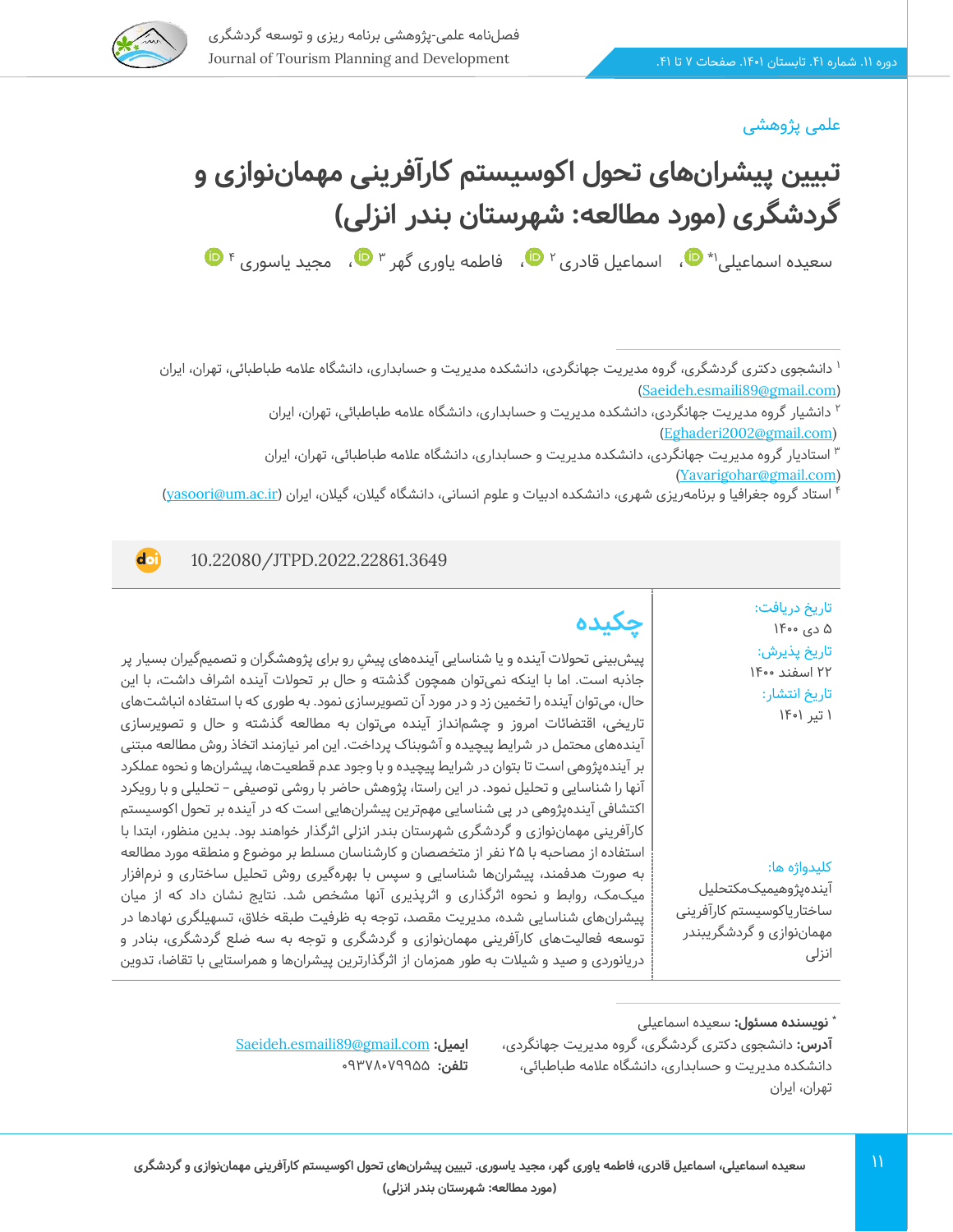

برند متناسب با ظرفیتهای گردشگری انزلی، تحول ذهنی مردم و مدیران حول محور گردشگری و توجه به حس مکانی و تئوری پنجره شکسته از اثرپذیرترین پیشرانها در تحول آتی اکوسیستم کارآفرینی مهمان نوازی و گردشگری انزلی می باشند. در انتها پیشنهادهایی جهت توسعه آینده انزلی و خلق تصویری مطلوب از آن بر اساس پیشرانهای موثر ارائه شد.

## **1 مقدمه**

آینده گردشگری مقصدها چگونه خواهد بود؟ چگونه برای موقعیتهای آینده آماده شویم؟ هر مقصد گردشگری برای اینکه بتواند نقشی رقابتی در سیستم گردشگری جهانی داشته باشد باید به این نوع سواالت پاسخ دهد چرا که شواهد نشان می دهد بسیاری از سازمان ها و بخش های فعال در سراسر جهان توانستند با پیشبینی و برنامهریزی برای روندهای آینده به موفقیت در عرصه رقابت جهانی دست یابند. تفکر درباره آینده، زیربنای همه تالشهای انسانی است که فعالیتهایی مانند برنامهریزی، مدیریت، استراتژی، سیاستگذاری، رهبری و البته کارآفرینی را شامل میشود به (Mohamadi et al., 2015. p. 138). امروزه، نیاز به آیندهپژوهی جهت ارائه تصویرها و اقدامات آینده و راهبردهای توسعه کسب و کارهای کارآفرینانه ضروری شده است. به طوری که بسیاری از برنامهریزان برای کمک به برنامهریزی برای آینده و سیاستگذاری آن از آینده پژوهی در عرصه های مختلف استفاده می کنند. برنامهریزی آینده به دنبال انتخاب، ادغام و ارتباط اطالعات مرتبط است تا راهحلهای سازمان یافته و اثربخش را برای ساختن استراتژی و دستیابی به آن در حوزه های مختلف از قبیل کارآفرینی، بازاریابی، مدیریت و غیره فراهم کند. عالوه بر این، استفاده از ابزارهایی برای تحلیل رفتارهای بازیگران مختلف و متغیرهای حیاتی جهت توسعه استراتژیها یکی از اهداف اصلی رویکرد آیندهپژوهی است ) Georghiou; ,2000Apodaca et al., 2012). همانطور که گِلِن نیز بیان میکند، آینده هرگز به طور دقیق و کامل قابل شناسایی یا پیش بینی نیست اما باید به طور سیستماتیک، کشف و مورد مطالعه قرار بگیرد تا بتوان با استفاده

از نتایج حاصله به بهبود تصمیمات استراتژیک و در نتیجه آینده مطلوب، دست یافت 2003. ,Glenn( (4 .p. در این راستا، ارائه ایدههای منحصر به فرد جهت مدیریت مطلوب آینده همواره یکی از مهمترین چالش های صنعت گردشگری بوده است (Johnson et al., 2008 .p. 95; Nematpour et (397 .p2020. .,al که لزوم اتخاذ رویکرد آیندهپژوهی را در مطالعات مرتبط با گردشگری نشان می دهد تا بتوان جهت دستیابی به توسعه مقصد و رسیدن به آینده مطلوب اقدام نمود.

رویکرد آینده پژوهی برای برنامهریزی و توسعه مقصدهای گردشگری نقش بسیار حیاتی دارد و عالوه براین، به طور گسترده به عنوان ابزاری برای کمک به مدیران جهت پیش بینی آینده شناخته .(Nematpour & Faraji, 2019 .p. 260) میشود استفاده از روشهای آیندهپژوهی به مدیران، سیاستگذاران و کارآفرینان کمک می کند تا با استفاده از تفکر تخریب خالق و با روشی نظام مند به توصیف های منسجمی از آینده های فرضی جایگزین در سیستم گردشگری بپردازند. این اقدامات پیش نگرانه دیدگاه های متفاوتی را برای توسعه زمان حال و آینده ارائه میدهد که می تواند به عنوان مبنایی برای اقدامات پیوسته در یک مقصد به) Amer et al., 2013 .p. 27) باشد گردشگری همین دلیل، بازیگران حوزه گردشگری و مهمان نوازی جهت توسعه کسب و کارهای کارآفرینانه در مقصد نیازمند اتخاذ رهیافت های جدید پیش بینی و آمادگی برای آینده هستند. در این میان، یکی از موضوعات مهم و اساسی که نقش بسیار مهمی در توسعه اقتصادی مناطق دارد و با آینده نگاری و طراحی پیشران های کلیدی منجر به بهبود توسعه گردشگری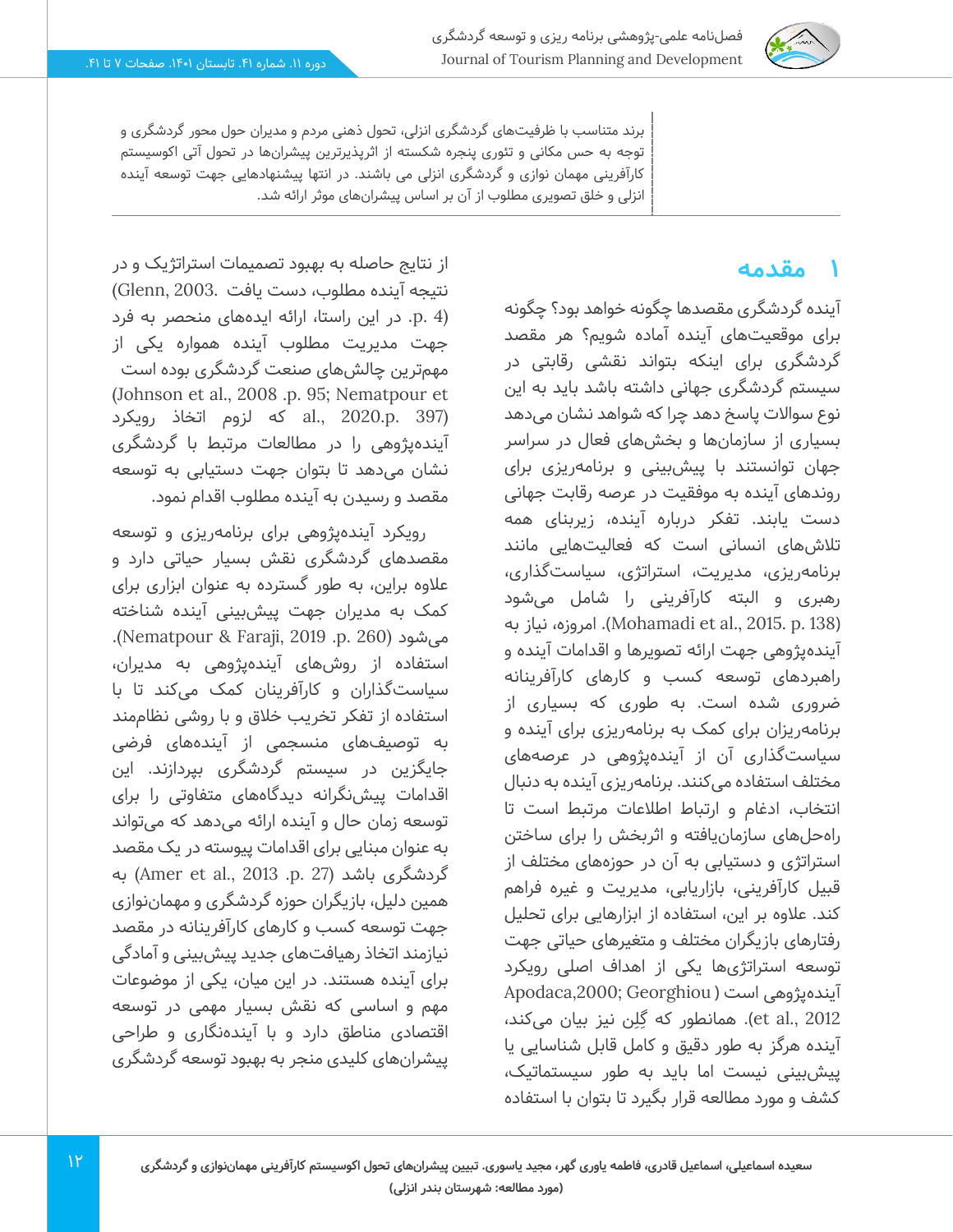

در مقصدها می شود، مقوله کارآفرینی در مهمان نوازی و گردشگری است.

مطالعات اخیر در حوزه کارآفرینی مهمان نوازی با تاکید بر نقش بازیگران مختلف در محیط که بر روی فرایند کارآفرینی موثر هستند به اتخاذ رهیافت اکوسیستم کارآفرینی در توسعه فرایندهای خلق کسب وکارهای نوآورانه در یک منطقه تاکید دارند و به این نکته مهم نیز اشاره میکنند که هر منطقه جغرافیایی اکوسیستم خاص خود را دارد که با سایر مناطق متفاوت است ,Federico & Kantis( .2020. P. 184; Steyaert & Katz, 2004. P. 185) اکوسیستم کارآفرینی مجموعهای از بازیگران کارآفرینی، سازمان ها، موسسات و فرایندهای کارآفرینی بهم پیوسته است که به طور رسمی و غیررسمی در یک محیط کارآفرینی پویا و سیستمیک با هم ترکیب می شوند تا کارآفرینی را مدیریت کنند Stam & Ven, 2021; Alvedalen & Boschma, 2017; Motoyama & knowlton, 2017; Spigel, (.2017 به همین دلیل، جهت توسعه کارآفرینی آینده یک مقصد، نیاز است تا پیشران های کلیدی موثر بر توسعه کارآفرینی در هر منطقه در بستر اکوسیستم کارآفرینی مورد شناسایی قرار بگیرد تا بتوان با برنامهریزی جهت تقویت این عوامل، منجر به تحول اکوسیستم در آینده گردید.

بنابراین، جهت شناسایی عوامل کلیدی موثر بر آینده و همچنین میزان و نحوه اثرگذاری آنها بر یکدیگر از رویکرد آینده پژوهی استفاده می شود تا بتوان با شناسایی کلیدی ترین و تاثیرگذارترین مولفهها به پیش بینی و طراحی سیاست هایی جهت توسعه آینده مقصد پرداخت. شهرستان بندر انزلی دارای ظرفیت باالیی در توسعه کارآفرینی مهمان نوازی است و به عنوان یکی از مهم ترین مقصدهای گردشگری شمال کشور و وجود ظرفیتهای بسیاری که در بخش گردشگری و مهمان نوازی دارد و ساالنه گردشگران بسیاری را به خود جذب می کند، همچنان نتوانسته است از مزایای اقتصادی و اجتماعی – فرهنگی حاصل از

حضور گردشگران در مقصد بهرهمند شود. عدم وجود برنامهای برای توسعه آتی مقصد و امکانسنجی امکانات جهت توسعه فعالیتهای کارآفرینانه مورد نیاز مقصد و عدم شناخت کافی از عوامل و پیشران هایی که بر روی توسعه بخش های مختلف گردشگری و مهمان نوازی مقصد تاثیرگذار هستند از جمله دالئل عدم توسعه انزلی در ابعاد مختلف است. شناسایی عوامل کلیدی موثر بر توسعه کارآفرینی مهمان نوازی انزلی و تعیین نحوه ارتباط آنها با یکدیگر باعث می شود که با تقویت این پیشران ها و تحکیم روابط میان آنها به توسعه کارآفرینی صنعت مهمان نوازی شهرستان و در نهایت به توسعه اقتصادی و اجتماعی شهرستان دست یافت. تحت این شرایط می توان عالوه بر حذف موانع بر سر راه کارآفرینان در توسعه کسب و کارهای جدید و استارتآپهای نوآور، به توسعه قابلیت های انزلی در حوزه هایی همچون گردشگری دریایی، گردشگری صیادی، گردشگری سالمت، صنایع دستی، گردشگری پرنده نگری، گردشگری خوراک و سایر پتانسیلهای موجود در بندر انزلی پرداخت. بنابراین، در این پژوهش با استفاده از رویکرد آینده پژوهی و روش تحلیل ساختاری، به شناسایی عوامل و پیشران های کلیدی موثر در تحول آتی اکوسیستم کارآفرینی و روابط میان آنها پرداخته شده است به طوری که میزان تاثیرگذاری و تاثیرپذیری متغیرها و ویژگی های هر یک را مشخص کرده و در نهایت متغیرهای کلیدی موثر بر تحول آینده اکوسیستم را نشان می دهد.

با توجه به آنچه ذکر گردید پژوهش حاضر با هدف توسعه کارآفرینی مهمان نوازی و گردشگری شهرستان بندر انزلی مبتنی بر رویکرد آینده پژوهی در راستای پاسخ گویی به سواالت زیر انجام گرفته است:

- پیشران های کلیدی موثر بر توسعه کارآفرینی مهمان نوازی و گردشگری شهرستان بندر انزلی کدام هستند؟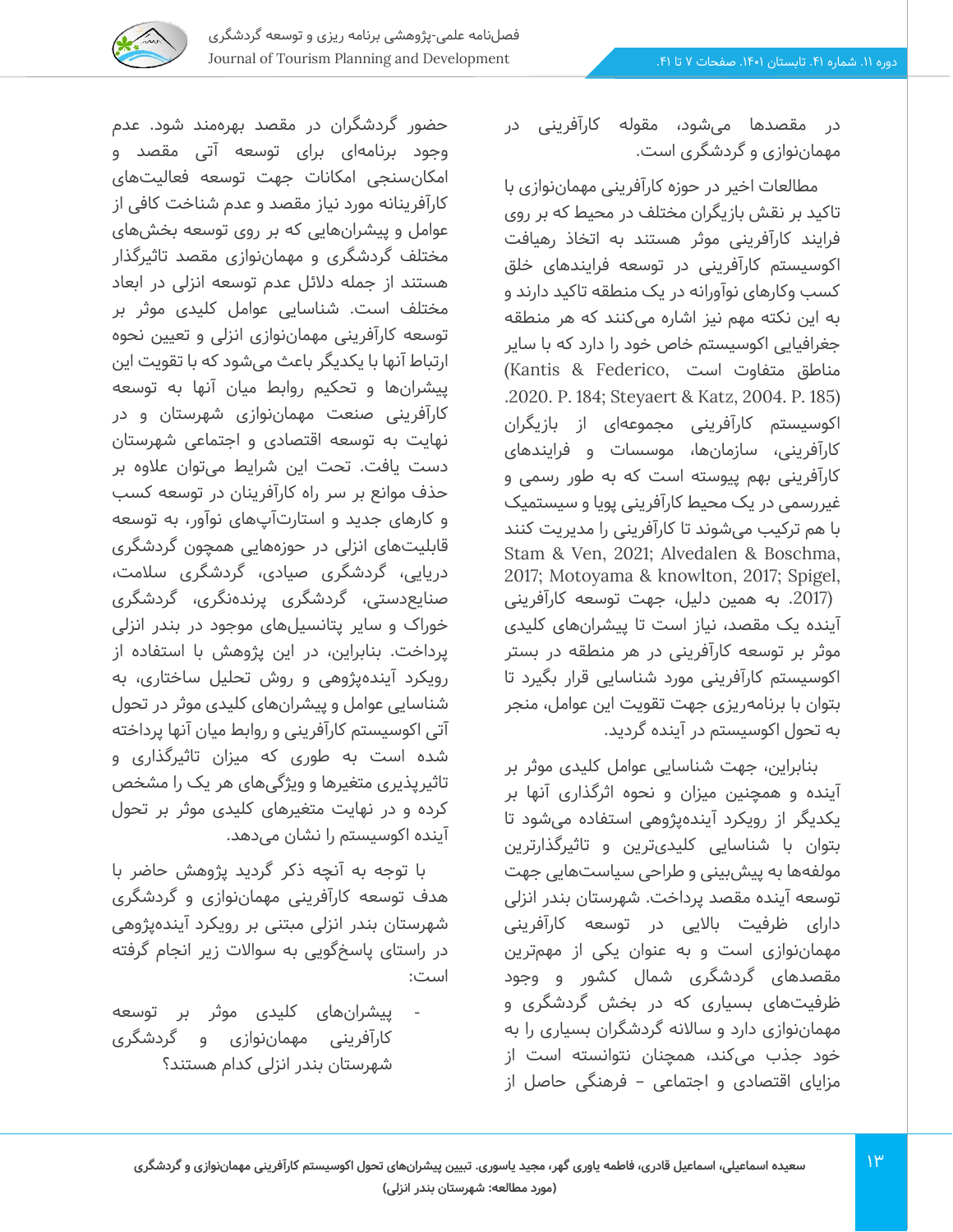

- کدام یک از پیشران ها بیشترین اثرگذاری و کدامیک بیشترین اثرپذیری را بر توسعه کارآفرینی پایدار آینده صنعت مهمان نوازی و گردشگری منطقه خواهند داشت؟

## **2 مبانی نظری**

آینده مانند یک صفحه خالی است که باید نوشته شود. هر گونه پیش بینی برای آینده پیچیده است زیرا آینده کامال ً باز است. هر یک از ما میتوانیم مسئولیت آینده را در دست بگیریم؛ به عبارت دیگر، با هم برای آینده ای مطلوب برنامهریزی کنیم. مطابق با گفته لویی پاستور "جبرگرایی نمی تواند در برابر عزم و اراده انسان ها جهت تغییر و بهبود شرایط مقاومت کند. تفکر و اقدام درباره آینده باعث میشود افراد کنترل آینده را در دست بگیرند که این در مقابل جبرگرایی است و شانس فقط به نفع کسانی است که به خوبی برای آینده آماده هستند". اندیشیدن درباره آینده همواره فرصتی را ایجاد میکند تا به رویا پردازی پرداخته و به خلق داستانهای افسانهای و یا وحشتآور در مورد پیشرفت های بی سابقهی انقالبی در عرصه های مختلف علوم بپردازیم (Godet, 2002. p. 559).  $^{\mathsf{y}}$ یندهپژوهی $^{\mathsf{y}}$  که معمولاً شامل پیشبینی (پیش نگرانه و فعال<sup>۳</sup>) است جهت تعیین اقدامات فعلی در پرتو آینده های محتمل و مطلوب انجام میشود و آمادگی برای تغییرات غیر قابل پیش بینی مانع از این نمی شود که به تغییر و شکل دادن آینده نپردازیم (22 .p 2005. ,Godet(. گودت جهت تغییر آینده از فعل ساختن<sup>۴</sup> به جای پیشبینی که در دهه 1970 به کار می رفت، استفاده می کند. در این دهه آیندهشناسی<sup>۵</sup> شهرت زیادی نداشت اما انتظار

می رفت که به «دانش مرتبط با آینده» تبدیل شود همانطور که تاریخ، «دانش مرتبط با گذشته» است. دنیل بل<sup>۶</sup> آیندهپژوهی را تمرینی در جامعهشناسی میداند که هدفش پیش بینی آینده نیست بلکه ساختن ساختارهای اجتماعی است، به این معنی که آیندهپژوهی فعالیتی اجتماعی است که در اقدامات انسان ها دخیل است. اقدام و تصمیمگیری، فرایندهای اجتماعی هستند و در بستر اجتماع تحقق مییابند (2009 ,Bell(. ریموند آرون این گفته بل را تایید و اشاره کرد که آینده شناسی با دانش زمان حال آغاز می شود و جامعه را همانطور که هست میشناسد و این آینده شناسی همانطور که علوم اجتماعی نیز تاکید دارند، ارزشمند است ,Godet( p. 1458). قطعاً ما نمیتوانیم آینده را صرفاً بسط روندهای گذشته تصور کنیم و این دیدگاه نباید در برنامه ریزی برای آینده مدنظر باشد به ویژه زمانی که فقط روش های کمّی مورد استفاده قرار بگیرد باعث می شود که عوامل کیفی که نقش تعیینکنندهای در آینده دارند نادیده گرفته شوند مانند تعادل قدرت، رفتار بازیگران و پروژه ها. گودت یکی از پیشگامان دانش آیندهپژوهی کار خود را در سال 1971 در کمیته انرژی اتمی به عنوان اقتصاددان شروع و سعی کرد تا مدل های پیش بینی را برای نیازهای انرژی هستهای بلندمدت فرانسه ارائه بدهد. وی به سرعت فهمید که یک بحران در پیش بینی وجود دارد و چیزی که فرانسه به آن نیاز دارد چیزی نیست جز آیندهنگاری<sup>۷</sup>.

اواخر دهه 1960 و اوایل دهه 1970 تالش های موثری در حوزه تامل بر روی آینده و نقش مردم در ساخت آن انجام شد که این کوشش ها در نهایت 8 باعث شد که اکنون ما در عصر فضا ، انسان روی ماه<sup>۹</sup> و جامعه فراصنعتی دنیل بل<sup>۱</sup>۰ بتوانیم پیچیدگی های سیستمهای اقتصادی و اجتماعی را

- <sup>9</sup>. Man on the moon
- 10 . Daniel Bell's post- industrial society
- 1 . Futures Studies
- 2 . Anticipation
- 3 . Pre- or pro-active
- 4 . Building
- 5 . Futurology
- 6 . Daniel Bell

<sup>7</sup> .Fore Sighting

<sup>8</sup> . Space Age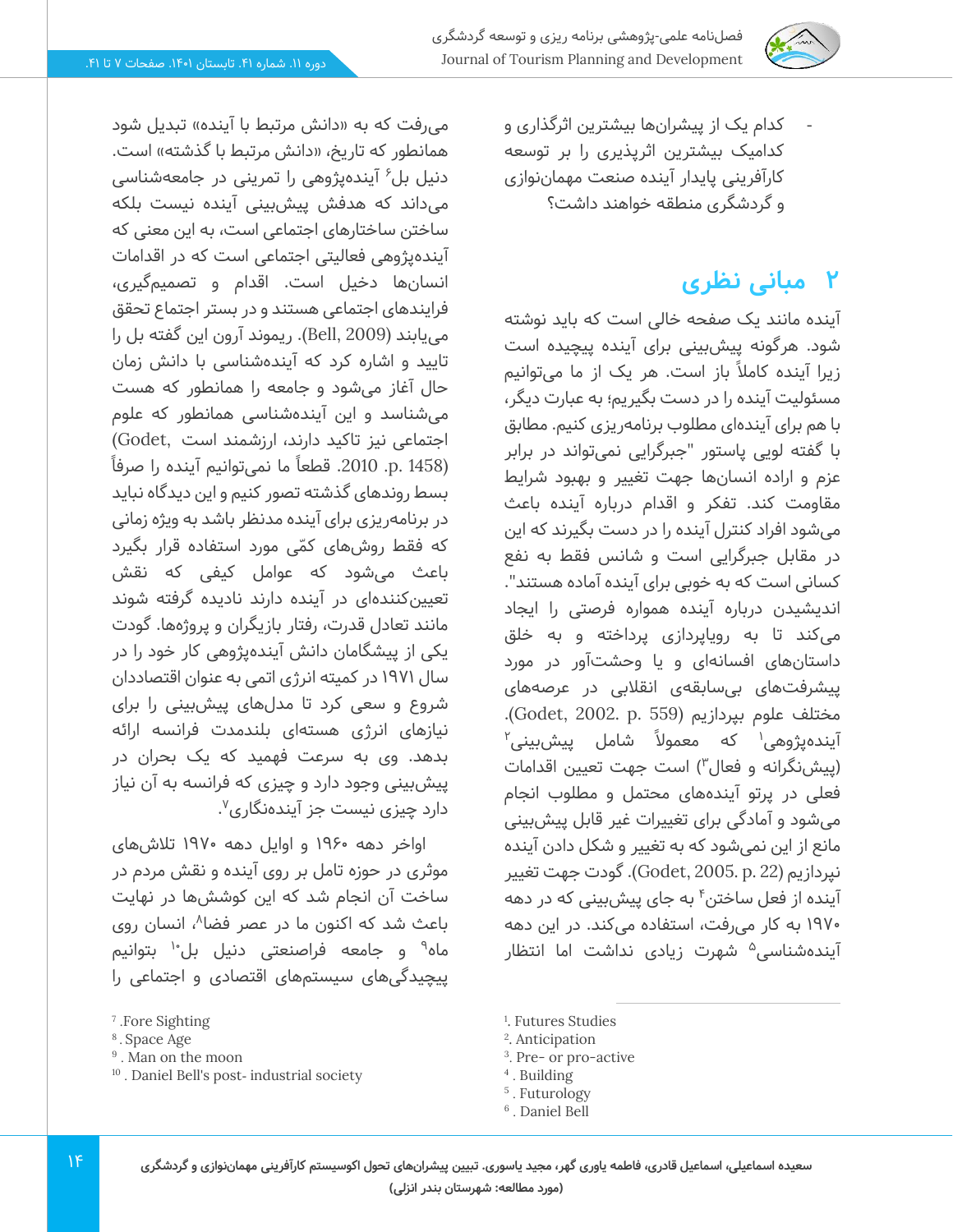

درک و تحلیل کنیم. در بررسی پیچیدگی سیستم ها جهت برنامهریزی برای آینده باید نقش کلیدی عواملی از قبیل فناوری، ویژگی های جمعیت شناختی، جغرافیا، سیاست، ارزش ها، اعتقادات و باورها و ... را مورد توجه قرار داد و همه این عوامل نقش تعیینکنندهای در رویدادهای غیرقابل پیش بینی دارد (Jantsch, 1967. P. 53) همچون فروپاشی دیوار برلین و یا برج های دوقلو در 11 سپتامبر 2001 دارند و به کارگیری رویکرد آینده نگاری را مورد توجه قرار مے ,دھند.

رویکرد آینده نگاری چندین آینده ممکن را مدنظر قرار می دهد و آینده واقعی نیز نتیجه تعامل چندین بازیگر با ارزش ها و عقاید متفاوت در یک موقعیت میباشد. همانطور که در شکل شماره 1 نیز مشاهده میشود، آینده نباید به عنوان یک مسیر از پیش تعیینشده مدنظر قرار بگیرد که در امتداد گذشته است، بلکه آینده به صورت تجمعی و غیرقطعی است. آینده های مختلف بر اساس محدوده آزادی عمل انسان ها قابل توصیف است و آینده با اینکه نوشته نشده است اما باید ساخته شود (شکل ۱).



شکل ۱ رویکردهای متفاوت نسبت به آینده. منبع: (Godet, 1994. P.49)

رویکرد آیندهنگاری متشکل از درک آینده به عنوان محصولی از هر دو مفهوم علیت و آزادی است؛ آینده ترکیبی از اقدامات گذشته و البته پدیده های طبیعی غیرقابل پیش بینی است و عملکردهای زمان حال را توضیح خواهد داد. به عبارت دیگر، آینده نه تنها به وسیله گذشته بلکه توسط تصویری از آینده که در زمان حال نقش بسته است توضیح داده می شود. برای مثال، همانطور که میلتون فریمن<sup>۱</sup> در تئوری «درآمد مستمر» بیان میکند، مصرف افراد در یک

زمان معین صرفاً با پسانداز آنها مشخص نمیشود، بلکه توسط درآمد آینده که فرد در مورد آن پیش بینی می کند نیز تعیین می شود. چشم انداز آینده، زمان حال را نشان می دهد؛ آینده در نور امروز دیده میشود، به عبارتی آینده دلیل وجودی<sup>۲</sup> امروز است. با توجه به مطالب فوق، در جدول زیر ویژگی های آینده نگاری و تفاوت آن با رویکردهای گذشته در مورد پیش بینی آینده بیان شده است .(Godet, 1994. p. 36)

1 .Milton Friedman

2 .Raison d'être

**سعیده اسماعیلی، اسماعیل قادری، فاطمه یاوری گهر، مجید یاسوری. تبیین پیشران های تحول اکوسیستم کارآفرینی مهمان نوازی و گردشگری )مورد مطالعه: شهرستان بندر انزلی(**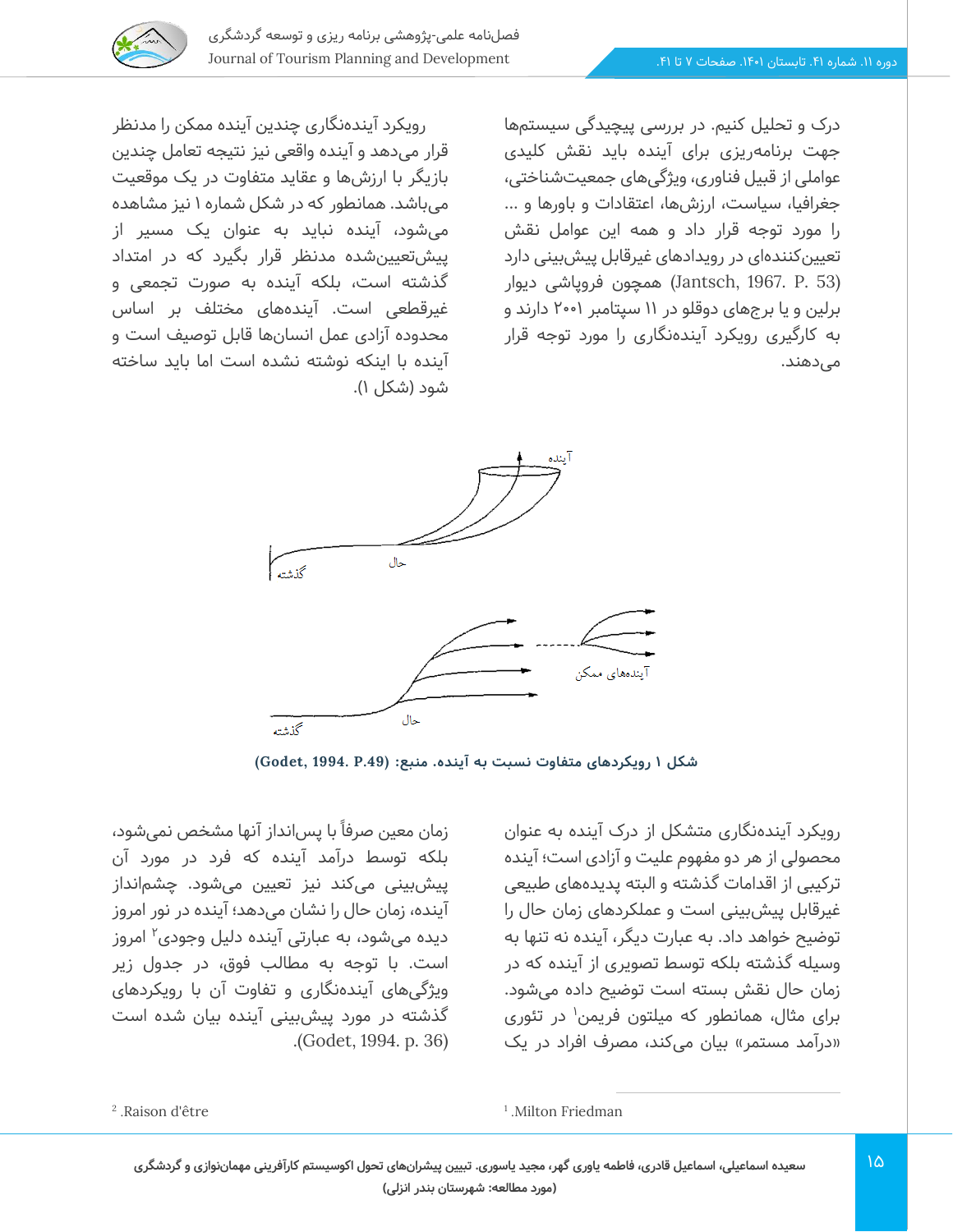

| رویکرد آیندەنگاری                                      | آیندەنگری کلاسیک                          |                  |
|--------------------------------------------------------|-------------------------------------------|------------------|
| هیچ چیزی برابر نیست                                    | همه چیز برابر است                         | ديدگاه           |
| کیفی، نه لزوماً کمّی، ذهنی، شناختهشده یا پنهان         | کمّی، عینی و شناخته شده                   | متغيرها          |
| ساختارهای پویا و در حال تحول                           | ساختارهای ثابت و ایستا                    | روابط            |
| آینده دلیل وجودی زمان حال است                          | گذشته آینده را توضیح میدهد                | خروجى            |
| آیندههای چندگانه و عدم قطعیت نسبت به آن                | یک آینده و قطعیت نسبت به آن               | آينده            |
| مدلهای کیفی (تحلیل ساختاری) و تصادفی (اثرات<br>متقابل) | مدلهای قطعی و کمّی (اقتصادسنجی،<br>ریاضی) | روششناسی         |
| فعال و خلاق                                            | منفعل یا تطبیقی                           | نگرش به<br>آينده |

**جدول 1 تفاوت رویکرد آینده نگاری و دیدگاه های کالسیک** 

آیندهنگاری برآمده از نیاز آمادگی برای آینده؛ یعنی به کار بردن منابع به بهترین وجه ممکن برای دستیابی به مزیت «رقابتی»، «بهبود کیفیت زندگی» و «توسعه پایدار» است که به صورت فرایندی سیستماتیک، مشارکتی و با چشماندازی میان مدت تا بلندمدت به اتخاذ تصمیمات روزآمد و بسیج اقدامات مشترک بنا می شود. بنابراین، یکی از مباحث اساسی و جامع در حوزه برنامهریزی جهت توسعه اکوسیستم کارآفرینی استفاده از رویکرد آیندهنگاری است که منجر به توسعه کارآفرینی پایدار مقصدها می شود. از این رو ارتباط بین آیندهپژوهی و کارآفرینی و البته در بستر وسیعتر آن اکوسیستم کارآفرینی، به عنوان حوزه های فعالیت انسانی، برای پژوهش جالب توجه است. در چنین بستری، کارآفرینان آینده خود را خلق می کنند و وضع تصاویر آینده، سنگبنای تصمیمهای هدایت گر فعالیتهای کارآفرینانه در اکوسیستم است.

اشپیگل (۲۰۱۷) معتقد است که اکوسیستمهای کارآفرینی ترکیبی از عناصر اجتماعی، سیاسی، اقتصادی و فرهنگی در یک منطقه هستند که از توسعه و رشد استارتآپها حمایت می کنند و کارآفرینان نوپا و سایر بازیگران را تشویق می کنند که ریسک سرمایه گذاری را بپذیرند و یا به

ویژگی (عناصر) اصلی فرهنگی، اجتماعی، و مادی<sup>۱</sup> اکوسیستم های کارآفرینی را شناسایی کرد و ساختار ارتباطی این ویژگی ها در یک اکوسیستم را مورد بررسی قرار داد. این مدل، استدالل می کند که اکوسیستم های موفق، به وسیله نرخ باالی کارآفرینی<sup>٬</sup> معرفی نمیشوند بلکه نحوه تعامل بین این ویژگیها (عناصر) یک محیط منطقهای حمایتی را ایجاد می کند که رقابت پذیری کسب و کارهای مخاطره آمیز را افزایش می دهد. کارآفرینی در مقصدها نه تنها به حداکثر رساندن سود بلکه به خلق ارزش برای همه بازیگران اکوسیستم کارآفرینی معطوف شده است & Lordkipanidze( اکوسیستمهای .Backman, 2005. p. 791) منطقهای کارآفرینی تحت تاثیر کارآفرینان نوآور قرار دارند که چشم اندازی نو برای مشارکت در صنعت گردشگری هستند و در نهایت سودآوری قابل مالحظهای برای جامعه محلی خواهند داشت. اکوسیستم کارآفرینی مهماننوازی و گردشگری نقش ها و روابط بازیگران در مقصد را توصیف میکند و نشان می دهد که این بازیگران به چه صورت تحت تاثیر محیط خود هستند و در نهایت این رابطه دو سویه میان کارآفرینی و اکوسیستم

سرمایهگذاریهای ریسک پذیر کمک کنند. وی، ده

1 . Cultural, social, and material attributes

2 . High rates of entrepreneurship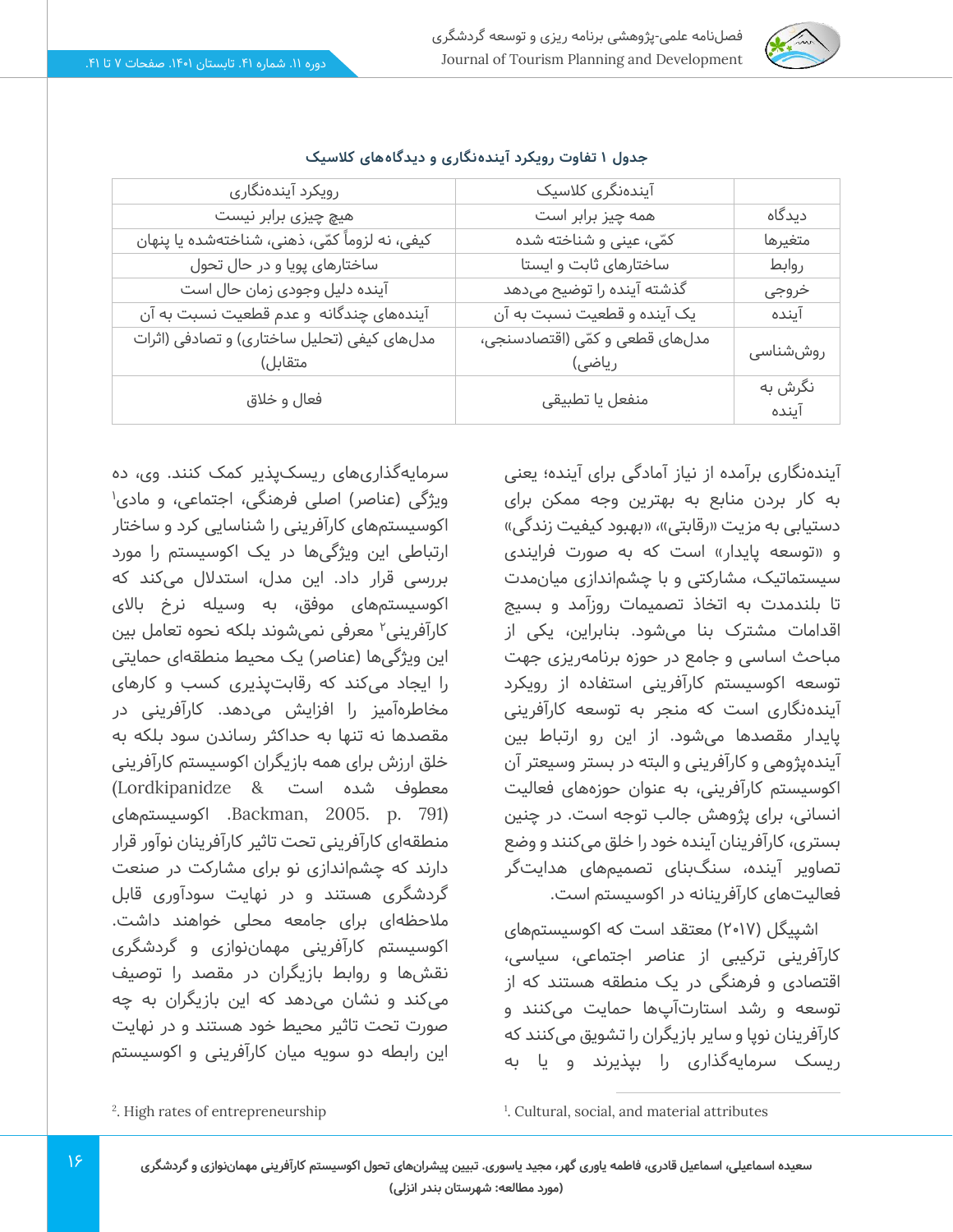

کارآفرینی مهمان نوازی منجر به کارآفرینی پایدار در مقصد خواهد شد و به عنوان خروجی بالقوه اکوسیستم های کارآفرینی گردشگری محسوب (Milwood and Maxwell, 2020. p. میشود .250)

ایچلبرگر و همکاران' (۲۰۲۰) نیز در راستای بررسی عناصر اکوسیستم کارآفرینی گردشگری در مقصد، بیان می کنند که صنعت گردشگری بخشی از رویکرد اکوسیستم های کارآفرینی است که در آن اکوسیستم های گردشگری با تعداد زیاد بازیگران که به هماهنگی و همکاری نیاز دارند، شناخته میشوند. توسعه یک مقصد گردشگری به عنوان یک اکوسیستم نیازمند مشارکت رهبری (حکمرانی مشارکتی، سیاست ها و قوانین، مدیریت تغییر(، افراد (سرمایه انسانی، سرمایه اجتماعی، مدیریت دانش) و فناوری اطلاعات و ارتباطات<sup>۲</sup> (اینترنت اشیا، فناوری محیطی ؓ، تعاملپذیری ؓ، یارانش ابری و مرزی<sup>ه</sup>، دادههای بزرگ/ باز) است. این امر نیازمند درک یک مقصد به عنوان اکوسیستم است و شناسایی این عناصر و ارتباطات میان آنها برای آینده توسعه مقصد گردشگری ضروری است Boes et .)al., 2016. p. 112)

بنابراین با استفاده از رویکرد آینده پژوهی و با شناخت عوامل تاثیرگذار بر توسعه کارآفرینی آینده یک مقصد گردشگری می توان عالوه بر شناسایی پیشران های کلیدی که منجر به توسعه اکوسیستم های کارآفرینی مقصد می شوند، میزان تاثیرگذاری هر یک از آنها را نیز در فرایند توسعه مقصد مشخص نمود. این بررسی ها مسیر سیاستگذاریها و برنامهریزیهای آینده یک مقصد را جهت دستیابی به توسعه پایدار در ابعاد مختلف از جمله کارآفرینی مهمان نوازی و گردشگری نشان خواهند داد.

## **3 پیشینه پژوهش**

علی|کبری و جلال آبادی (۱۳۹۷) از میان پیشرانهای موثر بر وضعیت آینده گردشگری پایدار شهر کرمان، رقابت پذیری را تاثیرگذارین عامل کلیدی در توسعه گردشگری پایدار کرمان و در درجات بعدی حذف موانع سفر، گسترش فضاهای ساختهشدهی مرتبط با گردشگری، تخریب محیط در اثر ساخت و ساز بیش از حد خانههای دوم و مشارکت و هم بستگی نام بردند. همچنین، زنوزی و همکاران ) 1398( تاثیرگذارترین متغیرهای موثر بر توسعه آینده گردشگری تجاری شهر جلفا را از میان 40 متغیر، شامل توسعه سیاسی و امنیتی کشور، ایجاد کارخانهها و صنایع جدید در منطقه و افزایش فرهنگ گردشگریذیری مردم دانستند. نصر (۱۳۹۸) عوامل کلیدی موثر بر آینده توسعه گردشگری شیراز را منابع آبی، تبلیغات، مدیریت محلی، آثار تاریخی، امنیت غذایی، امنیت، سیاستهای کالن ملی و مشارکت شهروندان معرفی کردند و پیشران مدیریت را مهم ترین عامل تاثیرگذار بر سایر عوامل شناسایی کردند. معصومی و همکاران )1400( با تحلیل پیشران های کلیدی اثرگذار بر گردشگری تجاری سکونتگا ههای روستایی، عواملی همچون اقتصاد، تبلیغات، بازاریابی و اطالعرسانی، نزدیکی و مجاورت با مرزهای دریایی، نزدیکی به بازارهای تجاری در کشورهای جنوب خلیج فارس، حمایت دولت، سیاست های کالن دولت، سیاست های تشویقی، برخورداری از مالیات کمتر، تنوع باالی کاال و نرخ ارز نسبتا ًمطلوب را اثرگذارترین عناصر معرفی کردند. نظم فر و بخشی )1400( نیز چهارده عامل کلیدی موثر بر برنامه ریزی آینده توسعه گردشگری اردبیل را شامل طرح جامع گردشگری، رسانه ها، سیاستهای تشویقی، سیاستهای کالن دولت، توزیع امکانات، تاسیسات زیربنایی، مراکز تفریحی،

<sup>4</sup> . Interoperability

<sup>5</sup> . Cloud and edge computing

<sup>1</sup> . Eichelberger et al

<sup>2</sup> . ICT, information and communication technology

<sup>3</sup> . Ambient technology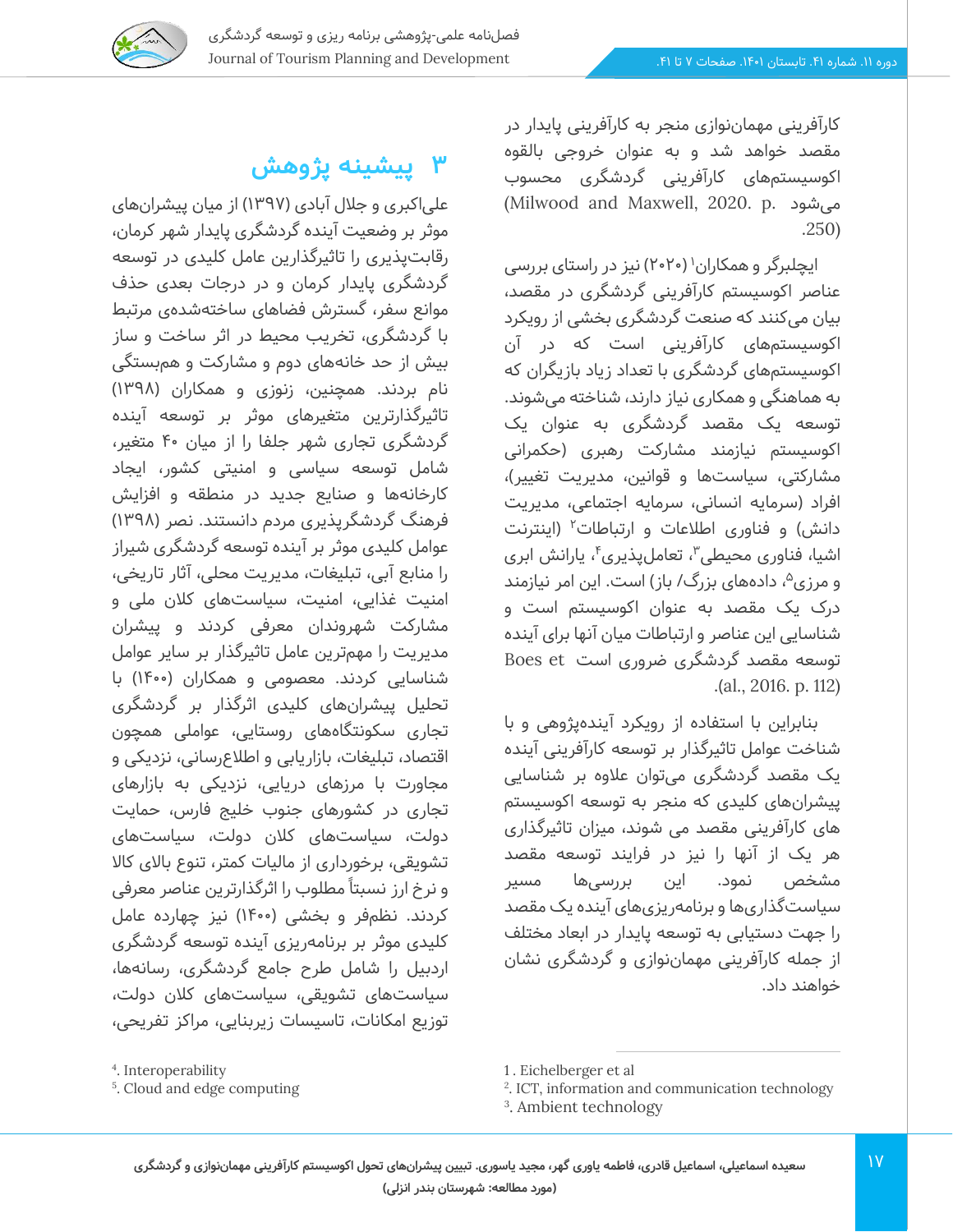

بیشترین تاثیرگذاری را در بعد اقتصادی دارند.

افزایش انگیزه بخش خصوصی به سرمایهگذاری، برنامهریزی، امنیت، بودجه، وجود چشمه های آب گرم و سیستمهای اطالع رسانی همچون سایت و وبلاگ معرفی کردند.

از دیگر عوامل کلیدی موثر بر توسعه گردشگری مقصد میتوان به شرایط آب و هوایی و اقلیم، آداب و رسوم (,2018Hosseinekhah & Taghvaei)، بخش زیرساختی و خدماتی & Dadazade( (2019 ,Ahmadifard، فرهنگ خوداشتغالی و کارآفرینی (2019 ,Veisi et al)، رقابتیذیری، برنامهمحوری و توسعه متوازن .,Ali akbari et al (،2019 گردشگری وزرشی طبیعتمحور همچون ،(Beyranvandzadeh et al,. 2021) گیری ماهی استفاده از رسانههای دیجیتال و تبلیغات در فضای مجازی (2017 ,Pantano (و فرهنگ مهمان نوازی و برخورد شهروندان با گردشگران و مناسب بودن خدمات گردشگری (2012 ,Xiaoli )نام برد که در تحقیقات پیشین عالوه بر عناصری که به صورت مشترک با سایر پژوهش ها داشتند به آنها اشاره شده بود.

کارلیسلی و همکاران<sup>۱</sup> (۲۰۱۵) عوامل تاثیرگذار در جهت جذب کارآفرین و گردشگر به شهر بورنموس را شامل احداث هتلهای جدید، معافیت های مالیاتی، سرمایه گذاری در زیرساخت ها، جذابیت شهر، قوانین و مقررات دولت، درک کیفیت خدمات ارائه شده، امنیت و میزان دسترسی به خدمات دانستند. فتحی و همکاران ) 2019( نیز در تحقیقی، متغیرهای کلیدی موثر بر آینده گردشگری استان اردبیل را تسهیالت زیرساختی، تحصیالت، وضعیت اقامتگاهها، مالیات، بانکداری و کیفیت خدمات گردشگری معرفی کردند. نعمتپور و فرجی (۲۰۱۹) با استفاده از تحلیل ساختاری به بررسی اثرات مثبت و منفی گردشگری در شکل گیری آینده گردشگری ایران پرداختند. بر اساس نتایج حاصله، تبادالت ارزی خارجی، تنوع شغلی، فرصت های خلق کسب و کارهای جدید و بازار محلی پررونق به طور مثبت

متغیرهای کلیدی اقتصادی با اثرگذاری منفی دارند شامل جذب نیروهای کار غیربومی و کمبود برخی محصوالت ضروری، متغیرهای کلیدی مثبت در بعد اثرات اجتماعی- فرهنگی نیز شامل توسعه فرهنگی، افزایش آگاهی مردم، احساس تعلق اجتماعی، همچنین تراکم جمعیت، تغییر در ترکیب جمعیت شناختی، ترافیک و شلوغی نیز اثرگذارترین ابعاد منفی این بعد هستند. در بعد اثرات زیست محیطی نیز افزایش آگاهی مردم درباره محیطزیست اثرگذارترین متغیر به صورت مثبت و تخریب منابع تاریخی و طبیعی بخاطر توسعه کنترل نشده گردشگری و کاهش فضاهای باز به علت ساخت وسازهای کنترل نشده به عنوان اثرات موثر منفی شناسایی شدند. همچنین، نعمت پور و همکاران )2020( با استفاده از تحلیل ساختاری، ده عامل کلیدی موثر بر آینده توسعه گردشگری ایران را شامل رویدادهای بین المللی، طرح جامع توسعه گردشگری، تصویر مثبت از ایران، امنیت، تبلیغات دیجیتال، خدمات و تسهیالت گردشگری، تنوع تورهای ورودی، محصوالت فرهنگی و تاریخی گردشگری، گردشگری خالق و گردشگری پزشکی معرفی کردند. بر اساس بررسی پیشینههای پژوهش، برخی از عوامل کلیدی در پژوهش ها به طور مشترک تاثیرگذاری بسیاری در توسعه گردشگری و کسب و کارهای آن در مقصدها دارند مانند توسعه زیرساخت ها، فرهنگ مهمان نوازی مردم، آثار طبیعی و تاریخی گردشگری، امنیت، اطالعرسانی و تبلیغات دیجیتال و اقتصاد مقصد، ساخت وسازهای کنترل نشده، سیاست های دولت و معافیتهای مالیاتی جهت توسعه کارآفرینی گردشگری در توسعه آتی مقصدها.

با مروری بر مبانی نظری و پیشینه تحقیقات انجام شده در حوزه پژوهش های آیندهپژوهی در گردشگری، بیشتر تحقیقات به بررسی عوامل کلیدی که به طور عمومی بر توسعه آتی گردشگری در

1 . Carlisle et al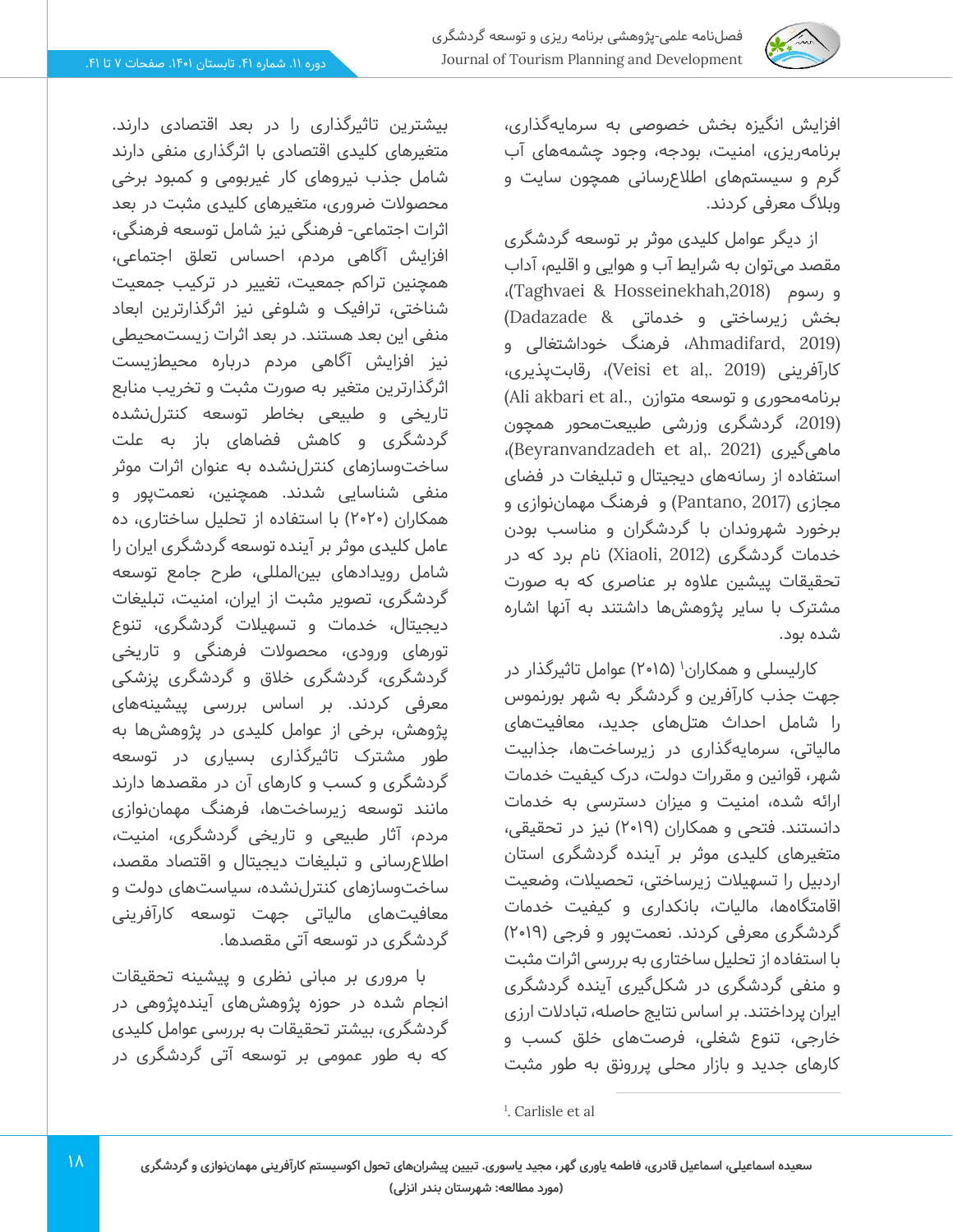

مقصدها موثرند پرداخته اند. اما در این پژوهش عالوه بر اینکه مطالعات اندکی در رابطه با پیشران های موثر بر توسعه اکوسیستم کارآفرینی مهمان نوازی مقصدها انجام شده است و شکاف نظری در این رابطه وجود دارد، سعی شده است که پیشران ها از میدان پژ وهش و مختص منطقه مورد مطالعه شناسایی شود و به تعیین تاثیرگذارترین عناصر در تحول و توسعه کارآفرینی مهمان نوازی انزلی بپردازد.

## **4 روش تحقیق**

از میان 5 روش پژوهش کیفی روایتی، پدیدار شناسی، قوم نگاری، مطالعات نظریه داده بنیاد و مطالعه موردی )کیامنش و دانای طوس، 1398؛ 48-47(، پژوهش حاضر در حوزه مطالعه موردی قرار دارد. پژوهش موردی به عنوان یک راهبرد کیفی، به مطالعه عمیق روی نمونه هایی از یک پدیده در محیط طبیعی آن و از دیدگاه افرادی که در آن پدیده مشارکت دارند، می پردازد. روش گردآوری دادهها نیز بر اساس مدل پیاز پژوهش ساندرز )دانایی فرد و همکاران، 1393( به صورت پژوهش میدانی و با ابزار مصاحبه و مشاهده و همچنین روش کتابخانه ای جهت مطالعه پیشینه پژوهش می باشد. همچنین، این مطالعه از حیث هدف، توسعه ای – کاربردی است که با رویکرد آیندهپژوهی و روش

تحلیل ساختاری، مهم ترین عوامل موثر بر وضعیت آینده اکوسیستم کارآفرینی مهمان نوازی شهرستان انزلی را شناسایی و میزان و چگونگی تاثیرگذاری هر یک از این عوامل را بررسی میکند. بر این اساس، ابتدا متغیرهای اولیه تاثیرگذار وضعیت آینده اکوسیستم کارآفرینی توسط مصاحبه از 25 نفر از خبرگان و متخصصان حوزه کارآفرینی گردشگری و آگاه به منطقه مورد مطالعه بررسی شدند و نظرات ایشان در رابطه با عناصری که می توانند منجر به تحول اکوسیستم در آینده شوند جمع آوری شد و مورد تحلیل قرار گرفت و در نهایت 70 عامل استخراج شد. در مرحله بعد، از میان این عوامل، مهمترین پیشران های کلیدی 10 نفر از متخصصانی که بر منطقه و موضوع مورد مطالعه اشراف دارند از طریق پرسشنامه و با استفاده از طیف پنج امتیازی از کاملاً مخالفم (امتیاز ۱) تا کاملاً موافقم (امتیاز ۵) طراحی شد و در نهایت 39 پیشران جهت انجام تحلیل ساختاری و شناسایی روابط میان آنها مشخص شدند و مقایسه زوجی میان این عوامل و متغیرها صورت گرفت و روابط بین متغیرها مشخص و میزان تاثیرگذاری و تاثیرپذیری همه آنها بر روی یکدیگر مشخص گردید و در نهایت بر اساس ماتریس اثرات متقابل و روش تحلیل ساختاری، پیشران های تاثیرگذار بر روی توسعه و تحول آتی اکوسیستم کارآفرینی مهماننوازی انزلی تعیین شدند.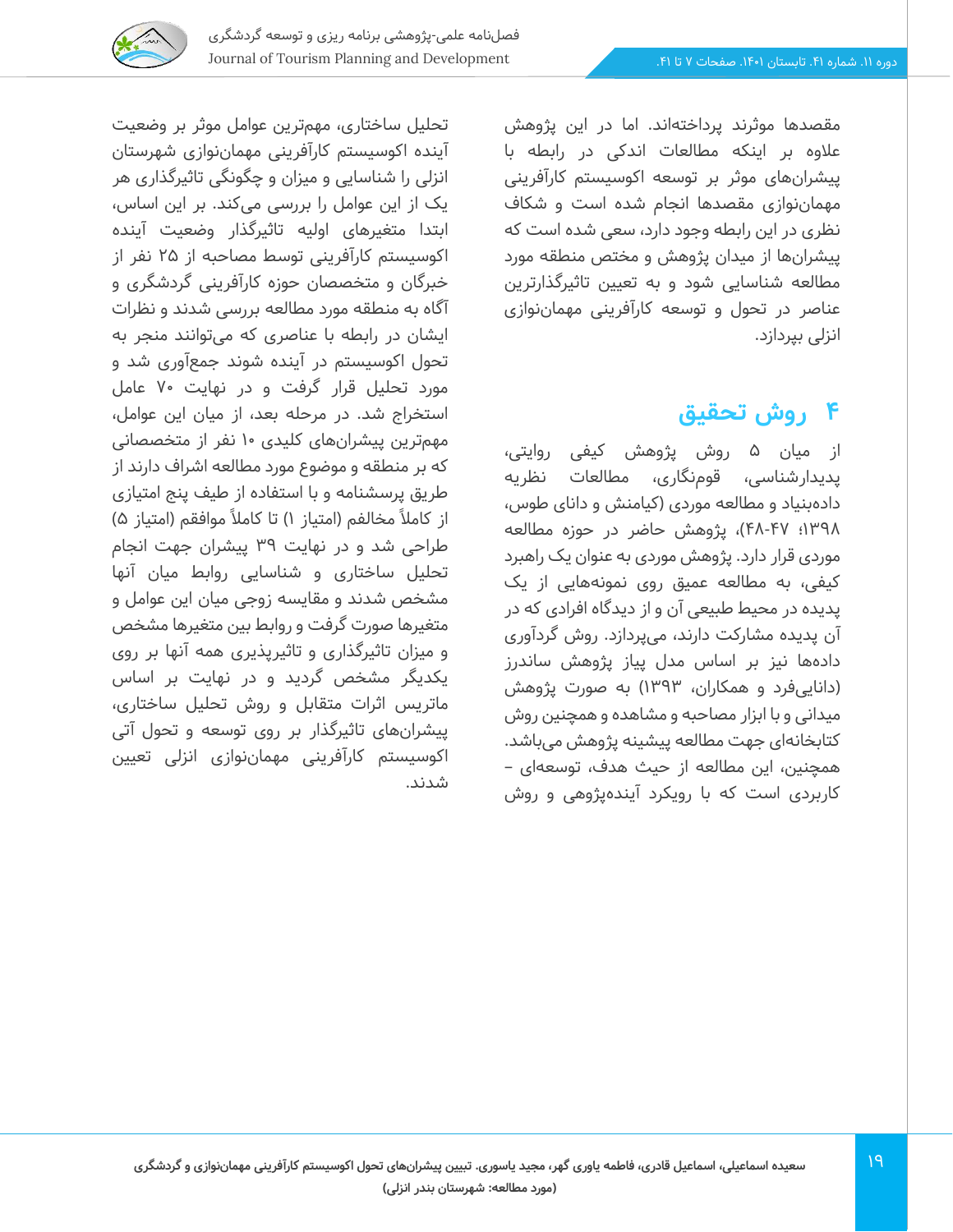

فصل نامه علمی-پژوهشی برنامه ریزی و توسعه گردشگری Journal of Tourism Planning and Development



**شکل 2 نمودار مراحل پژوهش حاضر** 

از آنجا که برنامههای توسعه معمولاً بدون در نظر گرفتن تاثیرات و وابستگی احتمالی آنها بر یکدیگر تدوین می شوند، همین عامل نقطه ضعف روش های مطالعه آینده محسوب می شود. جهت شناخت رفتار آینده یک سیستم الزم است که مجموعه متغیرهای آن ارزیابی شوند تا بتوان روابط متقابل میان آنها را توصیف و آینده یک سیستم را پیش بینی کرد. روابط متقابل بین متغیرها با عنوان "تحلیل اثرات" نامیده شده و "تحلیل اثرات متقاطع'" جهت تحلیل آنها استفاده می شود & Nematpour(. (264 .p. 2019 ,Faraji تحلیل اثرات متقاطع از یک ماتریس جهت توصیف حالت های بالقوه و واقعی تعامالت میان متغیرها در روشهای کمی و کیفی استفاده می کند و به خبرگان اجازه می دهد تا به راحتی روابط میان N متغیر را در یک ماتریس )شکل 3( رتبهبندی کنند. این مطالعه تحلیل اثرات متقاطع کیفی را بر اساس رویکرد تحلیل ساختاری پیاده سازی می کند که به عنوان یک ابزار قوی برای تحلیل مجموعهای از رویدادهای دودویی (جفتی) آینده و همچنین به عنوان یکی از رایج ترین ابزارهای

خلق و تحلیل سناریوهای آینده به شمار می آید (2007 ,Salmeron & Banuls). جهت انجام تحلیل ساختاری عوامل شناسایی شده، کلیه آنها در یک ماتریس n\*n قرار گرفته که در اینجا ماتریس 39 39 \* و میزان تاثیرات هر یک بر دیگری به صورت زوجی انجام شده است. توانایی این مدل در شناسایی روابط بین متغیرها و در نهایت شناسایی متغیرهای کلیدی موثر در تکامل اکوسیستم است و به توصیف شبکه ارتباط بین متغیرها میپردازد و در نهایت متغیرها یا پیشران های کلیدی شناسایی می شود. عدد صفر به منزله «عدم تاثیر»، عدد یک به منزله «تاثیر ضعیف»، عدد دو به معنی «تاثیر متوسط»، عدد سه به منزله «تاثیر زیاد» است. هدف از سنجش اثرگذاری عوامل این است که مشخص شود این سناریوها و پیشران ها چه تاثیرات مستقیم و غیرمستقیمی بر روی همدیگر دارند و جایگاه آنها در آینده اکوسیستم چیست. بر این اساس، با استفاده از نرم افزار MICMAC به تحلیل اثرات مقاطع ماتریس عوامل پرداخته شد.

1 . Cross-impact analysis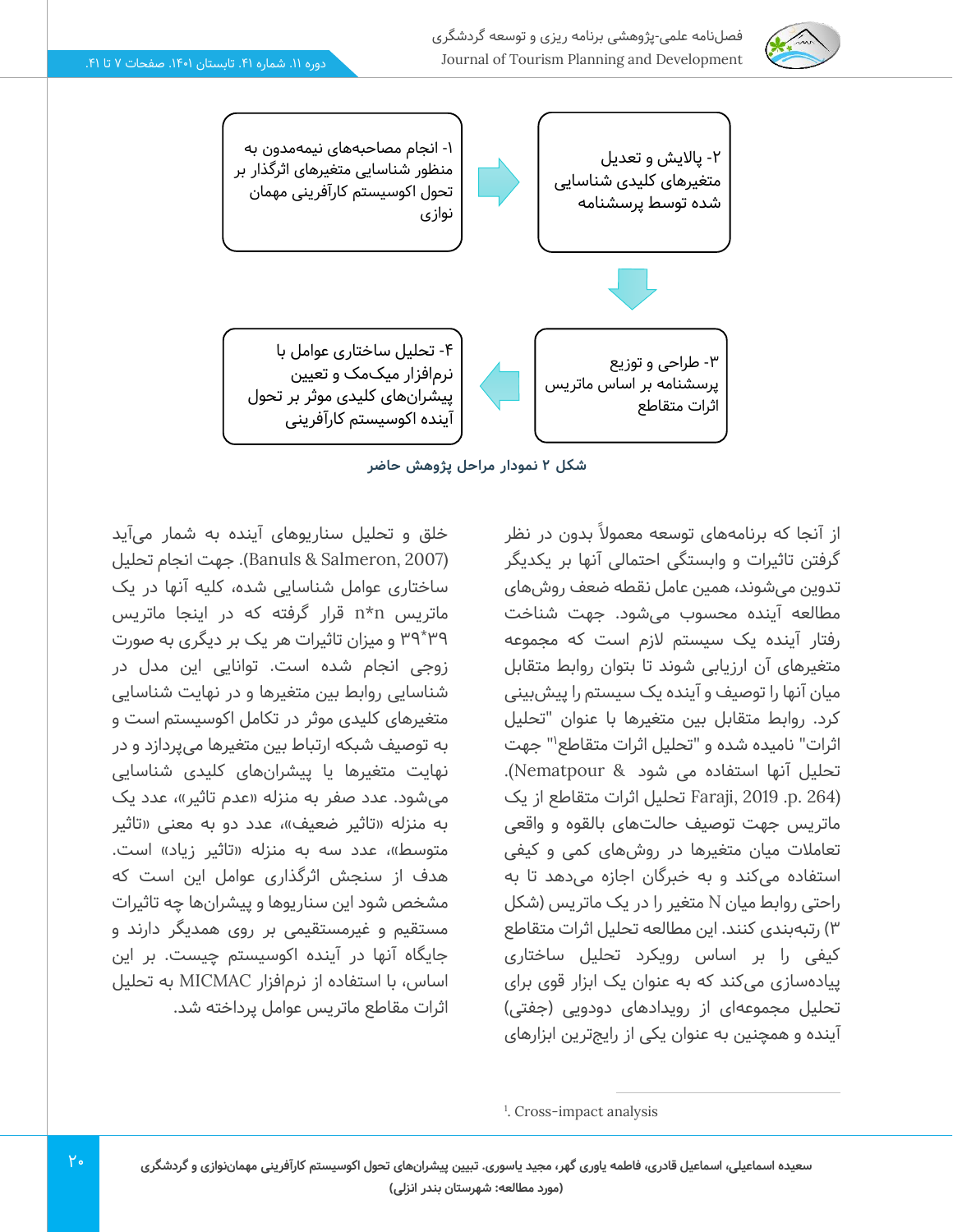

|                | V1 | V2 | V3 | V4 | V5 |
|----------------|----|----|----|----|----|
| $_{\rm V1}$    | 0  | 2  | 1  | 3  | 2  |
| V <sub>2</sub> | 1  | 0  | 2  | 0  | 3  |
| V3             | 0  | 2  | 0  | 2  | 1  |
| V4             | 1  | 0  | 1  | 0  | 3  |
| V5             | 0  | 1  | 3  | 0  | 0  |

**شکل 4 مثال فرضی از یک ماتریس اثرات متقاطع** 



**شکل 3 ساختار فضایی متغیرها** 

هر آرایه از ماتریس تحلیل ساختاری را می توان در محوری دو بعدی )شکل 3( ترسیم کرد. محور افقی این نمودار دو بعدی، مشخصکننده جمع امتیازهای سطری یک متغیر است. محور عمودی این نمودار، مشخص کننده جمع امتیازهای ستونی یک متغیر است. با جمع کردن سطری، ستونی و مقیاس بندی محورهای مختصات، به هر متغیر میتوان امتیازی سطری و ستونی اختصاص داد و آن را در فضای دو بعدی مکانیابی کرد. جمع سطری معرف تاثیرگذاری یک متغیر بر همه متغیرهای دیگر و جمع ستونی معرف میزان تاثیرپذیری یا وابستگی متغیر به همه متغیرهای دیگر است. بنابراین، هر یک از مسائل یا متغیرها در فضای دو بعدی در نموداری چهار بخشی قابل مکان یابی خواهند بود .Godet et al,. 2008) .p. 61)

با توجه به مطالب فوق، با بهره گیری از رویکردهای مدیریتی آیندهپژوهی و طراحی پیشران های کلیدی و تعیین روابط میان آنها می توان در جهان پر از تغییرات و محیطی آکنده از عدم قطعیتها، به درک سیستمی با نگاه به آینده و با

تعیین عوامل کلیدی در توسعه آتی صنعت مهمان نوازی و گردشگری اقدام نمود و پس از شناسایی این عوامل، پیشرانهای موثر در تحول کارآفرینی مهمان نوازی شهرستان بندر انزلی شناسایی خواهند شد.

## **5 یافتههای پژوهش**

در ابتدا و به منظور شناسایی عوامل موثر بر وضعیت توسعه آینده اکوسیستم کارآفرینی مهمان نوازی انزلی، به مصاحبه با کارشناسان و مدیران بخش دولتی، دانشگاهیان، کارآفرینان، کسب و کارهای حوزه مهماننوازی و مردم بومی پرداخته شد و در مرحله بعدی، به ارزش گذاری متقابل آنها توسط خبرگان در ماتریس اثرات متقابل پرداخته و در نهایت میزان اثرات مستقیم و غیرمستقیم هر یک از این پیشران ها وسط نرم افزار MICMAC مشخص شد. در جدول زیر وضعیت ارزشگذاری اولیه متغیرها و میزان تاثیرات آنها با اعداد صفر تا سه و حرف P( تاثیرات احتمالی( مشخص شده است.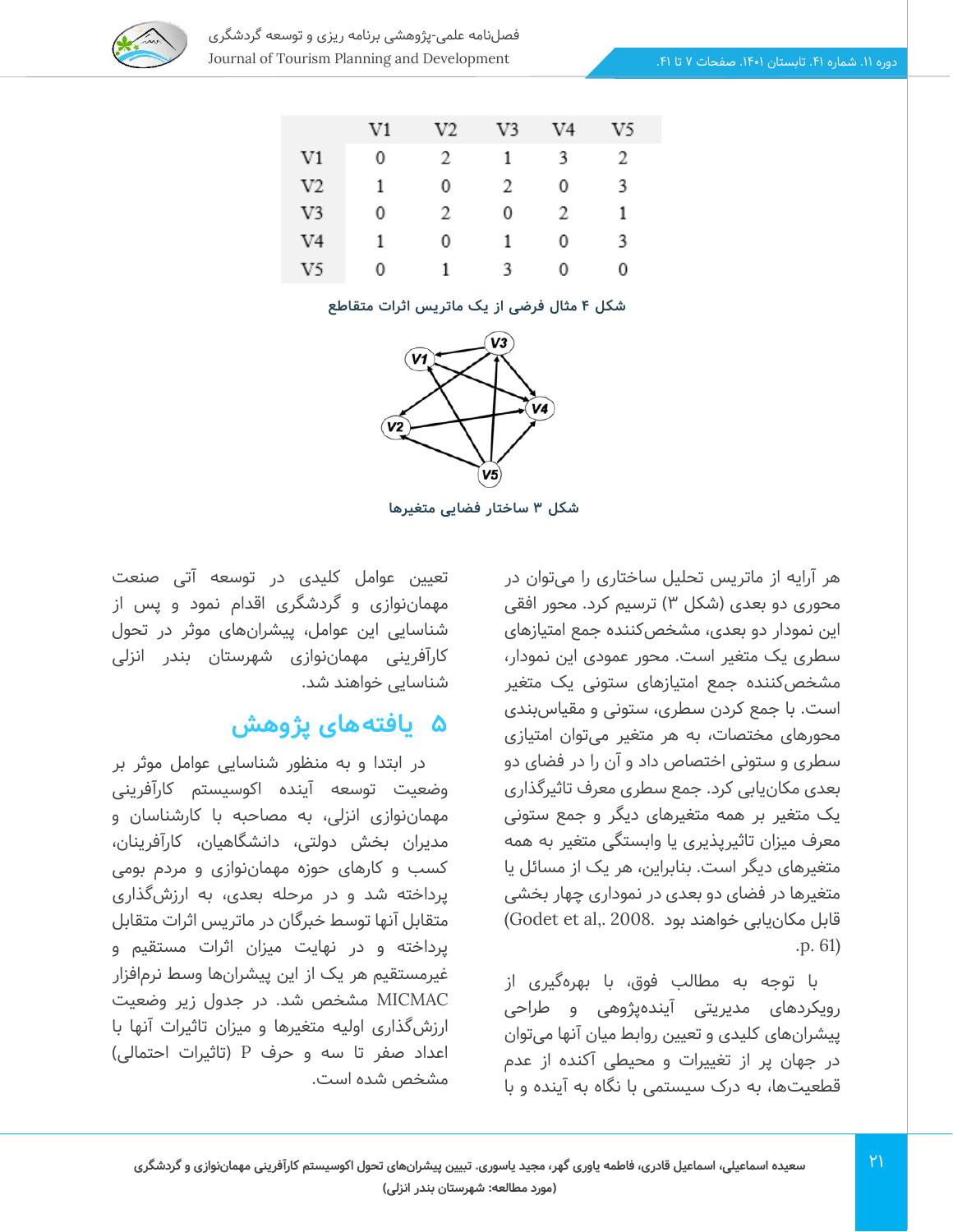

| تاثير    | ٔ وابستگی | چرخش | در صد<br>پرشدگی | جمع | تعداد<br>D | تعداد<br>سه | تعداد<br>دو | تعداد<br>یت | تعداد<br>$\bullet$<br>صعر | تعداد<br>تكرار | اندازه<br>ماتريس                     |
|----------|-----------|------|-----------------|-----|------------|-------------|-------------|-------------|---------------------------|----------------|--------------------------------------|
| $%$ 0.00 | 9694      |      | %9V             | FA  | YΩ         | <b>VAV</b>  | ۶۱۶         | ٧٩          | ٢o                        |                | $\mu$ <sup><math>\alpha</math></sup> |
| $%$ 0.00 | %۹۵       |      |                 |     |            |             |             |             |                           |                |                                      |

### **جدول 2 ویژگی های ماتریس اثرات متقابل متغیرها**

**منبع: یافته های پژوهش** 

## **5.1 ناسایی و تحلیل میزان تاثیرگذاری و تاثیرپذیری متغیرها:**

جهت پاسخ به سوال اول پژوهش مبنی بر شناسایی پیشران های موثر بر تحول اکوسیستم کارآفرینی مهمان نوازی انزلی، با استفاده از نظرات خبرگان، 39 پیشران موثر بر توسعه کارآفرینی مشخص شدند و

همانطور که در جدول شماره 3 قابل مشاهده است، با استفاده از نرم افزار MICMAC به تحلیل اثرات متقاطع ماتریس عوامل پرداخته و در نهایت میزان تاثیرگذاری و وابستگی هر یک از پیشران ها بر توسعه آتی اکوسیستم کارآفرینی مهمان نوازی شناسایی گردید.

| ميزان<br>اثرپذیری | ميزان<br>اثرگذاری     | متغير           | عوامل و پیشرانها                                                        |  |
|-------------------|-----------------------|-----------------|-------------------------------------------------------------------------|--|
| ۸۶                | $\gamma \circ \mu$    | V <sub>1</sub>  | توجه به ظرفيت طبقه خلاق                                                 |  |
| $\circ$           | $\circ$               | V <sub>2</sub>  | شبکهسازی در بخشهای مختلف اکوسیستم کارآفرینی                             |  |
| $\mathcal{A}$     | $\vert \cdot \rangle$ | V3              | توجه به رویکرد تخریب خلاق در توسعه خدمات مهماننوازی                     |  |
| ۱۰۵               | $\mathcal{C}$         | V4              | تدوین برند متناسب با ظرفیتهای گردشگری انزلی                             |  |
| ۱۰۵               | $\mathcal{C}$         | V5              | تحول ذهنی مردم و مدیران و تغییر جهت فضای فکری حول محور گردشگری          |  |
| ٩V                | ٩٨                    | V <sub>6</sub>  | داشتن نگاه اصالتمحور یا پستمدرنیسم به توسعه محصولات گردشگری             |  |
| ٩۴                | ۹۶                    | $V$ 7           | ذینفعسازی عناصر اکوسیستم از جمله مردم محلی، گردشگران، کارآفرینان و دولت |  |
| ۱۰۵               | ۹۲                    | V8              | توجه به حس مکانی و تئوری پنجره شکسته                                    |  |
| ٩٣                | ۱۰۲                   | V9              | بهینهکاوی از مقصدهای گردشگری پیشرو                                      |  |
| ٨٣                | Λ۵                    | V <sub>10</sub> | توجه به دیپلماسی گردشگری و ظرفیت خواهرخواندگی با برخی کشورها            |  |
| ۹۶                | ۹۲                    | V11             | توجه به پیشینه تاریخی مهماننوازی مردم انزلی                             |  |
| ۱۰۵               | ٩V                    | V12             | بازاريابى تقاضامحور وجذب بازارهاى هدف انزلى                             |  |
| ΛΛ                | ٨۵                    | V13             | تعیین لهستانیها به عنوان بازار هدف                                      |  |
| ٩V                | ١٠٨                   | V14             | تسهیلگری نهادهای جهت توسعه فعالیتهای کارآفرینانه در بخش مهماننوازی      |  |

### **جدول 3 شناسایی و میزان اثرگذاری و اثرپذیری مستقیم پیشران های موثر بر توسعه آتی اکوسیستم کارآفرینی مهمان نوازی انزلی**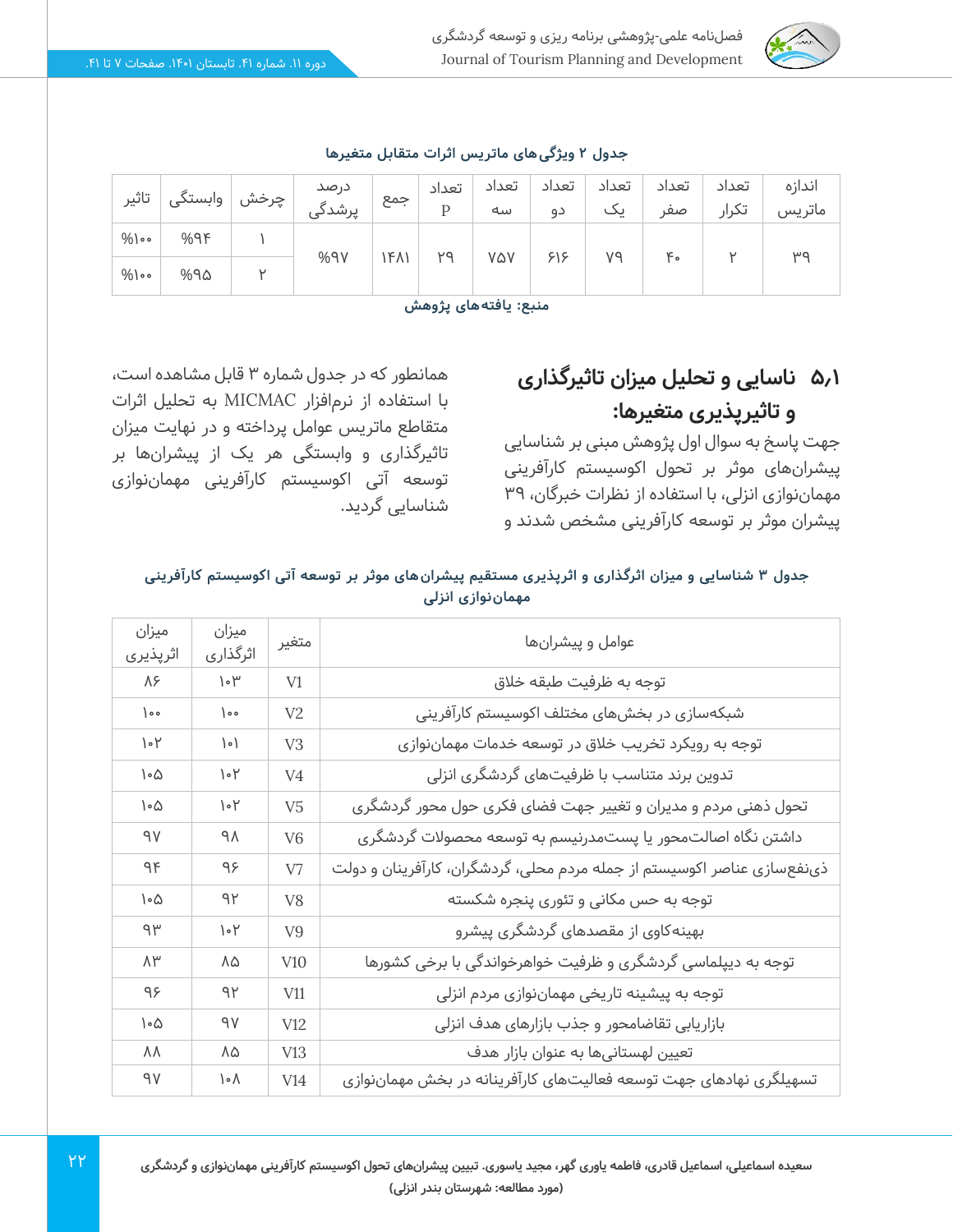

| 4P                    | ۹۵            | V15             | مديريت مقصد                                                               |
|-----------------------|---------------|-----------------|---------------------------------------------------------------------------|
| ٩٨                    | ۹۶            | V16             | همکاری نهادهای فراگیر همچون نهاد آموزش و پرورش                            |
| ۶۵                    | ۸۴            | V17             | همراستایی با تقاضا و یاسخ به نیازهای متنوع بازار                          |
| $\mathcal{N}$         | ۱۰۲           | V18             | اقدامات کوچک و مستمر در بخشهای مختلف اکوسیستم کارآفرینی انزلی             |
| ۹۳                    | ۸۵            | V <sub>19</sub> | استفاده از پتانسیل زنان در حوزههای مرتبط با صنعت گردشگری و مهماننوازی     |
| ۶۶                    | ΛΛ            | V20             | استفاده از ظرفیت گردشگری سلامت                                            |
| ۹۵                    | ٨۰            | V21             | احداث موزه صید و شیلات و تشکیل زنجیره ارزش افزوده در صنایع مرتبط          |
| ٧۴                    | ۸۶            | V22             | ثبت ملي و جهاني آثار فرهنگي، تاريخي، طبيعي و صنايعدستي انزلي              |
| V١                    | ٧۶            | V23             | توجه از پتانسیل گردشگری خوراک                                             |
| $\vert \cdot \rangle$ | ٩٨            | V <sub>24</sub> | استفاده از ظرفیت سرمایه نمادین و نقش خواص                                 |
| ۹۹                    | $\mathcal{C}$ | V25             | استفاده از قابلیت گردشگری دریایی                                          |
| <b>VV</b>             | ۸۳            | V <sub>26</sub> | استفاده از قابلیتهای منابع انسانساخت مثل پل متحرک غازیان                  |
| ۹۰                    | ۹۵            | V27             | سرمایهگذاری در پتانسیل گردشگری خویشاوندان به دلیل وجود تنوع قومی در انزلی |
| ۹۹                    | Λ٩            | V28             | استفاده از ظرفیت گردشگری کشاورزی                                          |
| ٧٨                    | ۹۳            | V29             | زیباسازی شهری با بهرهگیری از ظرفیتهای گردشگری                             |
| ۹۹                    | ΛΛ            | V30             | استفاده از ظرفیتهای پرندهنگری با توجه به مهاجرپذیر بودن تالاب انزلی       |
| ۹۹                    | ۸۳            | V31             | توجه به ظرفیت مغفول صنایعدستی                                             |
| ۹۳                    | ۸۵            | V32             | توجه به عنصر کلیدی گردشگری در فاز تجارت منطقه آزاد                        |
| ۹۲                    | ۸۱            | V <sub>33</sub> | توجه به حفاظت از منابع طبیعی، تاریخی و فرهنگی انزلی                       |
| ΛA                    | ٨V            | V34             | جدیت در آموزش و مهارتآموزی به نیروهای انسانی صنعت مهماننوازی              |
| ۷۵                    | ۱۰۳           | V35             | ساماندهی و استانداردسازی اقامتگاهها                                       |
| ۹۵                    | ۹۳            | V36             | استفاده از ظرفیت گردشگری مقصدهای پیرامونی در طراحی تورهای گردشگری         |
| ۹۰                    | ۸۱            | V37             | توجه به ظرفیت انزلی به عنوان شهر خلاق سینما                               |
| ۹۳                    | ۸۱            | V38             | توسعه سه ضلع گردشگری، بنادر و دریانوردی و صید و شیلات به صورت همزمان      |
| $\rho$                | ۸۴            | V39             | استفاده از ظرفیت راهآهن شمال به جنوب                                      |

در مرحله بعد، به تحلیل جایگاه هر یک از پیشران ها در نقشه خروجی ماتریس اثرات متقاطع پرداخته میشود و بر اساس شکل شماره 5 موقعیت پیشران ها با توجه به وضعیت اثرپذیری و اثرگذاری مستقیم آنها مشخص شده است و هر محدوده آن دارای ویژگی های متفاوتی است. بسته به اینکه جمع

مقادیر میزان اثرگذاری و اثرپذیری متغیرها در کدام ناحیه نمودار قرار بگیرند، می توان چهار دسته متغیر را شناسایی کرد. این نقشه را می توان برای ماتریس اثرات مستقیم و اثرات غیرمستقیم ترسیم کرد. چهار دسته متغیرها بدین شرح هستند: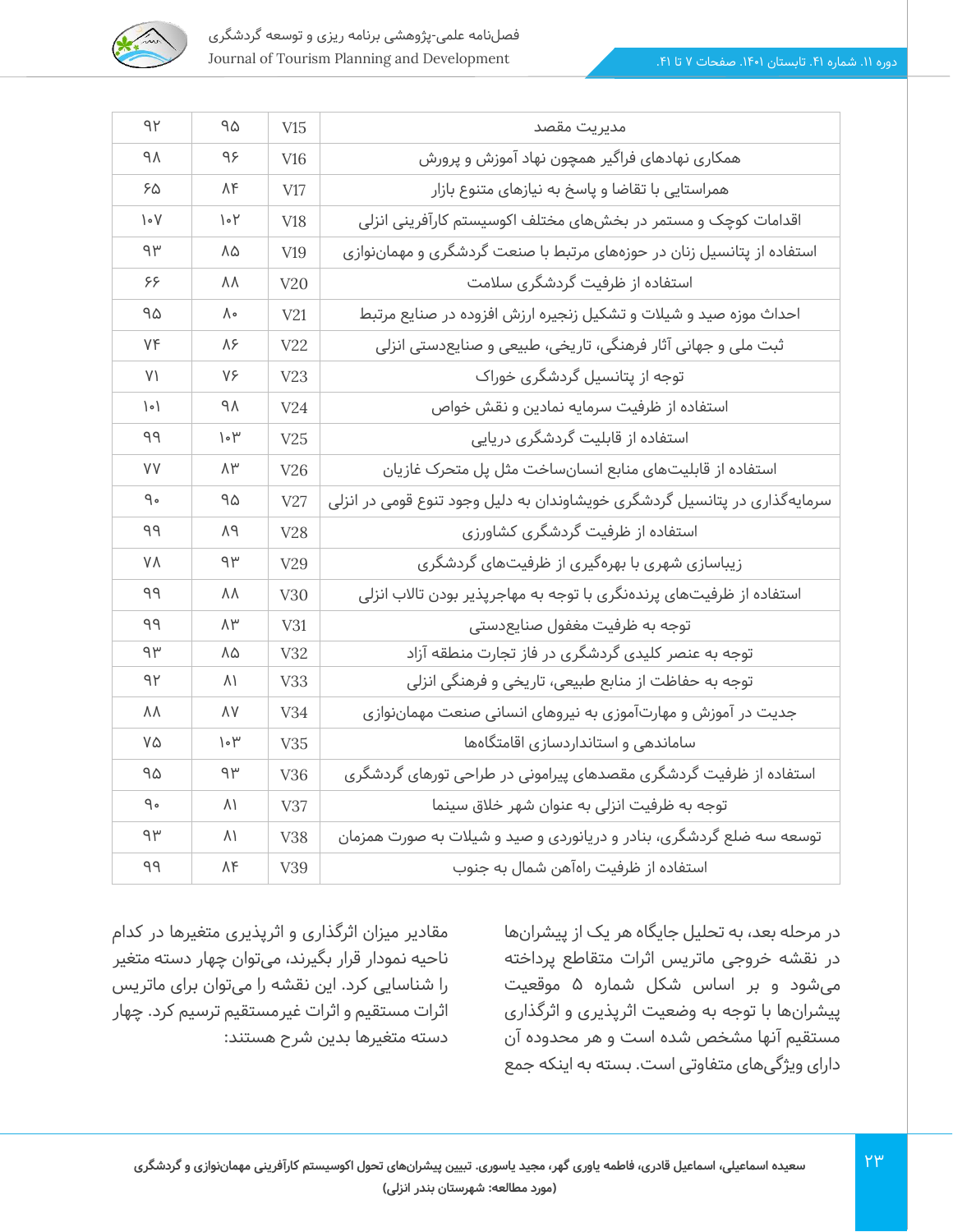



**شکل 5 نقشه اثرات مستقیم تحلیل ساختاری اکوسیستم کارآفرینی صنعت مهمان نوازی انزلی** 

**متغیرهای تاثیرگذار':** عواملی که یعنی ناحیه ۱ (شکل شماره 5( قرار دارند، کمترین تاثیرپذیری و بیشترین تاثیرگذاری و قدرت را دارند. مولفههایی که در این ناحیه قرار گرفتهاند به عنوان متغیرهای ورودی و محیطی شناخته می شوند و کمتر می توان آنها را تغییر داد. این متغیرها را معموال ً سیستم کنترل نمی کند زیرا خارج از آن قرار دارند و بیشتر به مثابه عواملی با ثبات عمل می کنند. این عوامل عبارتند از: تسهیلگری نهادها جهت توسعه فعالیتهای کارآفرینانه در بخش مهماننوازی و استفاده از ظرفیت گردشگری مقصدهای پیرامونی در طراحی تورهای گردشگری. این عوامل، از مهم ترین پیشران هایی هستند که تاثیرات بسیاری بر سیستم میگذارند اما صرفا ًعوامل ورودی و محیطی هستند و از سایر عناصر تاثیری نمی پذیرند. در واقع این عوامل تنها عوامل محرک و پیشران یک سیستم

هستند و نمی توانند موجب ناپایداری آن شوند. سیاستگذاران و برنامهریزان جهت توسعه اکوسیستم کارآفرینی مهمان نوازی باید توجه ویژه ای به ارتقای این متغیرها در مقصد داشته باشند.

**متغیرهای ناحیه دوم یا راهبردی (اعتماد)<sup>۲</sup>: این** متغیرها بیشترین تاثیرگذاری را بر روی متغیرهای دیگر دارد و همزمان دارای بیشترین تاثیرپذیری یا وابستگی به دیگر عوامل و متغیرها هستند. این متغیرها در واقع شاخص ناپایداری در یک سیستم هستند زیرا به دلیل وابستگی به متغیرهای دیگر به سرعت تاثیرات را جذب می کنند و به دلیل تاثیرگذاری، به سرعت بر روی دیگر متغیرها تاثیر میگذارند. به بیان دیگر، سرعت تاثیرگذاری و تاثیرپذیری این عوامل، سبب می شود که قابلیت باالیی در بههم زدن نظم سیستمی و ناپایداری آن و تغییر و تحوالت مثبت یا منفی آتی کارآفرینی

1 . Input variables

2 .Intermediate variables

**سعیده اسماعیلی، اسماعیل قادری، فاطمه یاوری گهر، مجید یاسوری. تبیین پیشران های تحول اکوسیستم کارآفرینی مهمان نوازی و گردشگری )مورد مطالعه: شهرستان بندر انزلی(**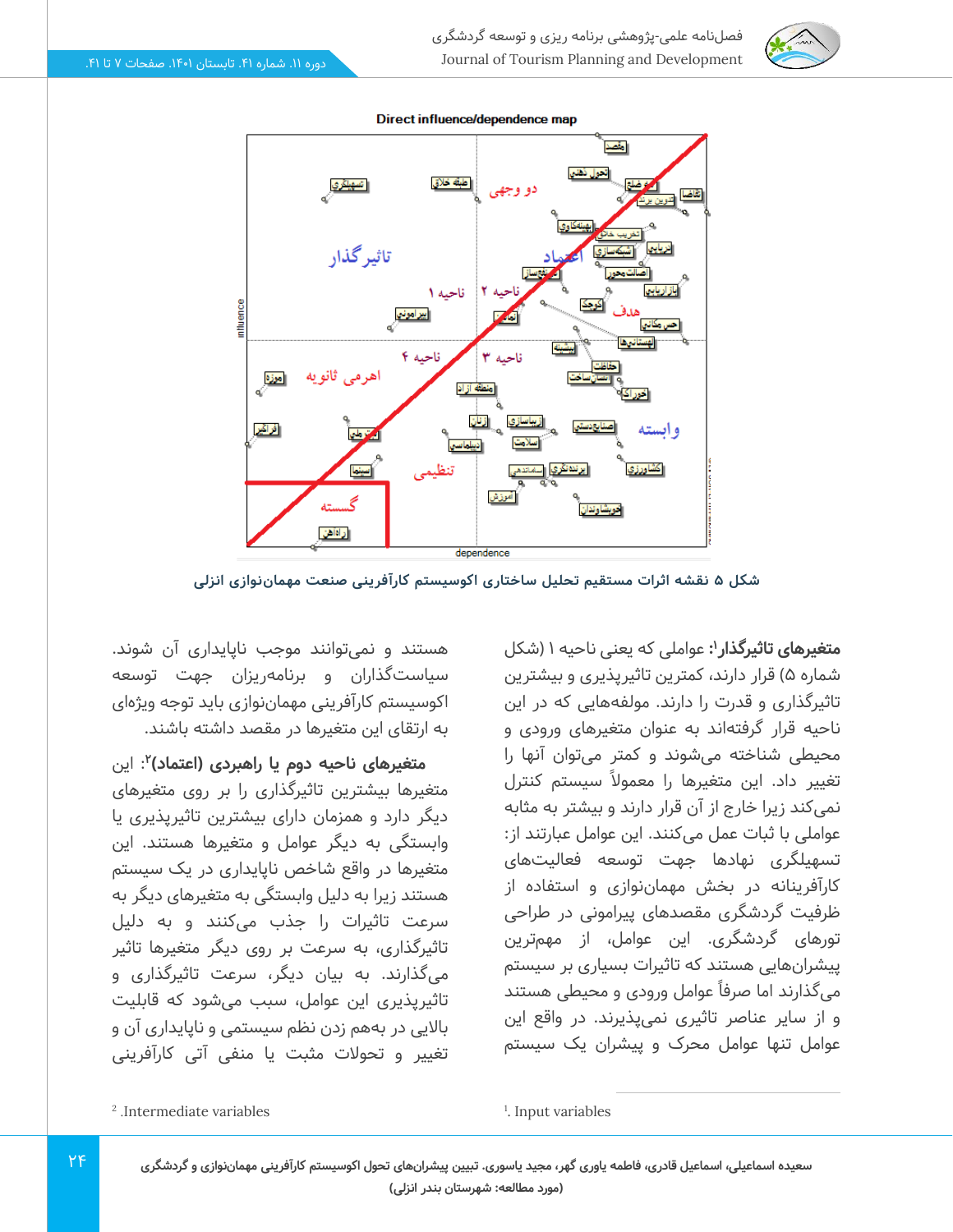

مهمان نوازی داشته باشند. این متغیرها نقش مهمی در بهبود وضعیت اکوسیستم کارآفرینی مهمان نوازی انزلی خواهند داشت و سیاست گذاران و برنامهریزان باید توجه خاصی به مدیریت این متغیرها داشته باشند. متغیرهای این ناحیه به دو دسته تقسیم میشوند: متغیرهای ریسک یا دووجهی و متغیرهای هدف.

**متغیرهای ریسک:** همانطور که در شکل شماره 5 نیز قابل مشاهده است، عواملی که در قطر باالیی و قسمت شمال شرقی ناحیه شماره 2 قرار دارند متغیرهای ریسک هستند و ظرفیت بسیار باالیی برای تبدیل شدن به بازیگران کلیدی سیستم را دارند. به این معنی که متغیرهای دیگر به سرعت روی این عوامل تاثیر می گذارند و آنها نیز خیلی سریع این تاثیرات را به متغیرهای وابسته منتقل می کنند و به علت ماهیت ناپایدارشان پتانسیل تبدیل شدن به «نقطه انفصال سیستم» را دارند. متغیرهای ریسک عبارتند از: توجه به طبقه خالق، بهینهکاوی از مقصدهای گردشگری پیشرو، مدیریت مقصد، توجه به سه ضلع گردشگری، بنادر و دریانوردی و صید و شیالت.

**متغیرهای هدف:** عواملی که در قطر پایینی ناحیه شمال شرقی 2 قرار دارند، متغیرهای هدف هستند. این متغیرها بیش از آنکه تاثیرگذار باشند، تاثیرپذیرند و آنها را می توان با قطعیت مقبولی به منزله نتایج تکامل سیستم شناسایی کرد. با دستکاری این متغیرها می توان به تغییرات و تکامل سیستم به سمت مطلوب دست یافت. بنابراین این متغیرها بیش از آنکه نتایج از پیش تعیینشدهای به نمایش بگذارند، نمایانگر «اهداف ممکن» در سیستماند که عبارتند از: شبکهسازی در بخش های

مختلف اکوسیستم کارآفرینی، داشتن نگاه اصالت محور به توسعه محصوالت گردشگری، ذی نفع سازی عناصر اکوسیستم از جمله گردشگران، کارآفرینان، کسب و کارها، مردم و دولت، تعیین لهستانیها به عنوان بازار هدف<sup>۱</sup>، توجه به حفاظت از منابع طبیعی، تاریخی و فرهنگی انزلی، توجه به اقدامات کوچک و مستمر، استفاده از رویکرد تخریب خالق در توسعه خدمات گردشگری، تحول ذهنی مردم و مدیران و تغییر جهت فضای فکری حول محور گردشگری، استفاده از ظرفیت گردشگری دریایی، توجه به بازاریابی در جذب گردشگران، همراستایی با تقاضا، تدوین برند متناسب با ظرفیتهای گردشگری انزلی، استفاده از ظرفیت سرمایه نمادین و نقش خواص در جلب حمایت مردم محلی از طرح های توسعه کارآفرینی گردشگری در انزلی.

**2 متغیرهای تاثیرپذیر یا وابسته :** متغیرهایی هستند که در ناحیه 3 قرار دارند. این متغیرها تاثیرگذاری پایین و تاثیرپذیری بسیار باالیی از سایر متغیرها دارند و به آنها متغیرهای نتیجه هم گفته میشود. بنابراین نسبت به تکامل متغیرهای تاثیرگذار و دووجهی بسیار حساس اند و از آنها تاثیر میپذیرند و اما خود تاثیر چندانی بر عوامل دیگر ندارند. همانطور که در شکل شماره 5 نیز مشاهده میشود، این متغیرها خروجی سیستم هستند. این عوامل شامل سرمایهگذاری در پتانسیل گردشگری خویشاوندان به دلیل وجود تنوع قومی ساکن در انزلی، استفاده از ظرفیت گردشگری خوراک، استفاده از قابلیت های منابع انسان ساخت مثل پل متحرک غازیان، توجه به ظرفیت مغفول صنایع دستی، استفاده از ظرفیت گردشگری

توسط محقق، این گورستان پتانسیل باالیی در حوزه روایت های تاریخی از سرگذشت این مهاجران و بازدید بستگان آنها از این گورستان دارد.

2 .Resultant variables

<sup>1</sup> . طی حمله نازیها بسیاری از لهستانها از طریق بندر انزلی به ایران پناهنده شدند و تعداد 639 مهاجر لهستانی نیز در گورستان لهستانیها که یکی از آرامگاههای قدیمی در انزلی است به خاک سپرده شده اند. این آرامستان به عنوان دومین گورستان بزرگ لهستانیها در ایران محسوب میشود که به تازگی ثبت ملی شده است و با مطالعات میدانی صورت گرفته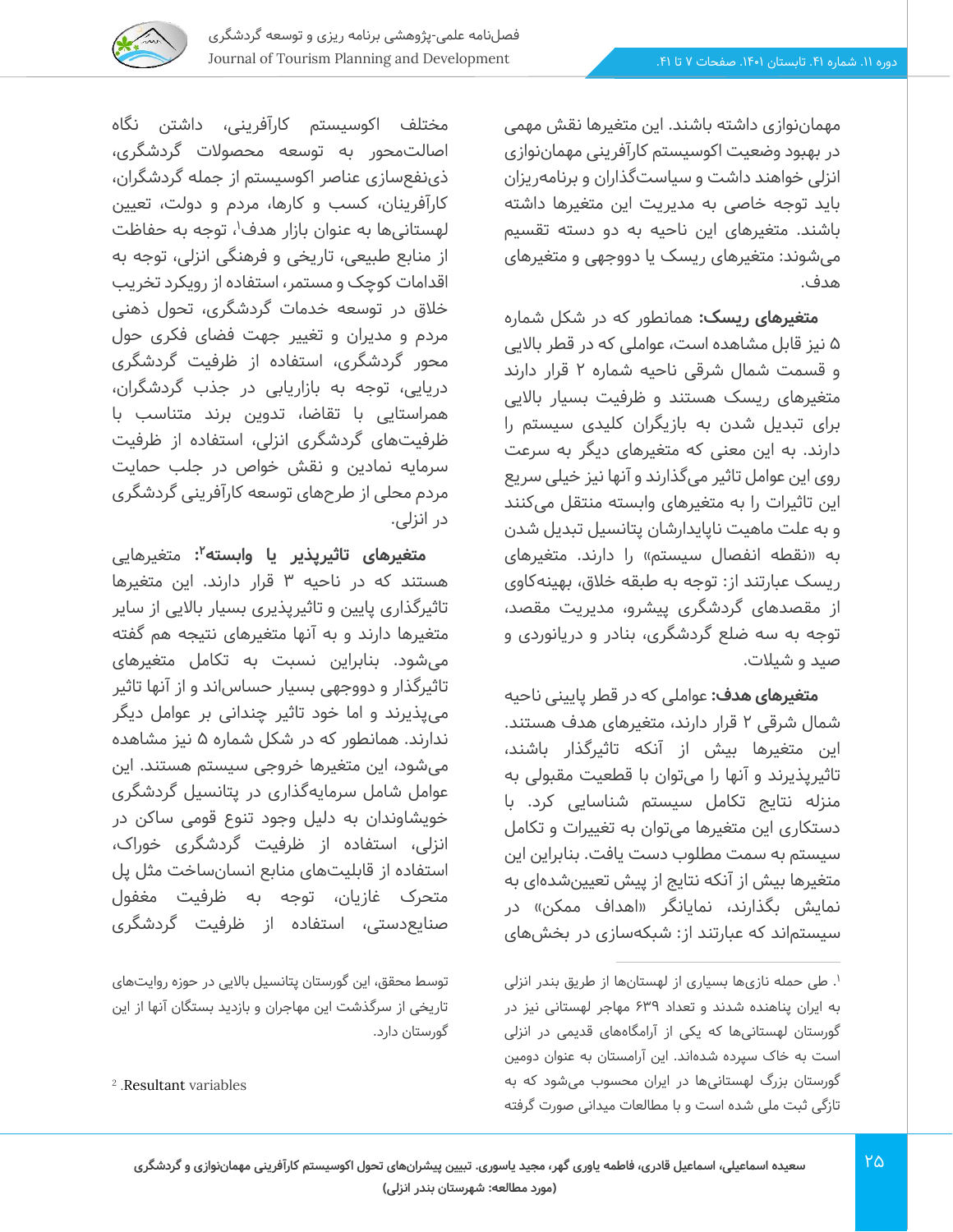

کشاورزی، توجه به حس مکانی و تئوری پنجره شکسته، ساماندهی و استاندارد سازی اقامتگاهها، استفاده از ظرفیت پرندهنگری با توجه به مهاجرپذیر بودن تاالب انزلی، جدیت در آموزش و مهارتآموزی نیروهای انسانی صنعت مهمان نوازی، زیباسازی شهری با توجه به ظرفیتهای گردشگری انزلی، توجه به ظرفیت گردشگری سالمت، استفاده از پتانسیل زنان در حوزههای مرتبط با صنعت گردشگری و مهمان نوازی، توجه به عنصر کلیدی گردشگری در فاز تجارت منطقه آزاد و توجه به پیشینه تاریخی مهمان نوازی مردم انزلی می باشند. با اینکه این عوامل مهم هستند اما تحت تاثیر عوامل دیگر قرار دارند و در صورت عدم عملکرد متغیرهای اعتماد و تاثیرگذار، نمی توانند فعال شوند. در شکل شماره 6 نیز گراف اثرات مستقیم متغیرها بر روی یکدیگر قابل مشاهده است.

**متغیرهای مستقل و مستثنی<sup>۱</sup>:** این متغیرها در ناحیه ۴ و از سایر متغیرها تاثیر نمیپذیرند و بر آنها تاثیر هم ندارند به عبارتی دارای کمترین تاثیرگذاری و تاثیرپذیری هستند. زیرا نه سبب توقف یک متغیر اصلی و نه سبب تکامل و پیشرفت یک متغیر در سیستم میشوند و اهمیت آن ها در تحول اکوسیستم کارآفرینی مهمان نوازی انزلی اندک است و جزئی از متغیرهای راهبردی سیستم محسوب نمی شوند. متغیرهای این ناحیه سه دسته هستند:

**متغیرهای اهرمی ثانویه**: این متغیرها با اینکه کامال ً مستقل هستند، بیش از آن که تاثیرپذیر باشند، تاثیرگذارند. آنها در قسمت جنوب غربی نمودار و باالی خط قطری قرار دارند و می توانند به مثابه نقاطی برای سنجش و به منزله معیار به کار روند. ثبت ملی و جهانی آثار فرهنگی، تاریخی، طبیعی و صنایع دستی انزلی، همکاری نهادهای فراگیر همچون نهاد آموزش و پرورش و احداث موزه صید و شیالت و تشکیل زنجیره ارزش افزوده در صنایع مرتبط، عواملی هستند که در این ناحیه قرار گرفتند.

دوره ۱۱. شماره ۴۱. تابستان ۱۴۰۱. صفحات ۷ تا ۴۱.

**متغیرهای گسسته:** این متغیرها در نزدیکی مبدا مختصات نمودار قرار گرفته اند و نشانگر این هستند که این متغیرها ارتباطی به پویایی و تغییرات کنونی سیستم ندارند و می توان آنها را از سیستم خارج کرد که با توجه به نقشه شماره 5 عامل استفاده از ظرفیت راهآهن شمال به جنوب در این ناحیه قرار دارد. در نهایت، **متغیرهای تنظیمی:** این متغیرها نیز در نزدیکی مرکز ثقل نمودار و زیر خط قطری قرار دارند و می توانند به عنوان «اهرم ثانویه»، «هدفهای ضعیف» و «متغیرهای ریسک ثانویه» عمل کنند. توجه به ظرفیت انزلی به عنوان شهر خالق سینما و توجه به دیپلماسی گردشگری و ظرفیت خواهرخواندگی با برخی کشورها است در این دسته قرار دارند.

1 .Excluded variables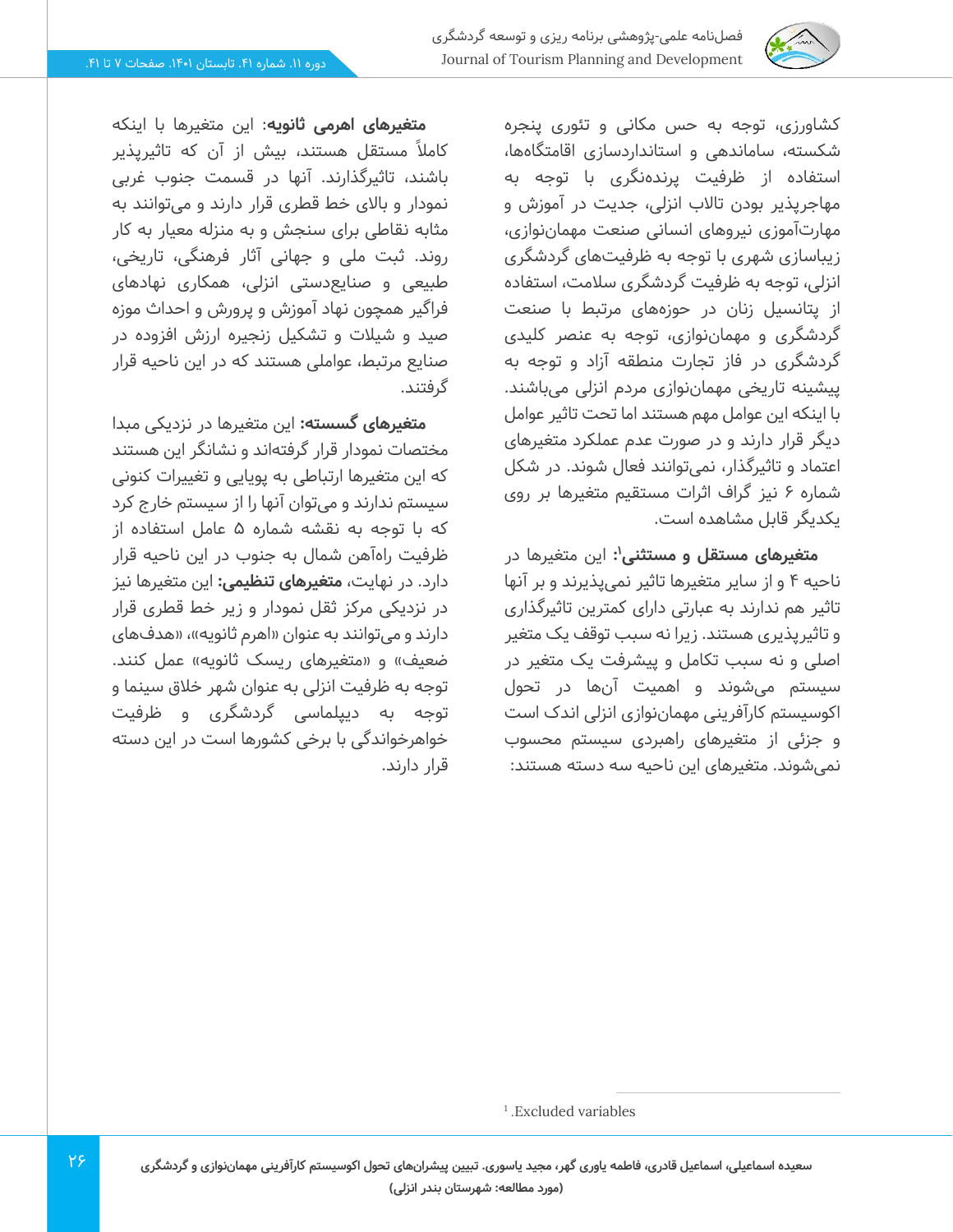



**شکل 6 گراف اثرات مستقیم تحلیل ساختاری تحوالت اکوسیستم کارآفرینی مهمان نوازی انزلی** 

ماتریس اثرات غیر مستقیم مجموعه تاثیراتی که عوامل به صورت غیر مستقیم بر یکدیگر دارند را اندازهگیری میکند. همانطور که در مطالب قبلی اشاره شد، نرمافزار MICMAC در مجموع دو نوع تحلیل و نمودار را نشان می دهد؛ یکی اثرات مستقیم و دیگری اثرات غیرمستقیم. تحلیل اثرات مستقیم نتیجه برهم کنش داده های ماتریس اولیه می باشد و ماتریس اثرات غیرمستقیم نتیجه محاسبه توان های باالتر و تکرار ماتریس اولیه است. در واقع در این روش هر کدام از روابط متغیرها توسط نرم افزار به توان های ،2 ،3 ،4 5 و ... رسانده می شود و بر این اساس تاثیرات غیرمستقیم عوامل سنجیده می شود. در این پژوهش، عوامل و متغیرها در هر دو ماتریس اثرات مستقیم و غیرمستقیم، کمترین میزان جابهجایی و تغییرات را داشتهاند و مجموعه عوامل کلیدی هم در اثرات مسقیم و هم در اثرات غیرمستقیم تفاوت چندانی با یکدیگر ندارند لذا به دلیل محدودیت حجم مقاله از قرار دادن نقشه آن خودداری شد.

در راستای پاسخ به سوال دوم پژوهش، رتبهبندی پیشران ها بر حسب مقدار تاثیرگذاری و

تاثیرپذیری توسط نرم افزار پرداخته شد. شکل شماره 7 پیشران ها را بر اساس میزان اثرگذاری و اثرپذیری مستقیم و غیرمستقیم در دو جدول نشان میدهد. همانطور که در جدول های زیر مشاهده میشود، میزان تغییرات در رتبه پیشران ها در ماتریس با خطوط سبز و قرمز مشخص شده است که نشان می دهد جایگاه پیشران ها در ماتریس اثرات مستقیم و غیرمستقیم تغییرات چندانی نداشته است. بر اساس رتبهبندی جدول زیر تاثیرگذارترین پیشران ها در تحول آینده اکوسیستم کارآفرینی مهمان نوازی انزلی عبارتند از: مدیریت مقصد، توجه به ظرفیت طبقه خالق، تسهیلگری نهادها جهت توسعه فعالیت های کارآفرینانه در بخش مهمان نوازی، تدوین برند متناسب با ظرفیتهای گردشگری آن، تحول ذهنی مردم و مدیران و تغییر جهت فضای فکری حول محور گردشگری، بهینهکاوی از مقصدهای پیشرو، همراستایی با تقاضا و پاسخ به نیازهای متنوع بازار، توجه به رویکرد تخریب خالق در توسعه خدمات مهمان نوازی و شبکه سازی در بخش های مختلف اکوسیستم کارآفرینی. این متغیرها به عنوان متغیرهای مهم و کلیدی سیستم شناخته میشوند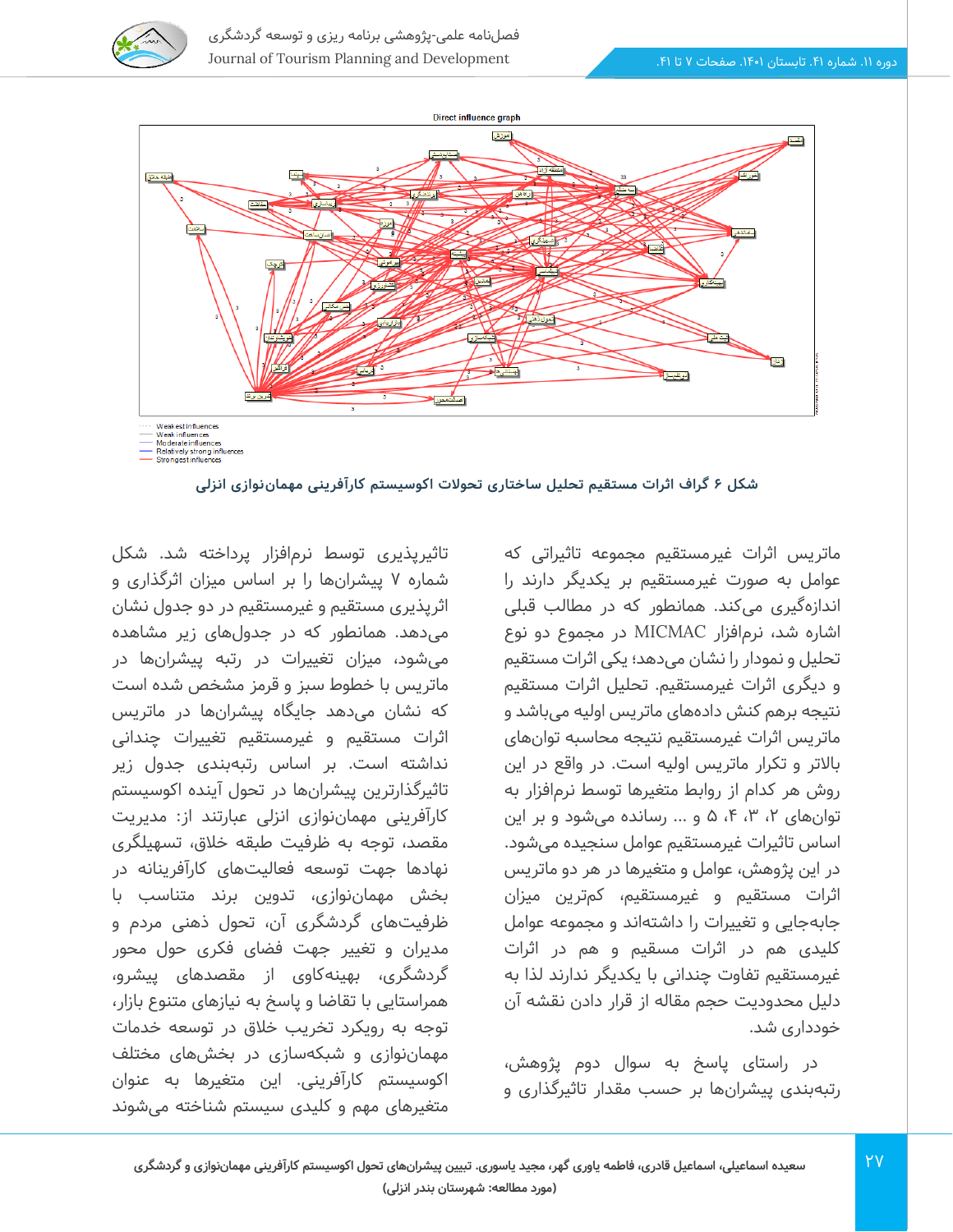که نقش کلیدی در تحول اکوسیستم کارآفرینی مهمان نوازی آینده انزلی خواهند داشت.

همچنین بر اساس شکل شماره ،7 متغیرهای همراستایی با تقاضا و پاسخ به نیازهای متنوع بازار، تدوین برند انزلی متناسب با ظرفیتهای گردشگری آن، تحول ذهنی مردم و مدیران و تغییر جهت فضای فکری حول محور گردشگری، توجه به حس مکانی و تئوری پنجره شکسته، بازاریابی تقاضامحور و جذب بازارهای هدف انزلی، توجه به رویکرد تخریب خالق در توسعه خدمات مهمان نوازی، شبکه سازی در بخش های مختلف اکوسیستم کارآفرینی ، استفاده از قابلیت گردشگری دریایی، استفاده از ظرفیت گردشگری خوراک و استفاده از قابلیتهای منابع انسان ساخت مثل پل متحرک غازیان، تاثیرپذیرترین پیشران ها در توسعه اکوسیستم کارآفرینی انزلی در آینده محسوب می شوند.

## **6 بحث**

همانطور که در بخش یافتهها مالحظه شد، در پاسخ به سوال اول پژوهش مبنی بر شناسایی پیشران های کلیدی موثر بر توسعه اکوسیستم کارآفرینی، 39 پیشران مشخص شدند و نقش هر یک از آنها در مدل تحلیل ساختاری مشخص گردید. به طوری که 3 متغیر در ناحیه 1 و به عنوان متغیرهای تاثیرگذار و محیطی قرار گرفتند و این پیشران ها نقش بسزایی در تاثیرگذاری بر سایر متغیرها دارند و تغییرات مثبت در این پیشران ها زمینهساز تحول اکوسیستم کارآفرینی مهمان نوازی در آینده خواهد شد. 15 پیشران نیز در ناحیه 2 قرار گرفتند و متغیرهای اعتماد محسوب می شوند. این متغیرها بیشترین تاثیرگذاری و بیشترین وابستگی را به سایر متغیرها دارند و نقش استراتژیکی در تحول اکوسیستم کارآفرینی دارند. 13 پیشران نیز در ناحیه 3 قرار گرفتند و متغیرهای وابسته سیستم محسوب میشوند که عملکرد آنها بستگی به تغییرات پیشران های اعتماد و تاثیرگذار دارد و وابسته به آنها

است. در نهایت، 6 متغیر نیز در ناحیه 4 به عنوان متغیرهای مستقل و مستثنی قرار گرفتند که نقش کمرنگی در توسعه کارآفرینی خواهند داشت.

همچنین، بر اساس پاسخ به سوال دوم پژوهش مبنی بر شناسایی موثرترین متغیرها در تحول آتی اکوسیستم کارآفرینی مهمان نوازی انزلی، 10 پیشران بر اساس جدول شماره 4 رتبهبندی شدند. بر این اساس، پیشران **»مدیریت مقصد«** تاثیرگذارترین متغیر در اکوسیستم کارآفرینی مهمان نوازی انزلی محسوب می شود که همراستا با نتایج تحقیقات پیشین از جمله نصر ) 1398(، نظمفر و بخشی )1400(، کارلیسلی و همکاران )2015( و فتحی و همکاران (۲۰۱۹) و نعمت پور و همکاران (۲۰۲۰) میباشد. از ابعاد مختلفی می توان به مدیریت مقصد پرداخت. برای مثال بسیاری از مصاحبهشوندگان به عدم وجود زنجیره تامین برنامهریزی شده در ارائه خدمات با کیفیت و متنوع در انزلی اشاره کردند مانند عدم ارائه خدمات غیراستاندارد در تاسیسات گر دشگری انزلی همچون ظاهر نامناسب قایقها در اطراف تاالب و رشد بدقواره آنها، ارائه خدمات بی کیفیت در رستورانها و اقامتگاهها و عدم تناسب قیمت ها با خدمات این تاسیسات اشاره کردند. همچنین عدم وجود انواع اقامتگاههای مورد نیاز گردشگران همچون اقامتگاههای بوم گر دی اصیل، بوم آورد و استاندارد، هتلهای ۵ ستاره، کمپینگها و اردوگاهها و اقامتگاههای چندمنظوره از دیگر عواملی بود که در مطالعات میدانی به آنها تحت عنوان عدم مدیریت مقصد در انزلی اشاره شد. در این رابطه جهت پاسخگویی به انواع تقاضای گردشگران باید به طراحی تورهای ارزان قیمت در کنار تورهای لوکس پرداخته شود. در این حالت، تمامی بخش های گردشگری اعم از انواع رستورانها، اقامتگاه ها، جاذبهها (دریا، تالاب، صیادی، صنایعدستی، خوراک محلی، ظرفیت منطقه آزاد تجاری، جاذبه های تاریخی و فرهنگی) در برنامهریزی تورها فعال میشوند و جهت ارائه خدمات با کیفیت نیز با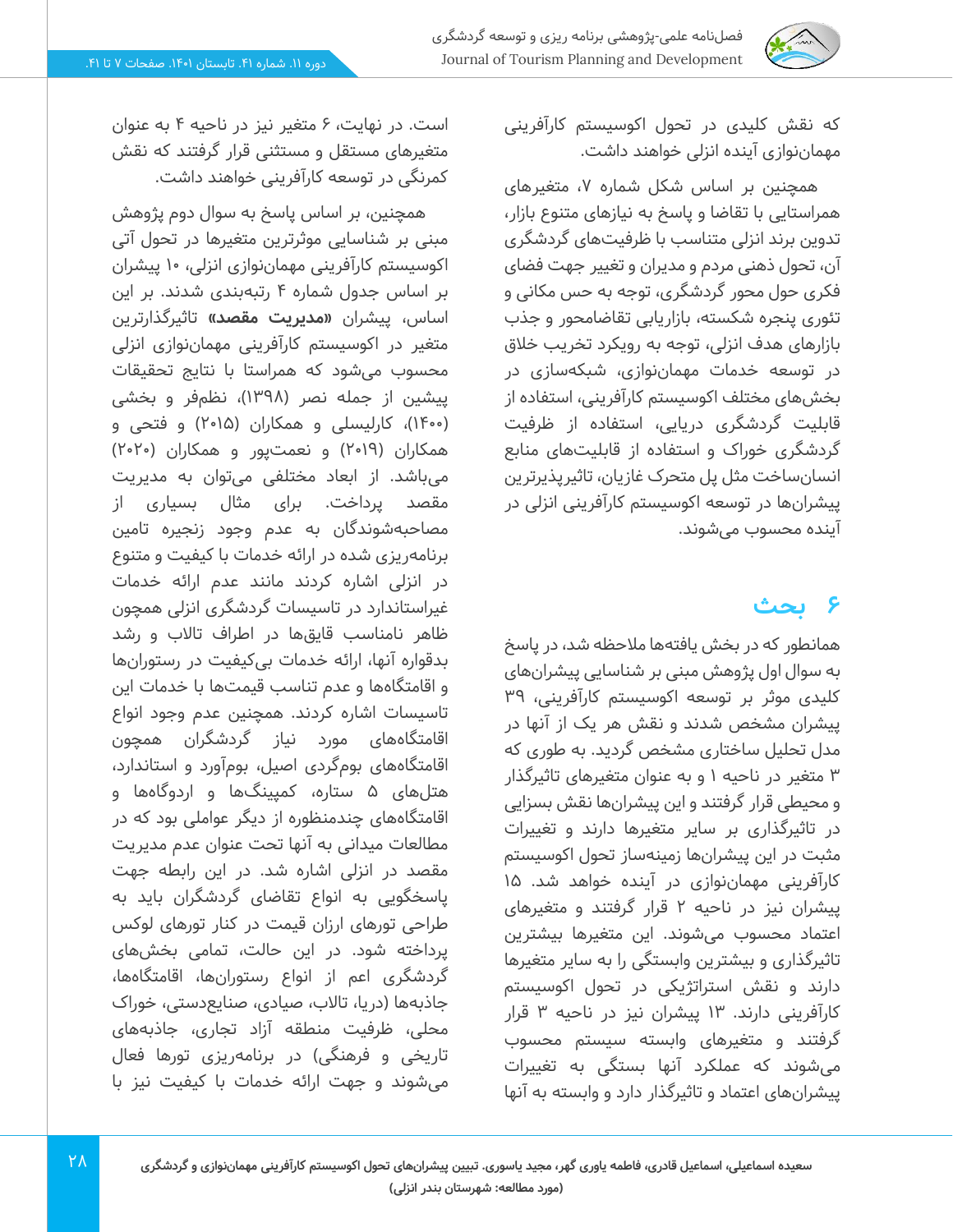

یکدیگر رقابت می کنند. همچنین، با برنامهریزی تورهای ارزان قیمت نیز خانه مسافرها، صنایع دستی و رستوران های ارزان قیمت نیز فعال می شوند و گردشگری بی برنامه به گردشگری برنامهریزی شده در انزلی تبدیل می شود. بعد دیگر مدیریت مقصد را میتوان عقالنیت آمایشی دانست که در آن به توان پهنه های مختلف در توسعه کسب و کارهای گردشگری و مهمان نوازی پرداخته می شود و با توجه به نظر مصاحبهشوندگان و ارزیابی های میدانی کسب و کارهایی از قبیل اسکلهها، رستورانها و اقامتگاهها به طور نامتوازن فقط در بخشهایی از شهرستان توسعه یافته اند از قبیل خیابان اطبا و پاسداران و همین امر باعث شده است که فشار بسیاری بر روی این پهنه های جغرافیایی ایجاد شود و ذی نفعی مردم محلی و گردشگران از بین برود به طوری که با تجمع بیش از اندازه گردشگران در این مناطق منجر به نارضایتی مردم محلی شده و از سوی دیگر نیز گردشگران امکان اقامت در کنار سایر جاذبه های گردشگری منطقه را نخواهند داشت و به طور تکراری یک سری اقامتگاههای مشابه در کنار همدیگر در خط ساحلی احداث شده اند و حتی سایر تسهیالت مورد نیاز گردشگران نیز در این بخش ها وجود ندارد از قبیل سرویس های بهداشتی، مراکز تفریحی، تجهیزات تفریحی در سواحل، رستوران یا دکه های فروش خوراکی و غیره. در این شرایط باید به توسعه طرح های آمایشی که در آن بخش های مختلف شهرستان با کاربری های مختلف کشاورزی، صنعتی و گردشگری مشخص شده و کارکرد هر کدام از پهنهها در طرح های جامع شهری تعیینشود تا بتوان توان های گردشگری، تجاری و کشاورزی منطقه را مشخص و انواع زیرساخت های متنوع را در حوزه اقامتگاهها و بخش پذیرایی در پهنههای مختلف احداث نمود.

پیشران دیگری که در توسعه کارآفرینی مهمان نوازی باید توجه ویژه ای به آن شود **»تحول ذهنی مردم و مدیران به سمت گردشگری«** است. در انزلی به دلیل وجود حوزه های مهیای دیگر از قبیل

صید و شیالت، تجارت و بنادر و دریانوردی، همواره توسعه گردشگری مورد غفلت واقع شده است و در اولویت سیاست های کالن شهرستان قرار ندارد. همین امر باعث شده است که ذهنیت ها به سمت توسعه کارآفرینی در حوزه انواع اقامتگاهها و بخش های پذیرایی نوآور و جدید تغییر جهت نیابد. در حالی که هسته اصلی کارآفرینی مهمان نوازی تغییرات ذهنی است که باید رخ بدهد و گردشگری به عنوان منبع جایگزین در کنار صیادی و تجارت قرار بگیرد. با تغییر ذهنیت ذی نفعان به سمت توسعه مهمان نوازی، همه بخش ها با محوریت توسعه گردشگری و مهمان نوازی توسعه خواهند یافت. به طوری که بخش کشاورزی با محوریت گردشگری عالوه بر تولید محصوالت کشاورزی، به ارائه خدمات به گردشگران نیز خواهد پرداخت و یا صنعت صید و شیالت به راه اندازی رستورانهای دریایی و سرو غذاهای دریایی با کیفیت اقدام میکند چرا که محوریت توسعه کل شهرستان بر پایه گردشگری خواهد بود و هر یک از صنایع عالوه بر تولید محصوالت خود به گردشگران نیز خدمات مرتبط را ارائه میدهند. با این تحول ذهنی، پیشران بعدی که **»توجه به سه ضلع گردشگری، بنادر و دریانوردی و صید و شیالت به طور همزمان«،** نیز محقق خواهد شد و گردشگری نیز در کنار دو ضلع دیگر در اولویت سیاستهای کالن انزلی قرار گرفته و به هر سه ضلع به صورت همزمان توجه می شود و عالوه بر توجه به توسعه زیرساخت های مرتبط به صید و شیالت و بنادر و دریا نوردی به توسعه زیرساخت ها و کسب و کارهای نوآور در گردشگری و مهمان نوازی نیز پرداخته شود.

عنصر بعدی، **»بهینهکاوی از مقصدهای پیشرو«**  در جهت توسعه ظرفیت های دریایی، تاالبی، صنایع دستی و حفاظت از منابع طبیعی، تاریخی و فرهنگی انزلی است. بسیاری از مصاحبهشوندگان به این مسئله اشاره کردند که سیستم صحیحی جهت دفع فاضالب شهری و پاکسازی دریا و تاالب در انزلی وجود ندارد و متاسفانه فاضالب انزلی،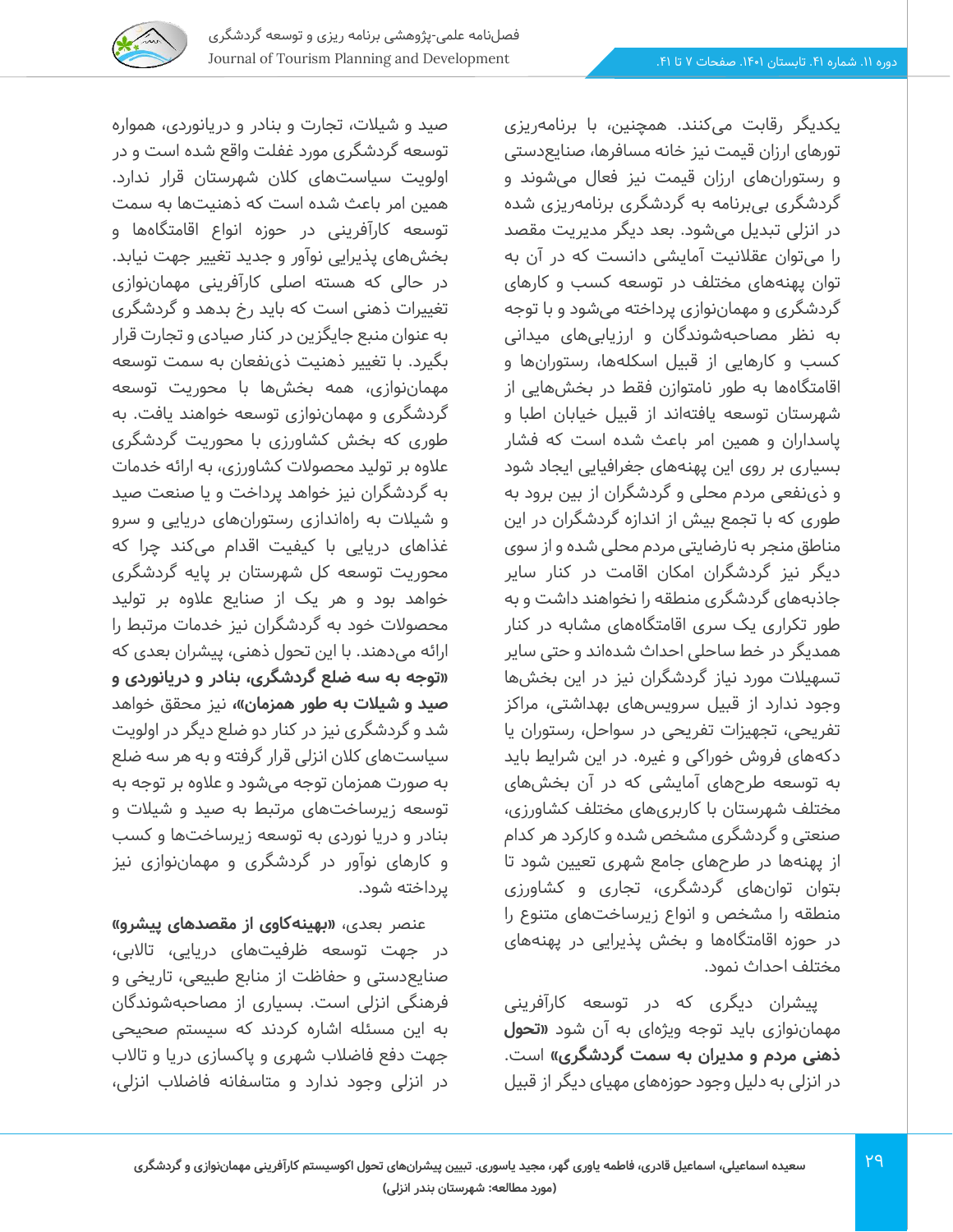

رشت و حسن رود به تاالب ریخته می شود و تصفیهخانهای که توسط بانک جهانی در این منطقه در حال تاسیس بود به دلیل تحریمها به صورت نیمهکاره رها شده است و عالوه بر آن، عنصر مهاجم سنبل آبی، عدم الیروبی مناسب دریا و تاالب، صید بی رویه از تاالب و تولید زبالههای بسیار توسط گردشگران، از معضالتی است که نقش مهمی در به خطر افتادن تالاب، دریا و محیط زیست انزلی دارد. این چنین مشکالت اکولوژیکی تاثیر بسیاری در توسعه آینده گردشگری در انزلی خواهد داشت و به عنوان مانعی بر سر راه آن عمل خواهد کرد. عالوه بر عدم توانایی در مدیریت زیست محیطی انزلی، از قابلیت های گردشگری و صنایع دستی آن و همچنین ظرفیت تاسیس اقامتگاههای متنوع در انزلی استفاده نمی شود که بر لزوم توجه به مقصدهای پیشرو که ساختاری مشابه با انزلی دارند تاکید میشود. برای مثال می توان از تجربیات منطقه آزاد کیش در جهت مدیریت اکولوژیکی و حفاظت از منابع طبیعی مناطق دریایی استفاده نمود و عالوه برآن، با الگوبرداری از تاسیسات گردشگری متنوع مقصدهای گردشگری مشابه، به احداث اقامتگاه ها، بخش های پذیرایی، مراکز تفریحی و احیای میراث فرهنگی و تاریخی بر اساس شرایط بومی شهرستان پرداخت. در این راستا می توان از قلمه زنی فرهنگی در حوزه صنایع دستی نیز مثال زد که با بهینهکاوی از هنر رشتی دوزی، چادر شب بافی روستای ملی قاسمآباد و یا شال بافی به تولید صنایع دستی خالق پرداخت و از تجربیات مناطق پیرامونی در توسعه محصوالت صنایع دستی استفاده نمود.

از دیگر عناصری که از پیشرانهای تاثیرگذار در توسعه کارآفرینی انزلی است، **»توجه به رویکرد تخریب خالق به جای اتخاذ پارادایم تکراری در کارآفرینی»** و احداث تاسیسات گردشگری است. در این حوزه با توجه به مطالعات میدانی صورت گرفته در شهرستان انزلی، اکثر هتلها، خانه مسافرها، بخش های پذیرایی و رستورانها دارای رویکردی مشابه در ارائه خدمات هستند و نوآوری در فرایند

تهیه و ارائه خدماتشان به گردشگران وجود ندارد. در حالیکه بر اساس رویکرد تخریب خالق شومیپتر، باید بجای رویکردهای تکراری از پاردایم های تحول ساز در تاسیس مجموعه های گردشگری استفاده نمود. در انزلی با وجود صنایعی همچون صیادی، کشاورزی و گردشگری سالمت می توان مجموعه هایی را احداث کرد که گردشگران در زمینهای کشاورزی کاشت، داشت و برداشت محصوالت را تجربه کنند و یا به احیای خانه های تاریخی جهت توسعه بخش های پذیرایی پرداخت. احداث مزرعه های گردشگری کشاورزی و همچنین مجموعه های گردشگری سالمت جهت ماسهدرمانی، آبدر مانی و استفاده از خواص درمانی آب دریا و بارانهای پاییزی انزلی از دیگر اقدامات در این حوزه است که تا کنون به آنها توجه نشده است. ساخت اقامتگاههایی بر اساس شیوه معیشت صیادان و خلق تجربه صید و طبخ ماهی در این اقامتگاه ها نیز به عنوان جاذبه های مکمل در کنار سایر انواع اقامتگاهها زمینهساز توسعه فعالیتهای کارآفرینانه در حوزه اقامتی انزلی خواهد شد.

**»توجه به ظرفیت طبقه خالق«** نیز از دیگر پیشران های کلیدی است که در انزلی به آن توجه ویژهای نشده است. این طبقه را میتوان شامل نخبگان بومی مهاجر که به سایر شهرها مهاجرت کرده اند، کارآفرینان بومی و غیربومی، راهنمایان تور مطلع، مفسران آگاه حوزه گردشگری، ظرفیت زنان و کارشناسان و خبرگان آگاه و دغدغه مند دانست که در انزوا هستند و پتانسیل آنها جهت بهبود کسب و کارها و ارائه ایده های نوآورانه در احداث تاسیسات گردشگری و مهمان نوازی مورد استفاده قرار نمی گیرد که این خود از دیگر عواملی است که باعث شده است انزلی آن طور که شایسته است در حوزه کارآفرینی مهمان نوازی توسعه نیابد. در پژوهش هایی همچون نعمت پور و فرجی )2019(، ویسی و همکاران (۳۹۸)، نظمفر و بخشی (۱۴۰۰)، کارلیسلی و همکاران )2015( و نعمت پور و فرجی )2019( نیز به لزوم توجه به این افراد تاکید شده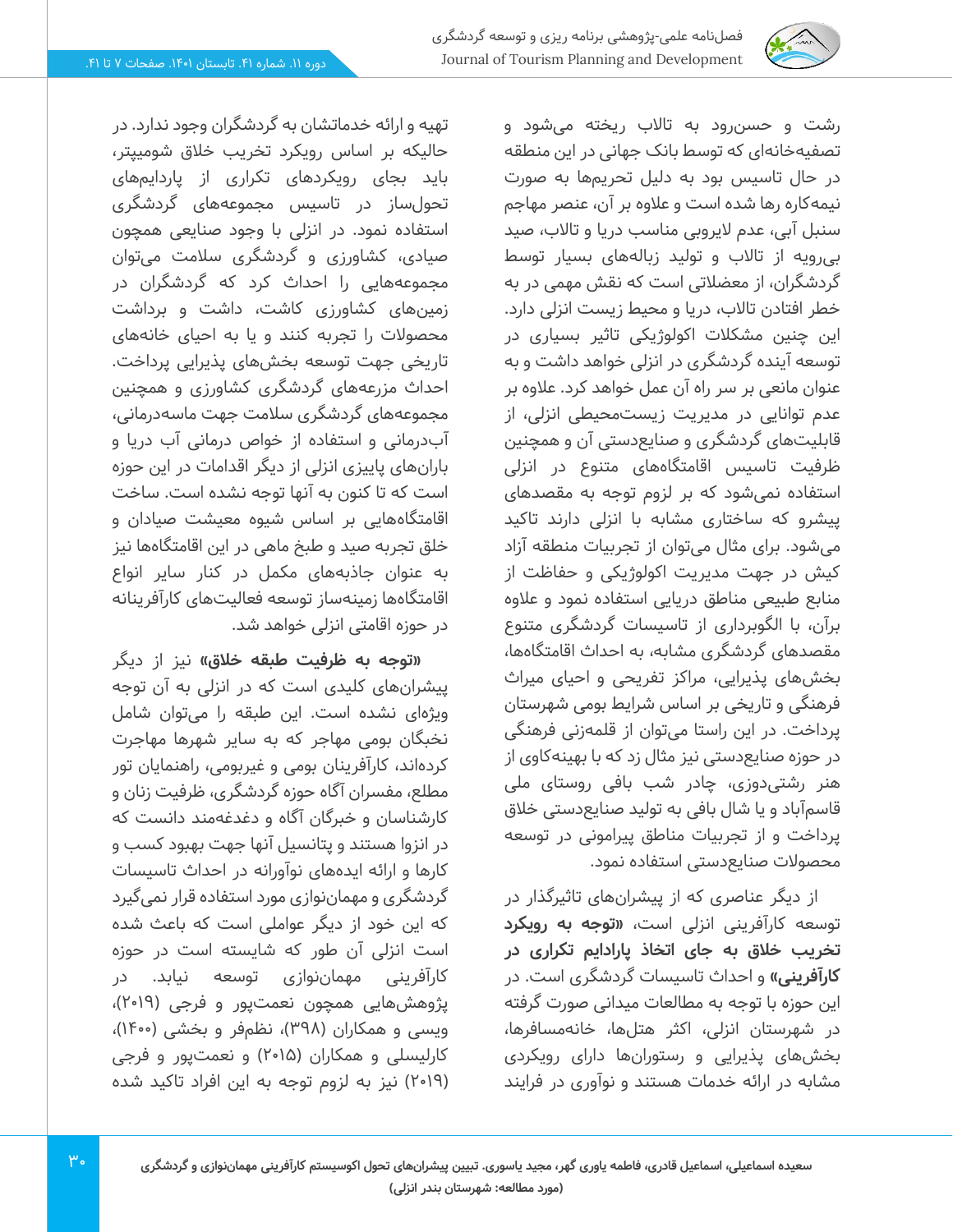

است. استفاده از این طبقه خالق بخش های مختلفی از اکوسیستم را فعال میکند. برای مثال، نخبگان بومی که به مناطق دیگر مهاجرت کرده اند از چند جهت نقش مهمی دارند. اول اینکه می توانند موجبات سرمایه گذاری افراد غیربومی را فراهم کنند و به تشویق آنها به سرمایه گذاری در کسب و کارهای گردشگری در انزلی بپردازند. همچنین به عنوان نیروهای شاغل در ارگان های دولتی، می توانند هدایت پروژه های مرتبط با انزلی را فراهم کنند و منجر به تسهیل روند اجرای طرح های گردشگری انزلی در وزارت خانهها و سازمانهای دولتی شوند. عالوه بر این، این افراد بومی مهاجر بر روی توسعه گردشگری خویشاوندان نیز نقش بسزایی دارند و بسیاری از افرادی که به دیگر مناطق مهاجرت کردهاند علاوه بر اینکه خودشان به بازدید از اقوام خود به انزلی سفر می کنند، با تبلیغات شفاهی برای دوستان وَ آشنایان، منجر به شکوفایی ظرفیت بازاریابی برای این مقصد می شوند.

در حوزه **»شبکه سازی و همکاری بین صنفی«** نیز نتایج مطالعات میدانی نشان داد که در همه بخش ها، کسب و کارها و تشکلها روحیه فردگرایی شدیداً بالاست و روحیه پستپرستی، تنگ<code>نظری و</code> آفت تک روی چه در بخش های دولتی و چه در کسب و کارها مانع از تشکیل شبکههای روابط میان متخصصان، کارآفرینان، کسب و کارها، مردم محلی و بخش های دولتی می شود و حلقه اتحاد و ارتباط میان آنها وجود ندارد. در حالی که یکی از اجزای اصلی اکوسیستم کارآفرینی وجود شبکه تعامالت میان بخش های مختلف گردشگری و مهمان نوازی است که در نهایت منجر به هم افزایی و خلق اتفاقات جدید و نو در اکوسیستم کارآفرینی انزلی میشود. زمانی که کارآفرینان بومی و غیربومی شبکهای از روابط را ایجاد می کنند که عالوه بر جرح و تعدیل ایده ها در فرایند خلق محصوالت جدید، اطلاعات و نیروهای کار میان این شبکهها جابهجا شده و فرایند توسعه کارآفرینی در منطقه شتاب بیشتری می یابد. از دیگر راهکارهایی که در

شبکهسازی نقش مهمی دارد، ایجاد لکه های کارآفرینی است به معنی توسعه محصوالت نوآورانه که با ایجاد این به اصطالح لکههای نوآورانه )مثل تاسیس یک بومگردی خلاقانه) دیگر افراد نیز تشویق به ایجاد محصوالت مکمل و یا مشابه این محصول در کنار آن می شوند. در این صورت، در پهنه های مختلف، زیرساخت های مکمل و مختلف از قبیل هتل، قایقسواری، اسبسواری، رستوران، کافی شاپ، سرویس بهداشتی، مراکز تفریحی و درمانی و غیره کنار هم قرار میگیرند و صرفاً به احداث هتل ها در حاشیه ساحل پرداخته نمی شود. توجه به سرمایه نمادین نیز از دیگر راهکارهای شکلگیری شبکهها در انزلی است. سرمایه های نمادین افرادی هستند که تاثیر بسیاری بر ر وی مردم محلی می گذارند مانند ورزشکاران، هنرمندان، دانشمندان و غیره. از طریق این افراد می توان مردم محلی را متقاعد کرد که در طرح های توسعه گردشگری و یا حفاظت از دریا و تاالب )جلوگیری از دریاخواری و تاالب خواری توسط مردم محلی( مشارکت کنند.

در حوزه **»تسهیلگری نهادها جهت توسعه**  <mark>کارآفرینی مهماننوازی»</mark> شواهد بسیاری در انزلی نشان داد که بدنه اجرایی بخش دولتی در گردشگری به اندازهای ضعیف و ناکارآمد است که توان پیش بینی موضوعات حول محور اشکال جدید کسب و کارهای مهمان نوازی را ندارد و بسیاری از مصاحبهشوندگان به ناکارآیی نهادهای متولی همچون شورای شهر، شهرداری، سازمان منطقه آزاد و اداره گردشگری و میراث فرهنگی شهرستان انزلی اشاره کردند و بر عدم استفاده از نیروهای متخصص و علمی در کمیتههای تخصصی شورای شهر و شهرداری انزلی تاکید داشتند که این خود یکی از بزرگترین موانع توسعه فعالیتهای نوآورانه مهمان نوازی در انزلی است. چرا که عالوه بر اینکه از کارشناسان به عنوان بازوهای مشورتی در توسعه شهر استفاده نمی شود، اکثر مسئوالن نیز متعهد و دلسوز نیستند و از ثروت های گردشگری و نخبگان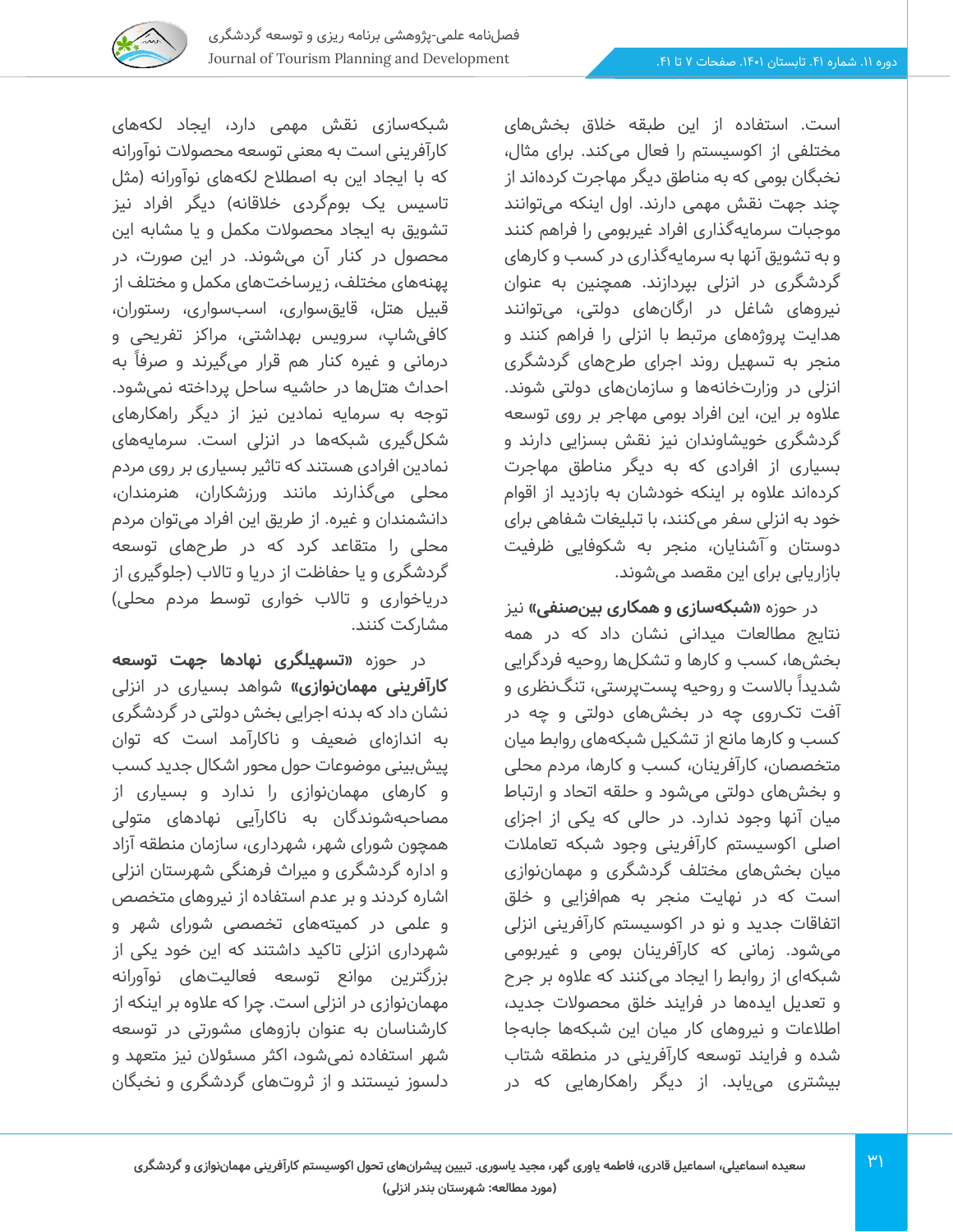

در حوزه های مرتبط با مهماننوازی و گردشگری استفاده صحیحی نمی شود و با البی گری در اخذ مجوزها و چشم پوشی از انجام تخلفات زیست محیطی توسط برخی کسب و کارها منجر به تضییع منابع انزلی شده اند. بنابراین، جهت تحول آینده اکوسیستم کارآفرینی مهمان نوازی، نهادهای دولتی باید نقش تسهیلگری و نظارتی داشته باشند و با توسعه زیرساخت های ضروری در انزلی، سایر امور را به بخش خصوصی و تشکل هایی از قبیل جامعه هتلداران و رستورانداران و تشکل های غیرانتفاعی بسپارند تا عالوه بر اینکه روند انجام کارها با شتاب بیشتری انجام شود، کیفیت احداث و راهاندازی اقامتگاهها و بخش های پذیرایی و نحوه نرخ گذاری و رتبهبندی آنها با دقت بیشتری توسط تشکلهایی از قبیل جامعه هتلداران انجام شود. نتایج این بخش نیز با نتایج پژوهش هایی همچون نصر (۱۳۹۸)، زنوزی و همکاران (۱۳۹۸)، معصومی و همکاران (۱۴۰۰) و کارلیسلی و همکاران (۲۰۱۵) همسو است و این نویسندگان نیز به نقش سیاست های کالن در جهت توسعه کارآفرینی آینده گردشگری تاکید دارند.

در نهایت، در رابطه با **»تدوین برند بر اساس ظرفیتهای گردشگری انزلی«** می توان گفت که

برندسازی مقصدها بیشتر وظیفه دولت هاست و بخش خصوصی می تواند خود را همسو با برنامه های برندسازی دولت ها کند. اتفاقی که در انزلی افتاده این است که در هیچ یک از ظرفیت هایش برندسازی صورت نگرفته است و سایر مقصدها با اینکه پتانسیل کمتری نسبت به انزلی دارند، برند ویژه انزلی را به نام خود زده اند. برای مثال با اینکه انزلی به عنوان پر بارانترین شهر کشور است اما برند بارانهای نقره ای را رشت از آن خود کرده است و یا در حوزه حصیربافی با اینکه گیاه لیر جهت بافتن صنایع دستی در روستای آب کنار انزلی است و سابقه صنایع دستی انزلی بیش از سایر مناطق است اما فشتکه آن را به نام خود ثبت کرده است. این مثالها نشان میدهد که انزلی همچنان نتوانسته است از توانمندی های خود جهت برندسازی استفاده کند. مثال دیگر در این زمینه میتوان به ورود پرندگان مهاجر به تاالب انزلی در فصل پاییز اشاره نمود. باران های نقره ای با حضور این پرندگان و صدای مرغان دریایی بسیار ظرفیت جذابی جهت تورهای پرنده نگری در فصل های سرد پاییز و زمستان است، اما همچنان به این قابلیت ها در برندسازی مقصد توجهی صورت نگرفته است.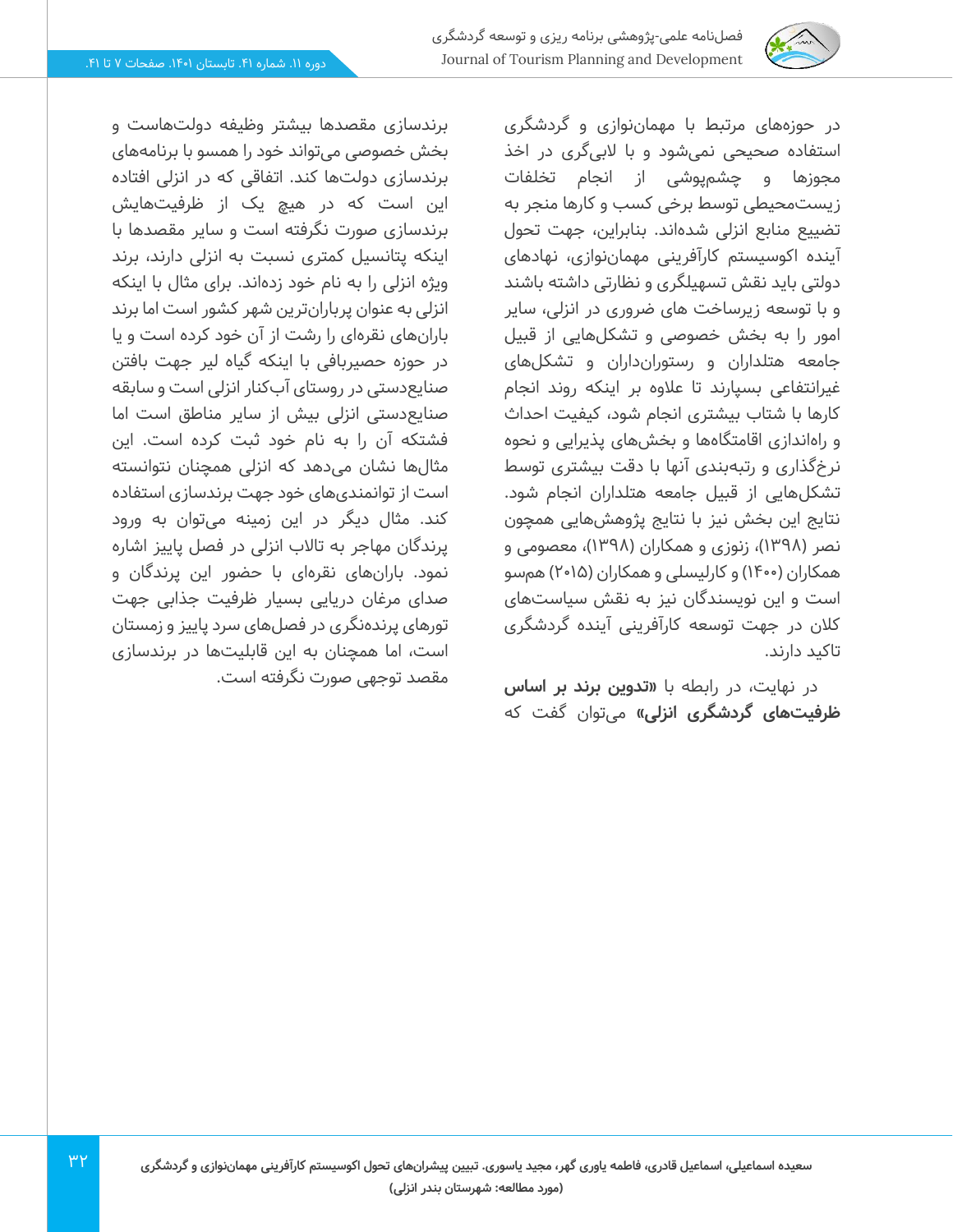

### جدول ۴ رتبهبندی پیشران ها بر اساس میزان اثرگذاری (جدول سمت راست) و اثرپذیری (جدول سمت چپ) آنها در **ماتریس اثرات مستقیم و غیرمستقیم**

|      |                                           | <b>رتبهبندی پیشرانها بر اساس میزان اثر گذاری</b> |                                          |
|------|-------------------------------------------|--------------------------------------------------|------------------------------------------|
| Rank | Variable                                  |                                                  | Variable                                 |
| 1    | مقصد - 15                                 |                                                  | هصد- 15                                  |
| 2    | طفه خلاق - 1                              |                                                  | طبقه خلاق- 1                             |
| 3    | اسىيلگرې - 14                             |                                                  | سەمىلغ- 38                               |
| 4    | سه ملع - 38                               |                                                  | شىيلگري - 14                             |
| 5    | تنون برند - 4                             |                                                  | <mark>تدول ڏه</mark> ي - 5               |
| 6    | تمول ڏهي - 5                              |                                                  | تدون برند - 4                            |
| 7    | بيننگاوي - 9                              |                                                  | بېټنګلوي - 9                             |
| 8    | فاضا- 17                                  |                                                  | تقضيا - 17                               |
| 9    | هر <u>يب دلاق-</u> 3                      |                                                  | <u>تېرب دلاق- 3</u>                      |
| 10   | شبكەسلاي-2                                |                                                  | شىكەسلاي- 2                              |
| 11   | الصيلجمدور - 6                            |                                                  | <u> دريلو - 25</u>                       |
| 12   | <u> دريانو - 25</u>                       |                                                  | استلت محور - 6                           |
| 13   | بازاريلي - 12                             |                                                  | بازاريلي - 12                            |
| 14   | <mark>نېقهباز - 7</mark>                  |                                                  | لأكتفهمان - 7                            |
| 15   | کوچک - 18                                 |                                                  | کوچک - 18                                |
| 16   | لبستاني ها - 13                           |                                                  | لهستلجها - 13                            |
| 17   | سلس - 24                                  |                                                  | نماھن - 24                               |
| 18   | حفاظت - 33                                |                                                  | هاطات- 33                                |
| 19   | <mark>پيراموني -</mark> 36                |                                                  | پرامونږي - 36                            |
| 20   | جس مكلي- 8                                |                                                  | حس مكلاي- 8                              |
| 21   | پشينه - 11                                |                                                  | پشبنه - 11                               |
| 22   | <mark>دوراک - 23</mark>                   |                                                  | نوراک- 23                                |
| 23   | <u> موزه - 21</u>                         |                                                  | <u> موزه - 21</u>                        |
| 24   | <mark>ے ساخت - 26</mark>                  |                                                  | <mark>للن سا</mark> فت - <mark>26</mark> |
| 25   | منطقه آزاد - 32                           |                                                  | <mark>شطفه آزاد -</mark> 32              |
| 26   | شت ملي - 22                               |                                                  | ش <sup>.</sup> ملي - 22                  |
| 27   | نسلماسي – 10                              |                                                  | زىلسازي- 29                              |
| 28   | <mark>زنل - 19</mark>                     |                                                  | <u> مياماسي – 10</u>                     |
| 29   | سلامت - 20                                |                                                  | سلامت - 20                               |
| 30   | ا <mark>ئ<sub>ال</sub>ىلسىلاي - 29</mark> |                                                  | زنان- 19                                 |
| 31   | فراگير - 16                               |                                                  | فراگير - 16                              |
| 32   | مىنا <b>ر</b> ىستى- 31                    |                                                  | <mark>مىنارىستى - 31</mark>              |
| 33   | كشا <mark>ورزي-</mark> 28                 |                                                  | سىنما – 37                               |
| 34   | سنما - 37                                 |                                                  | <mark>کشلورزي -</mark> 28                |
| 35   | اپرندھگري <mark>-</mark> 30               |                                                  | سامافرهي – 35                            |
| 36   | آماوزش- 34                                |                                                  | <mark>پرنھنگري - 30</mark>               |
| 37   | سلملتهي- 35                               |                                                  | <u> آموزش-</u> 34                        |
| 38   | <mark>خويشبلوندان -</mark> 27             |                                                  | <mark>خوشباوقان - 27</mark>              |
| 39   | 39 - <sub>∩</sub> a∬al,                   |                                                  | 39 - Aa∭d - I                            |

|                |                                       | <b>رتبابندی پیشرانها بر اساس میزان اترپذیری</b> |                                        |                         |
|----------------|---------------------------------------|-------------------------------------------------|----------------------------------------|-------------------------|
| Rank           | Variable                              |                                                 | Variable                               |                         |
| 1              | هلنيا - 17                            |                                                 | فاضا - 17                              |                         |
| $\overline{a}$ | تدون برند - 4                         |                                                 | حس مكلاي- 8                            |                         |
| з              | تدول ڏهي - 5                          |                                                 | بازاريىلى - 12                         |                         |
| 4              | جس مكلين- 8                           |                                                 | تنون برند - 4                          |                         |
| 5              | يازاريلي - 12                         |                                                 | تمول نهي - 5                           |                         |
| 6              | تېرىب خلاق- 3                         |                                                 | هريب خلاق- 3                           |                         |
| 7              | شكەسلاي- 2                            |                                                 | دربابو - 25                            |                         |
| 8              | $25 - y + 25$                         |                                                 | شېكەسلاي- 2                            |                         |
| 9              | دوراک- 23                             |                                                 | <b>دوراک - 23</b>                      |                         |
| 10             | لل ساخت - 26                          |                                                 | سه ضلع - 38                            |                         |
| 11             | <u> 28 - كشاورز</u> ي - 28            |                                                 | کشاورزي- 28                            |                         |
| 12             | <mark>مىنلى<sub>ك</sub>ستى-</mark> 31 |                                                 | <mark>مىنار<sub>ى</sub>ستى - 31</mark> |                         |
| 13             | سەمىلى- 38                            |                                                 | <u>سىلى.</u> يادت - 26                 |                         |
| 14             | کوچک - 18                             |                                                 | کوچک - 18                              |                         |
| 15             | استلابغمور - 6                        |                                                 | استلاب محور - 6                        |                         |
| 16             | هصد - 15                              |                                                 | مقصد - 15                              |                         |
| 17             | پشنبه - 11                            |                                                 | پشبنه - 11                             |                         |
| 18             | <mark>دەشل</mark> وندان - 27          |                                                 | خوشناوقان - 27                         |                         |
| 19             | <b>حفاظت - 33</b>                     |                                                 | حفاظت - 33                             |                         |
| 20             | انېټولنې 7                            |                                                 | سلامت - 20                             |                         |
| 21             | بېينەكاوي - 9                         |                                                 | <mark>ئېنى</mark> قىلى-7               |                         |
| 22             | سلامت - 20                            |                                                 | سلمافهو - 35                           |                         |
| 23             | زىلسلۇي - 29                          |                                                 | زىلسازي - 29                           |                         |
| 24             | ساماندهي – 35                         |                                                 | لوستلجها - 13                          |                         |
| 25             | الرستاني ها - 13                      |                                                 | بىنقارى - 9                            |                         |
| 26             | <mark>پرنمنگري - 30</mark>            |                                                 | پرندانگري - 30                         |                         |
| 27             | نمائين - 24                           |                                                 | نمايرن - 24                            |                         |
| 28             | آ <b>م</b> وزش- <mark>34</mark>       |                                                 | آموزش - 34                             |                         |
| 29             | زنل - 19                              |                                                 | زنان - 19                              |                         |
| 30             | منطقه آزاد - 32                       |                                                 | منطقه آزاد - 32                        |                         |
| 31             | طبقه خلاق- 1                          |                                                 | طفه خلاق-1                             |                         |
| 32             | نبلماسي – 10                          |                                                 | نسلماسي – 10                           |                         |
| 33             | <u> سراموني - 36</u>                  |                                                 | <u> سراموني - 36</u>                   |                         |
| 34             | سينما – 37                            |                                                 | سڼما - 37                              |                         |
| 35             | شت طي- 22                             |                                                 | شت علي - 22                            | O LIPSOR -EPT A-MIC MAC |
| 36             | شىبلگرې - 14                          |                                                 | شىيىلگرې - 14                          |                         |
| 37             | راء¥من- 39                            |                                                 | <b>راءا</b> ھن - 39                    |                         |
| 38             | موزة - 21                             |                                                 | موزه - 21                              |                         |
| 39             | فراگير - 16                           |                                                 | فرانگر - 16                            |                         |

**All Relations of the construction** 

**منبع: یافته های پژوهش**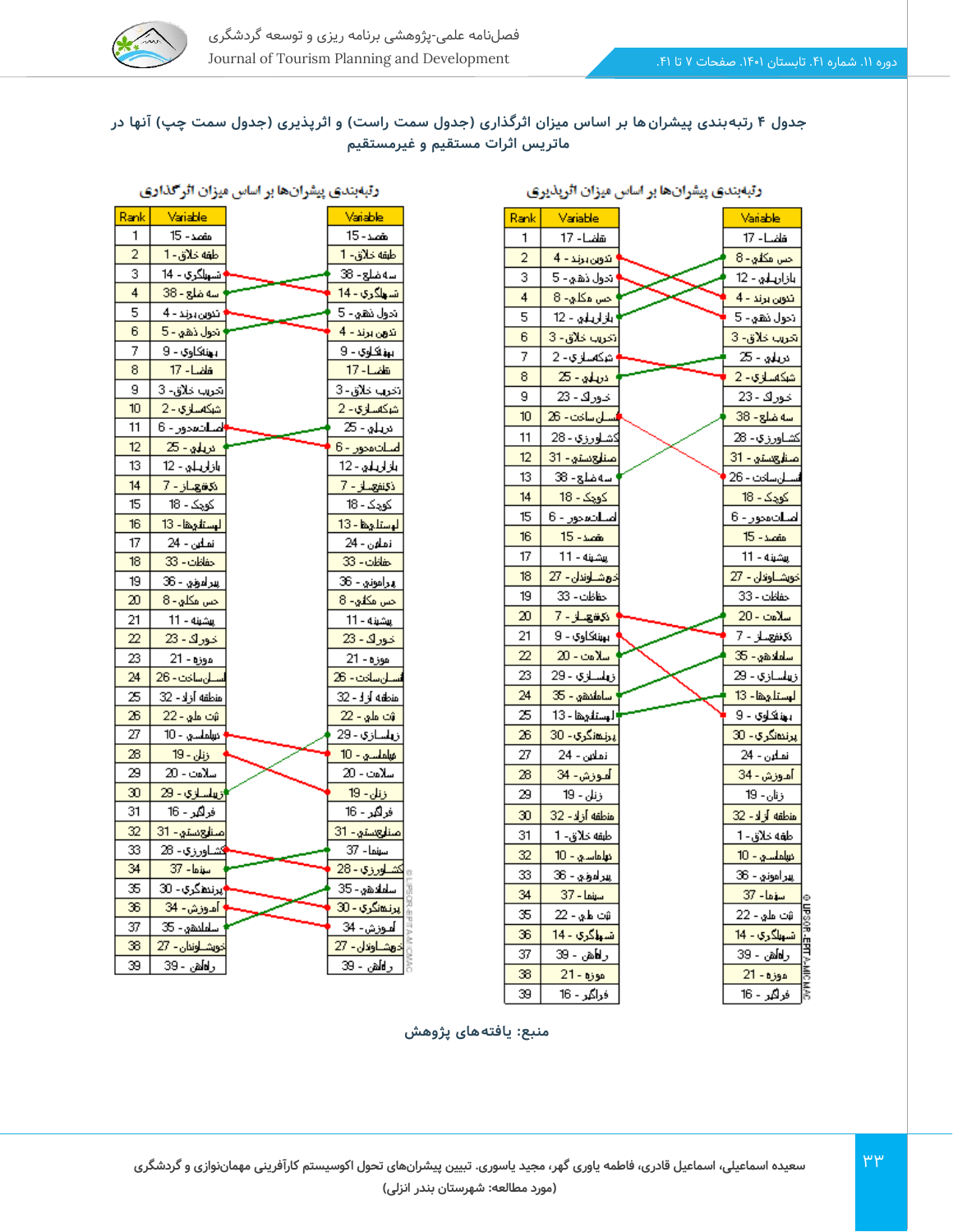

## **6.1 پایداری و ناپایداری سیستم**

در نهایت، نحوه پراکنش متغیرها در داخل نمودار بیانگر میزان پایداری یا ناپایداری سیستم است. چناچه متغیرها به صورت شکل L در نمودار قرار بگیرند، سیستم پایدار است و این حالت از سیستم نشانگر ثبات در متغیرهای تاثیرگذار (ناحیه دوم) و تداوم تاثیر آن ها بر سایر متغیرهاست و می توان در جهت پایداری حرکت نمود. در مقابل، چناچنه متغیرها از سمت محور مختصات به سمت انتهای نمودار و در حوالی آن پخش شده باشند، در آینده سیستم ناپایدار خواهد بود. در این سیستمها عدم حضور متغیرهای تاثیرگذار، سیستم را تهدید می کند.

در شکل شماره 7 تصویر شماتیک پایداری سیستم نشان داده شده است. با نگاهی به نحوه پراکنش متغیرهای موثر بر تحول اکوسیستم کارآفرینی مهمان نوازی منطقه مورد مطالعه در نقشه ماتریس اثرات مستقیم، از آنجایی که پیشران ها حول مرکز محور مختصات قرار گرفتهاند، ماتریس تاثیرات مستقیم عوامل، به صورت ناپایدار است اما دارای برخی ویژگی های پایداری نیز می باشد. هر متغیر هم نقش تاثیرگذار و هم تاثیرپذیر دارند و هر تغییری بر روی یک متغیر، همه متغیرهای اکوسیستم کارآفرینی را تحت تاثیر قرار خواهد داد ,Godet( .1994)



**شکل 7 موقعیت پیشران ها در سیستم های پایدار و ناپایدار** 

# **7 جمعبندی و نتیجهگیری**

بسیاری از مقصدها به توسعه کارآفرینی در حوزه مهمان نوازی می پردازند بدون اینکه تشخیص بدهند متغیرهای کلیدی موثر بر توسعه فرایند کارآفرینی در اکوسیستم کارآفرینی مقصد چیست. همین امر منجر به شکست بسیاری از کسب و کارهای نوآور و نوپا در مراحل ابتدایی خواهد شد. تحلیل اثرات متقابل، به عنوان ابزاری برای آینده پژوهی، نقش و

اهمیت هر یک از پیشران هایی که موثر بر توسعه کارآفرینی هستند را توسط ارزیابی تمامی تعامالت بالقوه شان با یکدیگر مشخص می کند و منجر به انتخاب دقیق متغیرهای مهم در جهت توسعه و تحول آینده اکوسیستم کارآفرینی مهمان نوازی انزلی میشود. شناخت هرچه بیشتر پیشران های کلیدی موثر بر اکوسیستم کارآفرینی باعث می شود سناریوها و استراتژی های بهتری جهت توسعه کارآفرینی در مقصد به کار گرفته شود.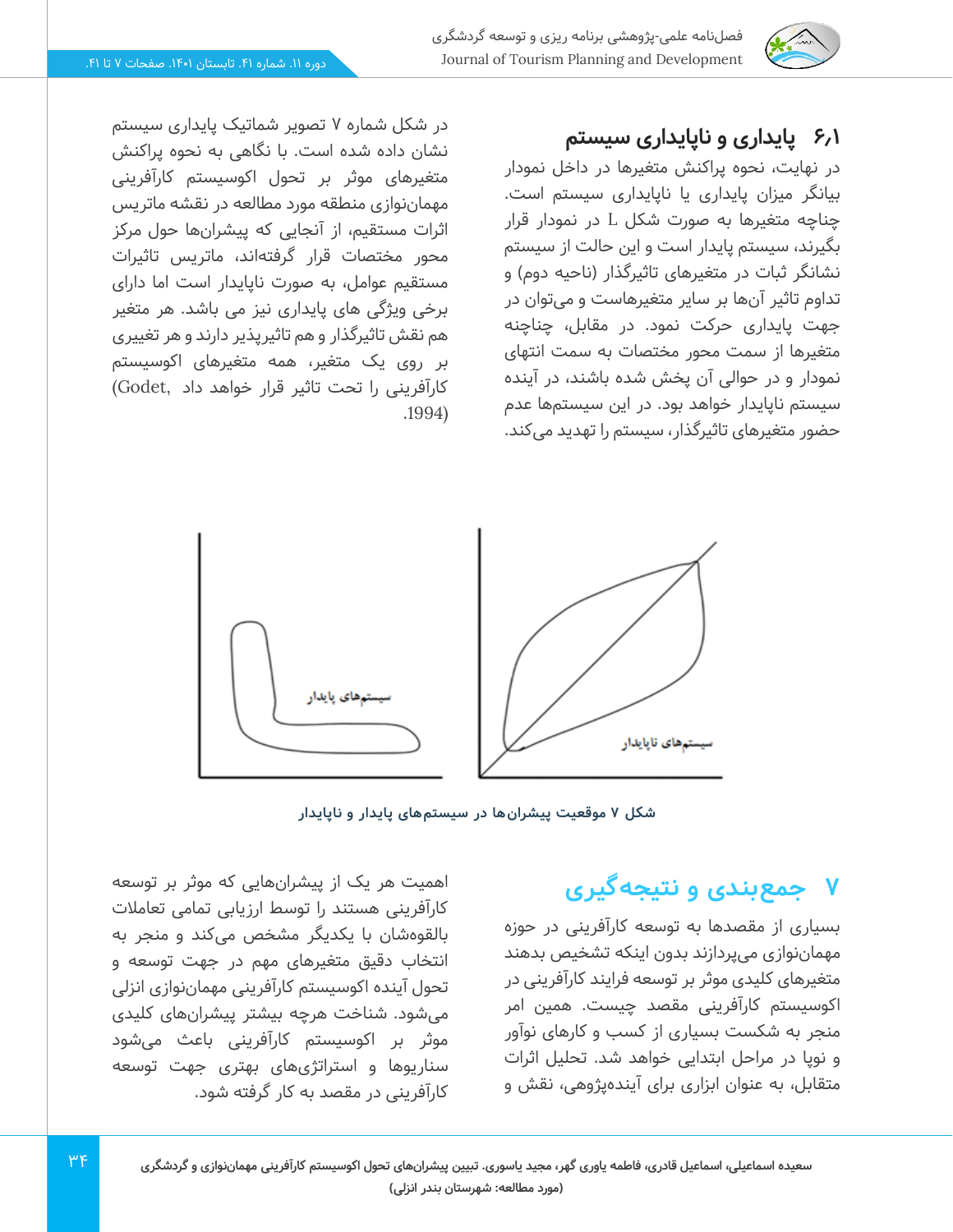

بر این اساس، 39 پیشران کلیدی موثر بر توسعه اکوسیستم کارآفرینی مهمان نوازی انزلی در پاسخ به سوال اول مشخص شدند و بر اساس مقایسه زوجی میان آنها در ماتریس اثرات متقاطع و با استفاده از نرم افزار MICMAC نقش هر یک از آنها در مدل تحلیل ساختاری مشخص گردید. همچنین، در پاسخ به سوال دوم با استفاده از تحلیل اثرات متقاطع، تاثیرگذارترین و وابستهترین متغیرها در توسعه اکوسیستم کارآفرینی مهمان نوازی مشخص شدند که می توان با استفاده از آن ها همانطور که در بخش بحث به تفصیل بیان شد، به تصویرسازی آینده های ممکن، محتمل و مطلوب پرداخته و اقدامات الزم را جهت خلق آینده اکوسیستم کارآفرینی مهمان نوازی به کار برد. بر همین اساس، اثرگذارترین پیشران در خلق و تصویرسازی آینده اکوسیستم کارآفرینی مهمان نوازی انزلی متغیر مدیریت مقصد شناخته شد.

در رابطه با پیشران **»مدیریت مقصد«**، با استفاده از مدیریت زنجیره تامین برنامهریزی شده به ارائه محصوالت با کیفیت و متنوع در بخش های اقامتی و پذیرایی پرداخت. بدین صورت که ابتدا با بخش بندی بازار هدف به دو گروه ارزان قیمت و لوکس، جاذبه ها، اقامتگاهها و مراکز پذیرایی متنوعی را جهت پاسخگویی به هر یک از گروه ها احداث نمود. برای مثال در خیابان اطبا و پاسداران تعداد بسیاری هتلهای دو، سه و چهار ستاره و خانه مسافر قرار دارند که پاسخگوی بخشی از تقاضای گردشگران هستند و باید اقامتگاههای بوم گردی اصیل، بوم آورد و استاندارد، همچنین هتلهای پنج ستاره لوکس، کمپینگ ها و اردوگاه های مجهز نیز برای اقشار مختلف گردشگران احداث شود.

همچنین در حوزه مدیریت مقصد، باید با استفاده از نگاه عقالنیت آمایشی در توسعه کسب و کارهای گردشگری و مهمان نوازی در همه بخش های شهرستان، توجه همه جانبه به توان های فرهنگی، تاریخی، تفریحی، جادهای، پذیرایی، اقامتی و مهمان نوازی در توسعه کسب و کارهای

مهمان نوازی و گردشگری می شود. بدین ترتیب، از ساخت و سازهای غیرمجاز در اطراف جاذبه های طبیعی و تاریخی همچون ساختمانسازی در اطراف برج فانوس که نماد انزلی است نیز جلوگیری میشود و یا از رشد اسکله های قایق سواری در اطراف تاالب که تزاحم بصری در سطح شهر انزی ایجاد کرده اند نیز جلوگیری خواهد شد. توجه به عنصر عقالنیت آمایشی، کارکرد بخش های کشاورزی، تجاری، گردشگری و صنعتی شهرستان را مشخص نموده که این خود یکی از عوامل زمینهساز تحول اکوسیستم کارآفرینی در آینده خواهد شد.

پیشران **»تحول ذهنی مردم و مدیران«** نیز به این موضوع تاکید دارد که تا زمانی که ذهنیت ها به سمت گردشگری تغییر جهت پیدا نکند، وجود زیرساخت ها و قابلیت های بسیار در انزلی مورد توجه مردم و کارآفرینان قرار نخواهد گرفت. با تغییر ذهنیت های نهادهای دولتی، کارآفرینان و مردم محلی به سمت ظرفیت های متنوع انزلی در توسعه فعالیتهای کارآفرینی گردشگری و مهمان نوازی باعث می شود تمامی ظرفیت های انزلی همچون دریانوردی، لنج سواری، صید ماهی، تورهای تخصصی شیالت، پرنده نگری در تاالب، کشاورزی، ظرفیت های گردشگری سالمت مانند ماسهدرمانی، بارانهای پاییزی درمانی، صنایع دستی، بناهای شاخص تاریخی، بازارچههای مواد غذایی خاص، تنوع قومی، زبانی، آیینی و ظرفیت مناطق حفاظت شده درون تاالب و بسیاری قابلیت های مغفول دیگر مورد توجه قرار بگیرد و هر صنعت در کنار فعالیت اصلی خود به ارائه خدمات و خلق تجربه به گردشگران نیز بپردازد. برای مثال، چنانچه رویکرد کالن شهرستان، توسعه گردشگری باشد، صنعت صید و شیالت به راهاندازی رستورانهای دریایی و سرو غذاهای دریایی با کیفیت برای گردشگران می پردازد و تجربه صید و طبخ ماهی توسط گردشگران تجربه به یادماندنی برای آنها ایجاد نموده و منجر به افزایش رضایت و تبلیغات شفاهی آنها خواهد شد. در حوزه گردشگری کشاورزی نیز، گردشگران در مزارع کشاورزی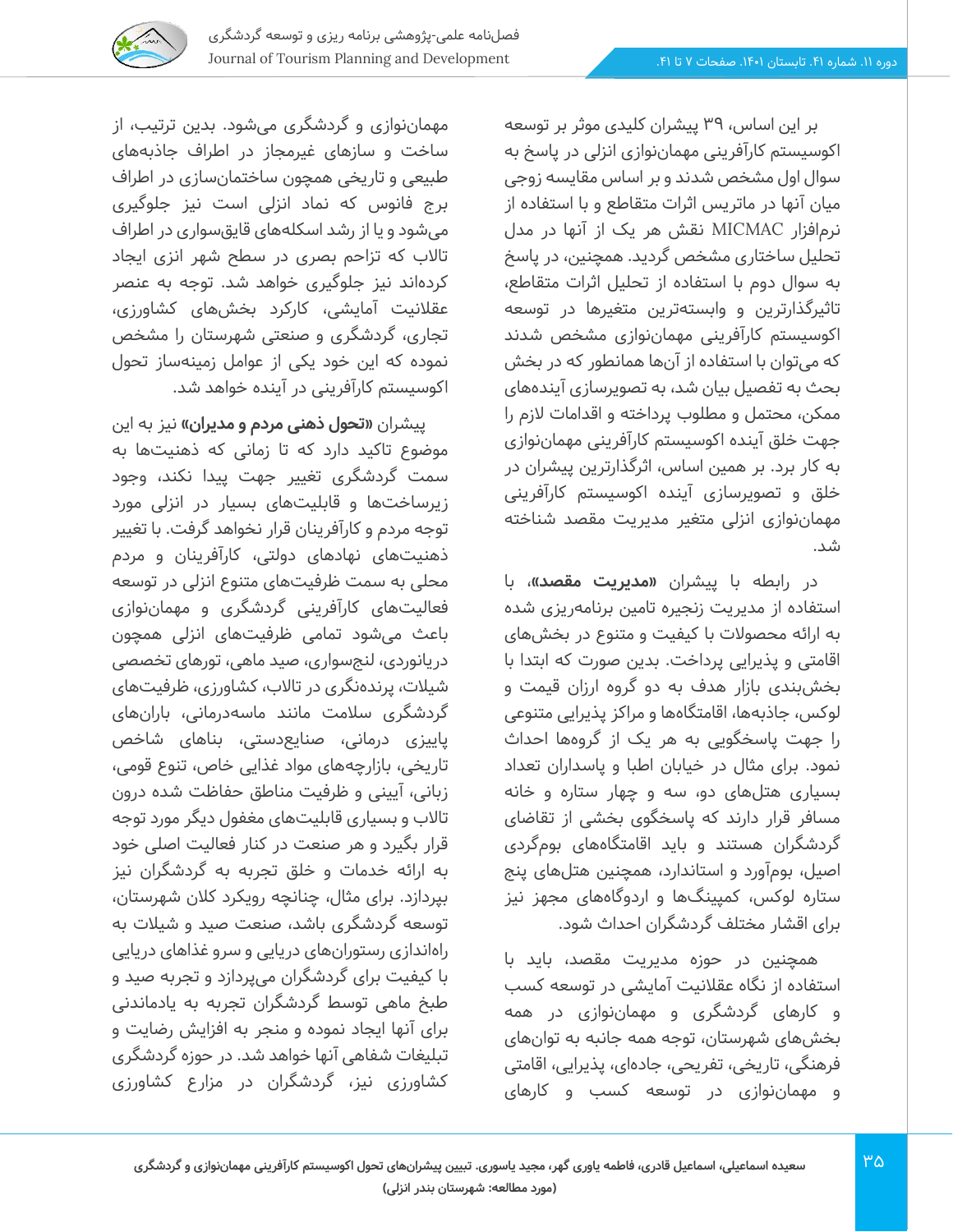

روستاهایی همچون آب کنار، حسن رود، طالب آباد و گلشن، تجربیاتی در حوزه کاشت، داشت و برداشت محصوالت داشته باشند. عالوه بر این، برگزاری جشنوارههای کشاورزی همچون جشنواره توت فرنگی و هندوانه در فصول مختلف سال در این روستاها تاثیر بسیاری در توسعه کسب و کارهای محلی خالقانه و متنوعسازی جاذبه های گردشگری در شهرستان خواهد داشت. در رابطه با گردشگری سالمت نیز، به دلیل وجود خواص درمانی سواحل ماسهای و آب دریای خزر و بارانهای پاییزی که منجر به درمان بیماری های پوستی می شود، با احداث مجتمع های سالمت و درمان در سواحل انزلی مانند بلوار ساحلی قدس و یا اسکله ساحلی بندر انزلی از ظرفیتهای گردشگری سالمت و پزشکی آن استفاده نمود. اگر ذهنیت مردم محلی و کسب و کارها به سمت گردشگری تغییر یابد، در سواحل انزلی به جای اینکه تنها شاهد وجود آالچیق های نامناسب و فرسوده باشیم، انواعی از شناورهای آبی ورزشی، موتورسواری ساحلی، اسب سواری، دکه های اغذیه فروشی، پارک آبی، مجمتع سالمت و ... در سواحل شهرستان شکل خواهند گرفت.

پیشران **»بهینهکاوی از مقصدهای پیشرو«** نیز از جمله متغیرهای کلیدی در توسعه آتی انزلی خواهد بود به طوری که با الگوبرداری از مناطقی که مشابه انزلی هستند مانند کیش و استانبول و پیاده سازی ساختار توسعه آنها بر اساس شرایط بومی انزلی، زمینه توسعه شهرستان هم در بعد مدیریت اکولوژیکی و هم توسعه تاسیسات گردشگری متنوع فراهم خواهد شد. در حوزه الیروبی تاالب می توان از تجربه موفق کشور ژاپن در حفاظت از تاالب کوشیرو استفاده کرده و جهت احیا، پاکسازی و حفاظت از تاالب انزلی از آن الگوبرداری کرد.

متغیر کلیدی توجه به «رویکرد تخریب خلاق» نیز از جمله پیشران هایی محسوب می شود که به اهمیت کاربرد رویکردهای تحول گرایانه و دوری از پارادایم های تکراری در کارآفرینی گردشگری و مهمان نوازی تاکید دارد. انزلی با وجود ظرفیت های

متنوع در حوزه گردشگری دریایی و صیادی، پرنده نگری، تاریخی، باغی، خرید و غیره زمینه مناسبی جهت توسعه اقامتگاهها و بخش های پذیرایی نوآورانه دارد. از آنجا تقریبا ً هیچ تفاوتی میان هتلها و یا رستوران ها در سطح شهر نیست و به نوعی به اشباع نیز رسیده است، باید بخش خصوصی با استفاده از ایدههای نوآورانه به خلق تجربیات جدید در اقامت و پذیرایی بپردازد تا زمینه تحول اکوسیستم در آینده فراهم شود. در سال گذشته، دو رستوران با نامهای شمس العماره و رستوران میرزاخان با احیای خانههای قدیمی و سنتی تاسیس شده است که رویکردی خالق در توسعه رستورانها در انزلی است و عالوه بر آن، باید در روستاهای انزلی اقامتگاه هایی بر اساس شیوه معیشت مردم محلی احداث شود، در سواحل آن اقامتگاههای ساحلی و دریایی بر اساس ظرفیت تحمل مقصد تاسیس شود و سرو غذاهای محلی در رستورانهای با کیفیت و خالق از الزامات توسعه گردشگری مقصد است.

وجود »**طبقهای خالق و نوآور«** از کارآفرینان، متفکران، متخصصان، سرمایهگذاران و دانشمندان به عنوان یکی از موثرترین پیشران ها در پاالیش، ارزیابی و شکوفایی ایده های نوآورانه درکارآفرینی مهمان نوازی زمینهساز این تحوالت خواهد بود. وجود افراد ناالیق در بنده دولتی همچون اداره میراث، شورای شهر انزلی و شهرداری در این شهرستان منجر به انزوای این طبقه از افراد شده است و نقش تاثیرگذار این افراد در توسعه کارآفرینی مورد غفلت واقع شده است. همچنین، تشکیل انجمن راهنمایان تور در انزلی و برقراری ارتباط جامعه هتلداران و رستورانداران، استفاده از پتانسیل زنان در پست های مدیریتی و کارآفرینان غیربومی از جمله راهکارهای تحول کارآفرینی در انزلی خواهد بود.

پیشران **»شبکهسازی در بخش های مختلف اکوسیستم کارآفرینی»** نیز از مهمترین متغیرهای موثر بر تحول اکوسیستم کارآفرینی مهمان نوازی انزلی است. استفاده از ظرفیت سرمایه های نمادین،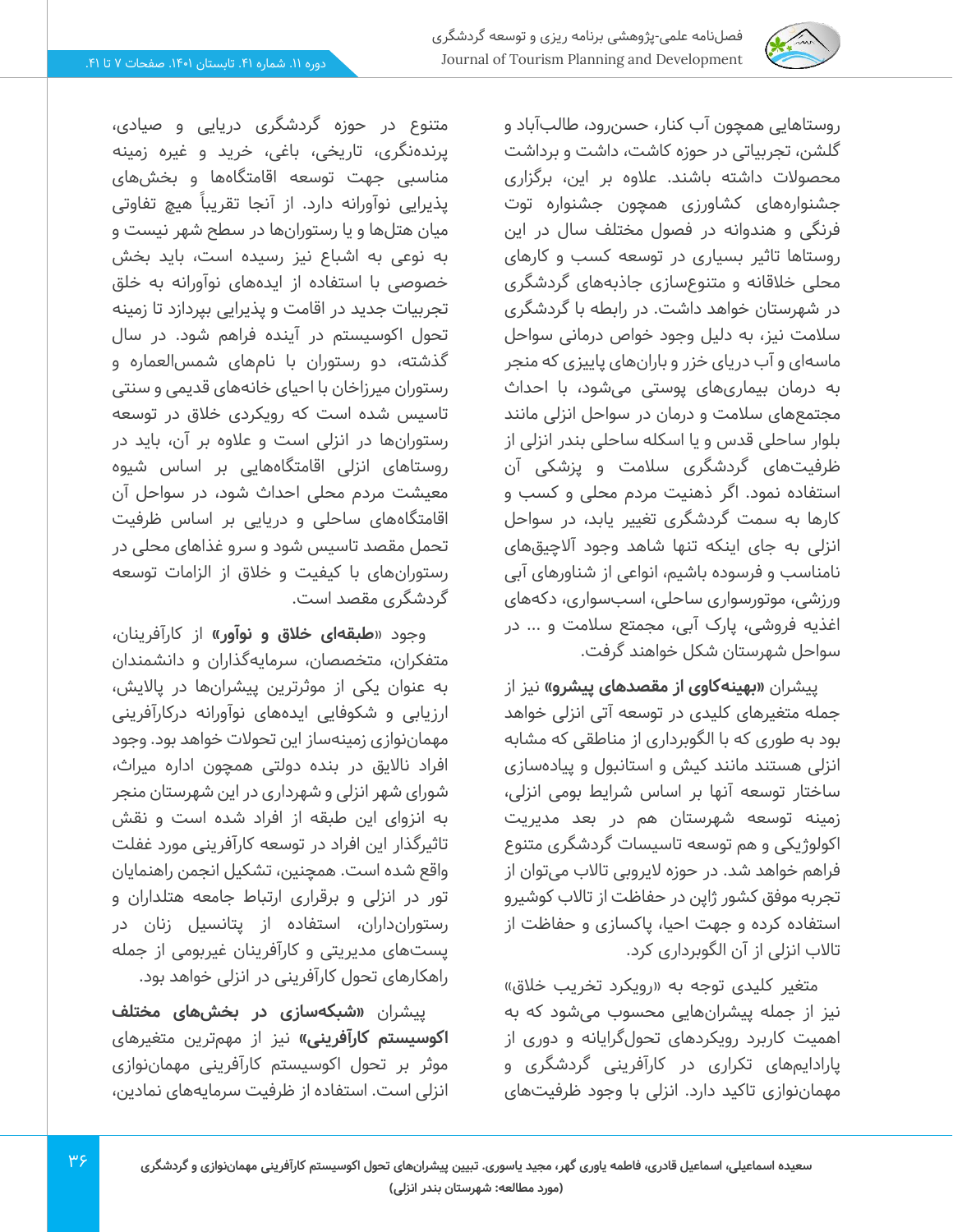

معنوی و اجتماعی در تشکیل شبکههای مختلفی از ذی نفعان از جملهکسب و کارها، کارآفرینان، جامعه محلی، بخش های دولتی و غیرانتفاعی و غیره، زمینهای را جهت خلق ایده ها و باز شدن مسیر توسعه فعالیتهای نوآور و جدید در انزلی ایجاد میکند. ورزشکاران و یا هنرمندان به عنوان سرمایههای نمادین می توانند در متقاعدسازی مردم محلی جهت مشارکت در توسعه طرح های گردشگری و حمایت از کارآفرینان و همچنین حفاظت از دریا و تاالب نقش مهمی داشته باشند. همکاری های بین صنفی نیز میان صنف هتلداران، رستورانداران، مجمتع داران، صنایع دستی، شناورهای دریایی و اسکلهها با برقراری ارتباطات می توانند به عنوان بخش های کارآمد اکوسیستم عمل کرده و به طراحی تورهای متنوع جهت مدیریت گردشگران بپردازند. چیزی که حلقه مفقوده در توسعه گردشگری انزلی است، عدم ارتباطات میان حوزههای مختلف است که توسعه کارآفرینی را با چالش مواجه کرده است.

در خصوص پیشران **»تسهیلگری نهادها جهت**  <mark>توسعه فعالیتهای کارآفرینانه»</mark> در بخش مهمان نوازی نیز از آنجا که سازمانهای دولتی از یک سو می توانند نقش نظارتگر، تسهیلگر، تاثیرگذار، منعطف و تحول گرایانه داشته باشند و از سوی دیگر می توانند با ناکارآمدی در ساختار سازمانی، اتخاذ مدیریت مانوری، مدیریت جزیره ای و بخشی، به عنوان مانعی در جهت توسعه انزلی محسوب شوند. به همین جهت، این ارگان ها باید بیشتر نقش تسهلیگری و نظارتی داشته و سایر اختیارات را به تشکلها و بخش خصوصی واگذار کنند. در این راستا، با واگذاری اختیارات نرخ گذاری و رتبهبندی اقامتگاهها به جامعه هتلداران، اقامتگاهها به شیوه علمی تر و با نظارت دقیقتری توسط این تشکل صورت گرفته و رتبهبندی هتلها بر اساس ستاره، واقعیتر خواهد بود چرا که اکنون رتبهبندیها بر اساس سیاستهای و غیرواقعی در بدنه کارشناسی دولت صورت می گیرد

که فاقد کارایی است. عالوه بر این، جامعه هتلداران انزلی به دلیل سابقه و تجربه بسیار در حوزه آموزش هتلداری، می تواند شکاف عمیقی که در حوزه آموزش پرسنل گردشگری و مهمان نوازی انزلی وجود دارد را پر نموده و با ارزیابی های مستمر بر عملکرد واحدهای اقامتی و بررسی شکایات گردشگران از تخلفات اقامتگاهها به ویژه خانهمسافرهای بی مجوز، بسیاری از مشکالت این حوزه را برطرف نماید.

در نهایت، متغیر کلیدی تدوین برند از عناصر مهم در ایجاد تصویر مناسب از مقصد در ذهن گردشگران است و از آنجایی که برندها تابعی از ویژگی های خاص مناطق هستند، نیاز است تا مقصدی همچون انزلی بر اساس ظرفیت ها و وجود آثار شاخص طبیعی، تاریخی و فرهنگی، به ایجاد برند و شعار مقصد بپردازد. استفاده از استراتژی برندسازی بر اساس هر یک از توانمندی هایش، باعث می شود فعالیتهای کارآفرینی نیز هدف مند شده و بر اساس برند مقصد شکل بگیرند. از جمله ویژگی های خاص انزلی در برندسازی می توان به عنوان پرباران ترین شهر کشور، مقصد پرندگان مهاجر از سیبری، تاالب و دریای بین المللی، وجود آثار شاخص تاریخی همچون مناره انزلی یا اولین پل متحرک کشور با نام پل غازیان، وجود کاکایی ها، نیلوفر آبی، پیشینه صیادی و دیگر نمادهای انزلی اشاره نمود که هر کدام از آنها می تواند در برندسازی مقصد نقش بسیاری مهمی داشته باشد.

همانطور که مالحظه شد، شناسایی و سنجش روابط و اثرات مستقیم متغیرها، باعث شد تا میزان اثرگذاریها و اثرپذیری های متغیرها مشخص شود و نقش هر یک از پیشران ها در تحول اکوسیستم کارآفرینی شناسایی شود. برنامهریزان استراتژیک و سیاستگذاران با به کارگیری این متغیرهای کلیدی، قادر خواهند بود دیدگاه کالنی نسبت به بازیگران کلیدی کارآفرینی انزلی بدست آورده و بر اساس یافتههای این تحقیق به بهبود و ارتقای وضعیت اکوسیستم کارآفرینی انزلی جهت توسعه کسب و کارهای مهمان نوازی قدم بردارند.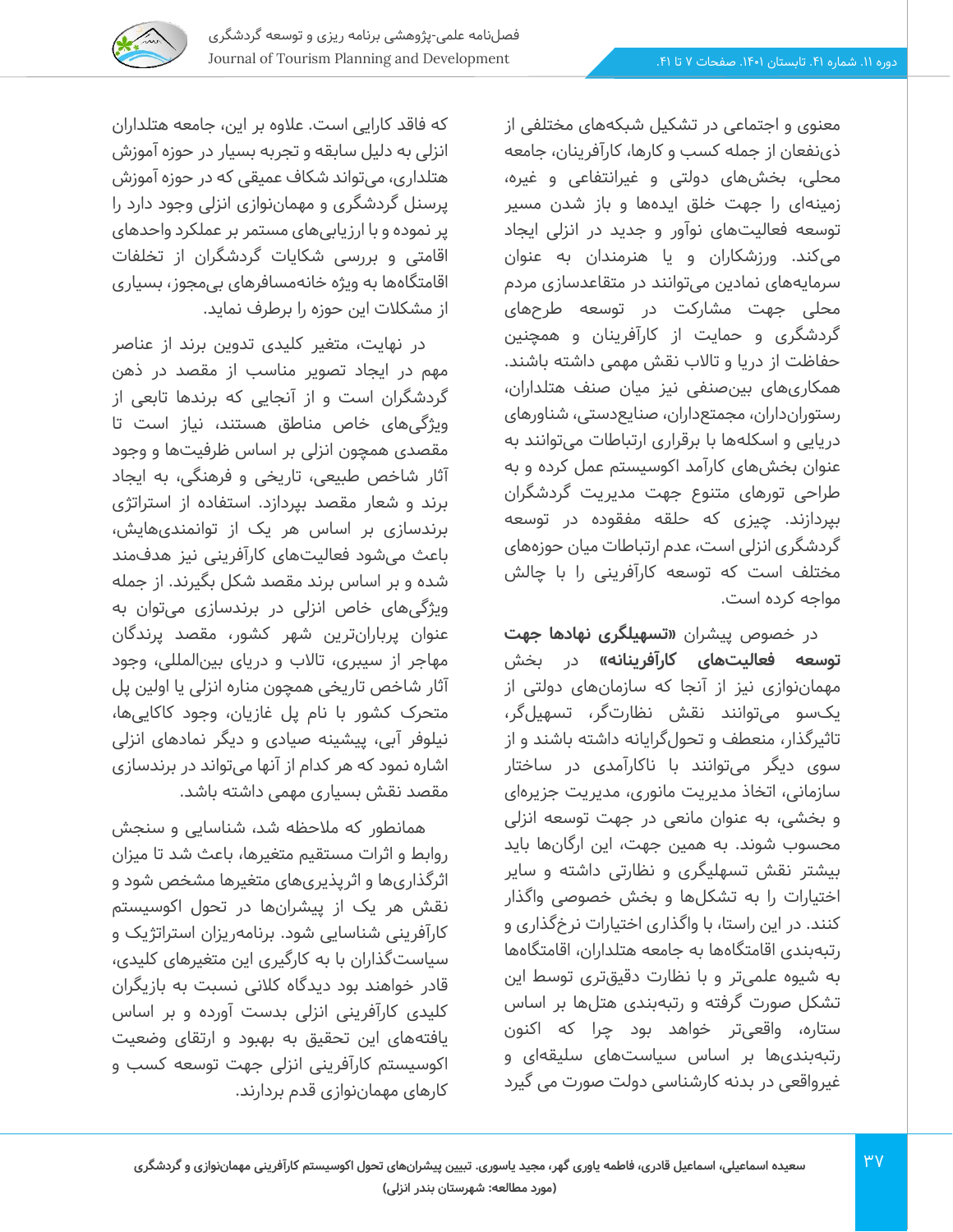

- Alvedalen, J. & Boschma, R. (2017). A critical review of entrepreneurial ecosystems research: towards a future research agenda. *European Planning Studies*, 25(6), 887-903.
- Amer, M., Daim, T.U. and Jetter, A. (2013), A review of scenario planning. *Futures*. 46 (1). 23-40, available at: [https://doi.org/10.1016/j.futures.](https://doi.org/10.1016/j.futures.2012.10.003) [2012.10.003](https://doi.org/10.1016/j.futures.2012.10.003)
- Apodaca, P. (2001). Calidad y evaluación de la educación superior: situación actual y prospective (Quality and evaluation of higher education: current and prospective situation). *Revista de Investigación Educativa*, 19 (2): 367-82.
- Aldagji, Z., Ebrahimi, A., Shojaei, S., didehkhani, H. (2020). Scenario development of Golestan province tourism area with a futuristic approach. *Geography and Development Iranian Journal*, 18(58), 59-74. doi: 10.22111/gdij.2020.5176. [In Persian]
- Aliakbari, E., Marsousi, N., Jalalabadi, L. (2020). Compilation and Priority Assessment of Scenarios Affecting the Future of Sustainable Tourism in Kerman with the Futures studies Approach. *Tourism Management Studies*, 15(50), 35-60. doi: 10.22054/tms.2020.33013.1953. [In Persian]
- Banuls, V.A. and Salmeron, J.L. (2007). A scenario-based assessment model – SBAM, *Technological Forecasting and Social Change*, 74 (6), 750-762.
- Boes, K., Buhalis, D., & Inversini, A. (2016). Smart tourism destinations: Ecosystems for tourism destination competitiveness. *International Journal of Tourism Cities*, 2(2), 108– 124. https://doi.org/10.1108/IJTC-12-2015-0032.
- Beyranvandzadeh, M., Darvishi, H., Najafi, E. (2021). Future study of nature tourism based on nature in Lorestan province. *Geography and Human Relationships*, 3(4), 109- 120. [In Persian]
- Bell, W. (2009). Foundations of Futures Studies: Human science for a new era: History, Purposes, and Knowledge. New Brunswick: Transaction Publishers .
- Carlisle, Sh., Johansen, A., Kunc, M. (2015). Strategic foresight for coastal urban tourism market complexity: The case of Bournemouth. *Tourism Management journal*, 81-95.
- Dadazade- Silabi, P., & Ahmadifard, N. (2019). Determine the Key Factors of Tourism Development Based on Future Research Approach (Case Study: Mazandaran Province). *Geography and Environmental Sustainability*, 9(1), 73-89. doi: 10.22126/ges.2019.1064. [In Persian]
- Danaeifard, H,. Alwani, M,. Azar, A. (2017*). Quantitative research methodology in management: a comprehensive approach,* Saffar, Eshraghi
- Eichelberger, S., Peters, M., Pikkemaat, B., & Chan, Ch. (2020). Entrepreneurial
- **سعیده اسماعیلی، اسماعیل قادری، فاطمه یاوری گهر، مجید یاسوری. تبیین پیشران های تحول اکوسیستم کارآفرینی مهمان نوازی و گردشگری )مورد مطالعه: شهرستان بندر انزلی(**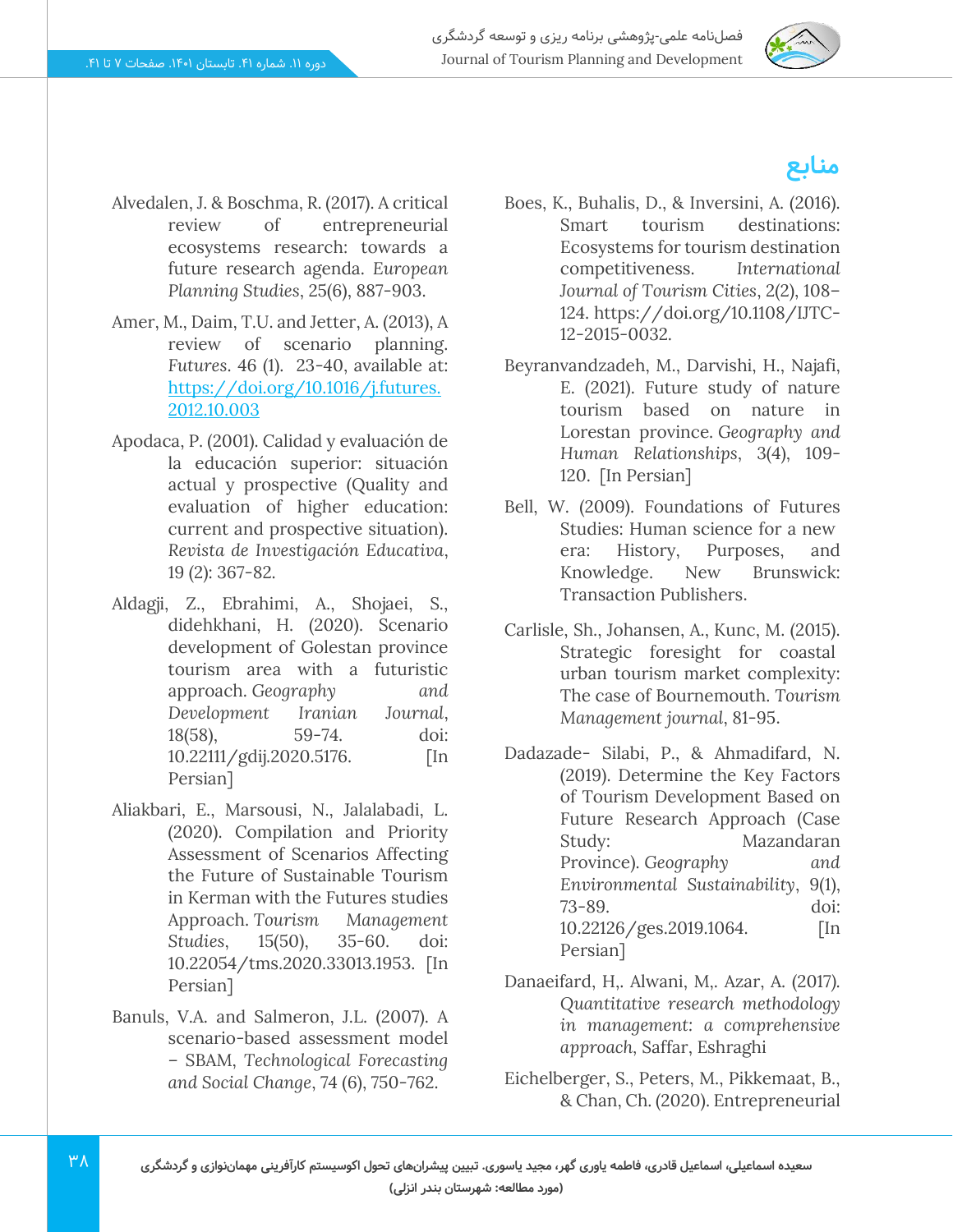

ecosystems in smart cities for tourism development: From stakeholder perceptions to regional tourism policy implications. *Journal of Hospitality and Tourism Management*. 45. 319- 329. 10.1016/j.jhtm.2020.06.011.

- Fathi, M.R., Maleki, M.H., Boroomand, M.R . &Yüzbaşıoğlu, N. (2019). Identification and Ranking of key Drivers of the Future of Tourism in Ardebil Province, 1<sup>st</sup> International Conference on Tourism (Ardabilbased Study of Tourism Development Opportunities and Challenges . [In Persian]
- Godet, M., Durance, P. and Gerber, A. (2008). Strategic Foresight La Prospective, *Research Working*  Paper No. 10, LISPOR, Paris.
- Godet, M. (2005). Regions facing their futures. *Emerald Group Publishing Limited*, 7 (2): 21-27. ISSN 1463- 6689.
- Godet, M. (2002). Unconventional wisdom for the future. *Technological Forecasting & Social Change*: 559- 563.
- Godet, M. (2010). Future memories, *Technological Forecasting & Social Change*. 77: 1457–1463.
- Godet, M. (1994), *From Anticipation to Action*: A Handbook of Strategic Prospective, UNESCO, Paris.
- Georghiou, L., Cassingena, J., Keenen, M., Miles, I. and Popper, R. (2012). Manual de prospective tecnológica. Conceptos y práctica (Technological Prospective Manual. Concepts and Practice). Flacso México.
- Glenn, J. C. (2003). Introduction to the futures research methods series. *Future research methodology, version*, *2*.
- Jantsch, E. (1967). Technological Forecasting in Perspective, A framework for technological forecasting, its techniques and organization, *OECD*, Paris.
- Johnson, G., Scholes, K. and Whittington, R. (2008). Exploring Corporate Strategy: Text and Cases,  $8<sup>th</sup>$  ed., *Financial Times Prentice Hall*, Harlow.
- Kantis, H & Federico, J. (2020). A dynamic model of entrepreneurial ecosystems evolution. *Journal of Evolutionary Studies in Business.* 5 (1). 182-220
- Kiamanesh, A,. Danayetus, M. (2019). *Research design: qualitative, quantitative and combined approaches,* University Jihad (Allameh Tabatabai University). [In Persian]
- Lordkipanidze, M., & Brezet, H., & Backman, M. (2005). The entrepreneurship factor in sustainable tourism development. *Journal of Cleaner Production* - J CLEAN PROD. 13. 787-798. 10.1016/j.jclepro.2004.02.043.
- Masoumi, M., Anabestani, A., Fazelnia, G., Kharazmi, O. (2021). Analysis of Key Driver's Affecting of Commercial Tourism Indicators on the Sustainability of Rural Settlements with a Future Study Approach (Case Study: Dehshikh- Sigar Commercial Area of Fars Province). *Journal of Tourism Planning and Development*, 10(37), 7-37. doi: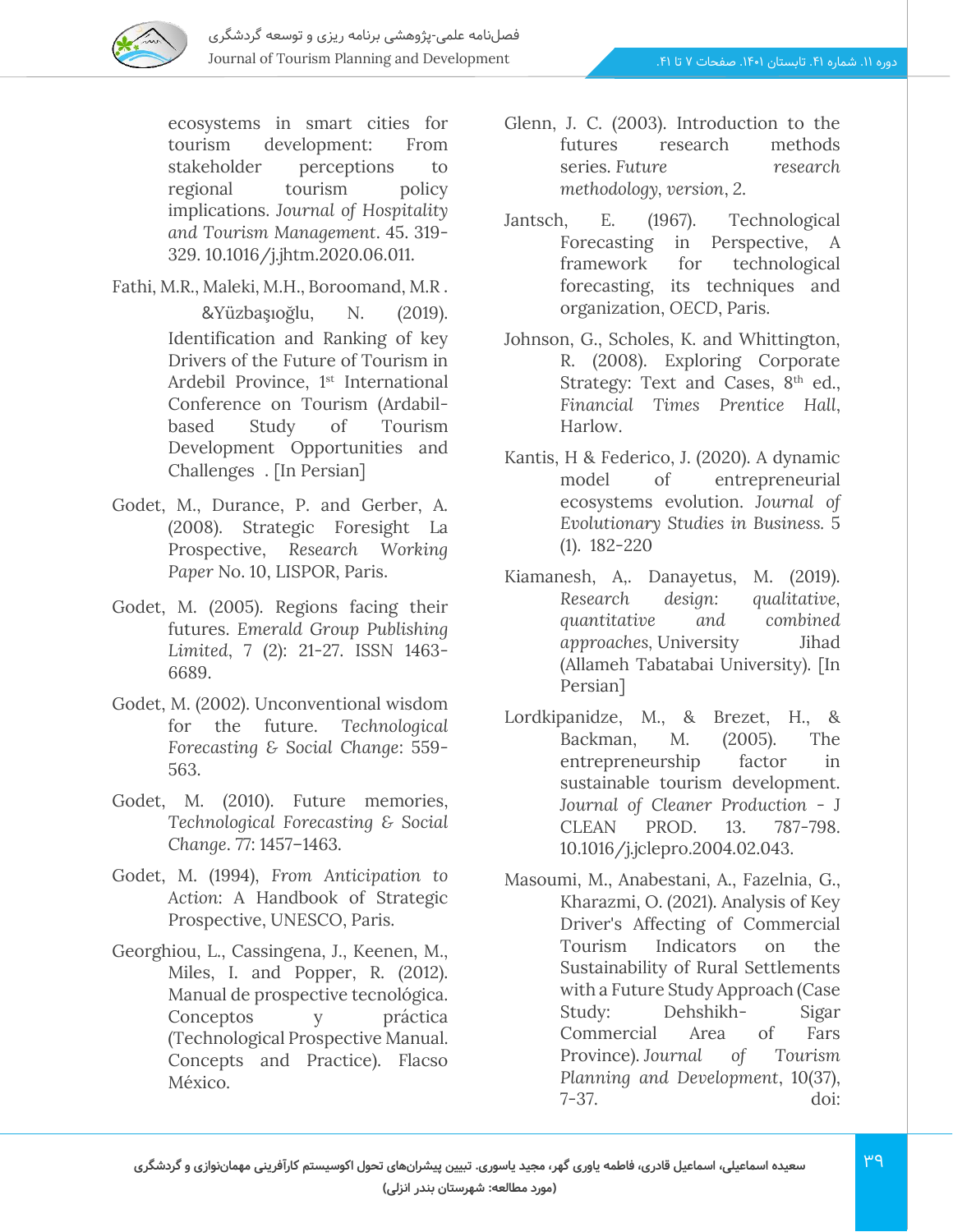10.22080/jtpd.2021.20385.3422. [I n Persian]

- Milwood, Pauline & Maxwell, Andrew. (2020). A boundary objects view of Entrepreneurial Ecosystems in tourism. Journal of Hospitality and Tourism Management. 44. 243-252. 10.1016/j.jhtm.2020.06.008.
- Motoyama, Y,. & Knowlton, K. (2017). Examining the connections within the startup ecosystem: a case study of St Louis. *Entrepreneurship Research Journal*, 7(1), 3-23.
- Mohamadi, M., Khazai, S,. Mobaraki, M,. Rezaee, S. (2015). Futures studies of Entrepreneurs. *Public Administration Perspaective*, 2015; 5(4): 107-122. [In Persian]
- Nematpour, M. and Faraji, A. (2019). Structural analysis of the tourism impacts in the form of future study in developing countries (case study: Iran). *Journal of Tourism Futures*, 5 (3): 259-282.
- Nematpour, M., Khodadadi, M., Rezaei, N., & Makian, S. (2020). Structural analysis of the development of the Iranian tourism market employing a MICMAC approach: a new longrange planning method to attract the ASEAN international tourist market. *Journal of Hospitality and Tourism Insights*, *4*(4), 393- 417. https://doi.org/10.1108/JHTI-04-2020-0053
- Nazmfar H, Alibakhshi A. (2021). Future Studies of Tourism Development Planning (Case study: Ardabil province). *Researches in Geographical Sciences*. 21 (63). 59- 79.

URL: [http://jgs.khu.ac.ir/article-](http://jgs.khu.ac.ir/article-1-3236-fa.html)[1-3236-fa.html.](http://jgs.khu.ac.ir/article-1-3236-fa.html) [In Persian]

- Nasr, T. (2019). Identification of Key Factors Affecting on the Shiraz City Tourism with a Future Studies Approach. , 10(37), 55-66. [In Persian]
- Pantano, E., Priporas, C .V and N., Stylos. (2017). 'You will like it!' using open data to predict tourists' response to a tourist attraction, *Tourism Management*, 60, pp: 430-438 .
- Spigel, B. (2017). The relational organization of entrepreneurial ecosystems. *Entrepreneurship Theory and Practice,* 41(1), 49-72.
- Stam, E., & Ven, A. (2021). Entrepreneurial Ecosystems Elements. *Small Business Economics,* Springer. 56(2), 809-832.
- Steyaert, C & Katz, J. (2004). Reclaiming the space of entrepreneurship in society: geographical, discursive and social dimensions, *Entrepreneurship & Regional Development: An International Journal*, 16 (3), 179-196, DOI: 10.1080/0898562042000197135
- Taghvaei, M., Hosseinekhah, H. (2018). Tourism Development Planning Based on Futures Studies and Scenario Case Study: Yasouj. *Journal of Tourism Planning and Development*, 6(23), 8-30. doi: 10.22080/jtpd.2018.1762. [In Persian]
- Xiaoli, Z. (2012). The Factors Effecting Chinese Tourist Revisit Thailand Destination , Publisher: University of the Thai Chamber of Commerce, enviable at [https://scholar.utcc.ac.th/handle](https://scholar.utcc.ac.th/handle/6626976254/446) [/6626976254/446](https://scholar.utcc.ac.th/handle/6626976254/446) .
- **سعیده اسماعیلی، اسماعیل قادری، فاطمه یاوری گهر، مجید یاسوری. تبیین پیشران های تحول اکوسیستم کارآفرینی مهمان نوازی و گردشگری )مورد مطالعه: شهرستان بندر انزلی(**